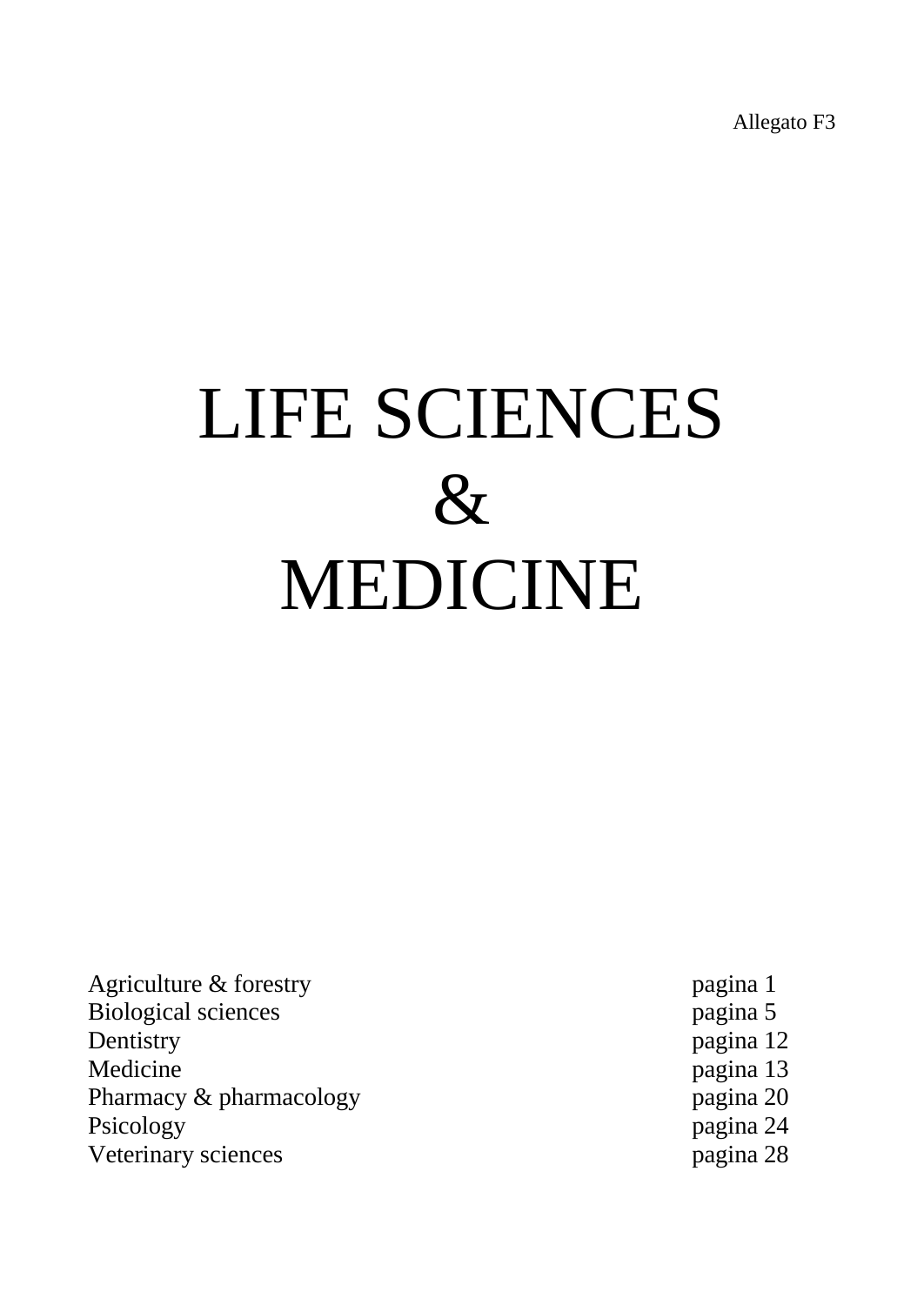| <b>Posizione</b> | <b>Università</b>                                                  | <b>Paese</b>       | Punteggio       |
|------------------|--------------------------------------------------------------------|--------------------|-----------------|
|                  | University of California, Davis                                    |                    | 20              |
| $\overline{2}$   | <b>Cornell University</b>                                          |                    | $\overline{20}$ |
| $\overline{3}$   | <b>Wageningen University</b>                                       |                    | 20              |
| $\overline{4}$   | University of California, Berkeley (UCB)                           |                    | 20              |
| $\overline{5}$   | <b>Purdue University</b>                                           |                    | $\overline{20}$ |
| 5                | <b>University of Wisconsin-Madison</b>                             |                    | 20              |
| $\overline{7}$   | <b>The Australian National University</b>                          | ▓                  | 20              |
| $\overline{8}$   | <b>Iowa State University</b>                                       |                    | $\overline{20}$ |
| $\overline{9}$   | <b>Oregon State University</b>                                     |                    | 20              |
| 10               | <b>Swedish University of Agricultural Sciences</b>                 |                    | 20              |
| $\overline{11}$  | University of Illinois at Urbana-Champaign                         |                    | $\overline{15}$ |
| $\overline{12}$  | <b>University of British Columbia</b>                              | ٠                  | $\overline{15}$ |
| 13               | Agro, ParisTech                                                    |                    | 15              |
| 14               | <b>Texas A&amp;M University</b>                                    |                    | 15              |
| $\overline{15}$  | The University of Queensland                                       | ,,,                | 15              |
| $\overline{16}$  | <b>University of Florida</b>                                       |                    | 15              |
| 17               | <b>Michigan State University</b>                                   |                    | 15              |
| $\overline{18}$  | <b>China Agricultural University</b>                               |                    | $\overline{15}$ |
| $\overline{19}$  | <b>University of Reading</b>                                       | NZ<br><b>ZA NS</b> | $\overline{15}$ |
| 20               | <b>ETH Zurich - Swiss Federal Institute of Technology</b>          | ۰                  | 15              |
| $\overline{21}$  | The University of Tokyo                                            |                    | 15              |
| $\overline{22}$  | <b>The Ohio State University</b>                                   |                    | $\overline{15}$ |
| $\overline{23}$  | <b>University of Guelph</b>                                        | ۰                  | 15              |
| $\overline{24}$  | Universidade de São Paulo                                          | $\bullet$          | 15              |
| $\overline{25}$  | University of Copenhagen                                           |                    | $\overline{15}$ |
| $\overline{26}$  | Norwegian University of Life Sciences                              |                    | $\overline{15}$ |
| $\overline{27}$  | <b>North Carolina State University</b>                             |                    | 15              |
| 28               | University of Massachusetts Amherst                                |                    | 15              |
| $\overline{28}$  | <b>University of Minnesota</b>                                     |                    | 15              |
| 30               | Universidade estadual de Campinas (Unicamp)                        | $\bm{\circ}$       | $\overline{15}$ |
| $\overline{31}$  | <b>Pennsylvania State University</b>                               |                    | 10              |
| $\overline{32}$  | <b>Colorado State University</b>                                   |                    | 10              |
| 33               | <b>Massey University</b>                                           | ă.                 | $\overline{10}$ |
| $\overline{34}$  | Universität Hohenheim                                              |                    | 10              |
| $\overline{35}$  | <b>McGill University</b>                                           | de.                | 10              |
| $\overline{36}$  | <b>Kyoto University</b>                                            |                    | 10              |
| $\overline{36}$  | The University of Melbourne                                        |                    | 10              |
| $\overline{38}$  | <b>Washington State University</b>                                 |                    | 10              |
| $\overline{39}$  | <b>Kasetsart University</b>                                        |                    | 10              |
| 40               | Pontificia Universidad Católica de Chile (UC)                      | Ξ                  | 10              |
| 41               | <b>The University of Sydney</b>                                    |                    | 10              |
| 41               | The University of Western Australia                                |                    | 10              |
| $\overline{41}$  | <b>Yale University</b>                                             |                    | 10              |
| 44               | The University of Adelaide                                         | ₩                  | 10              |
| 45               | <b>Kansas State University</b>                                     |                    | 10              |
| 46               | University of California, Riverside                                |                    | 10              |
| $\overline{47}$  | <b>The University of Georgia</b>                                   | 92                 | 10              |
| 48               | The University of Nottingham                                       |                    | 10              |
| 48               | <b>Ghent University</b>                                            |                    | 10              |
| 50               | Universidad de Buenos Aires (UBA)                                  |                    | 10              |
| 51-100           | <b>Aarhus University</b>                                           |                    | 6               |
| 51-100<br>51-100 | <b>Beijing Forestry University</b><br><b>Chiang Mai University</b> |                    | $\,6$<br>$\,6$  |
| 51-100           | <b>Duke University</b>                                             |                    | $\overline{6}$  |
| 51-100           | <b>Estonian University of Life Sciences</b>                        |                    | $\,6$           |
| 51-100           | <b>Georg-August-University Goettingen</b>                          |                    | 6               |
| $51 - 100$       | The Hebrew University of Jerusalem                                 |                    | $\overline{6}$  |
| $51 - 100$       | <b>Hokkaido University</b>                                         | ÷                  | $\overline{6}$  |
| 51-100           | Humboldt-Universität zu Berlin                                     |                    | $6\phantom{1}6$ |
|                  |                                                                    |                    |                 |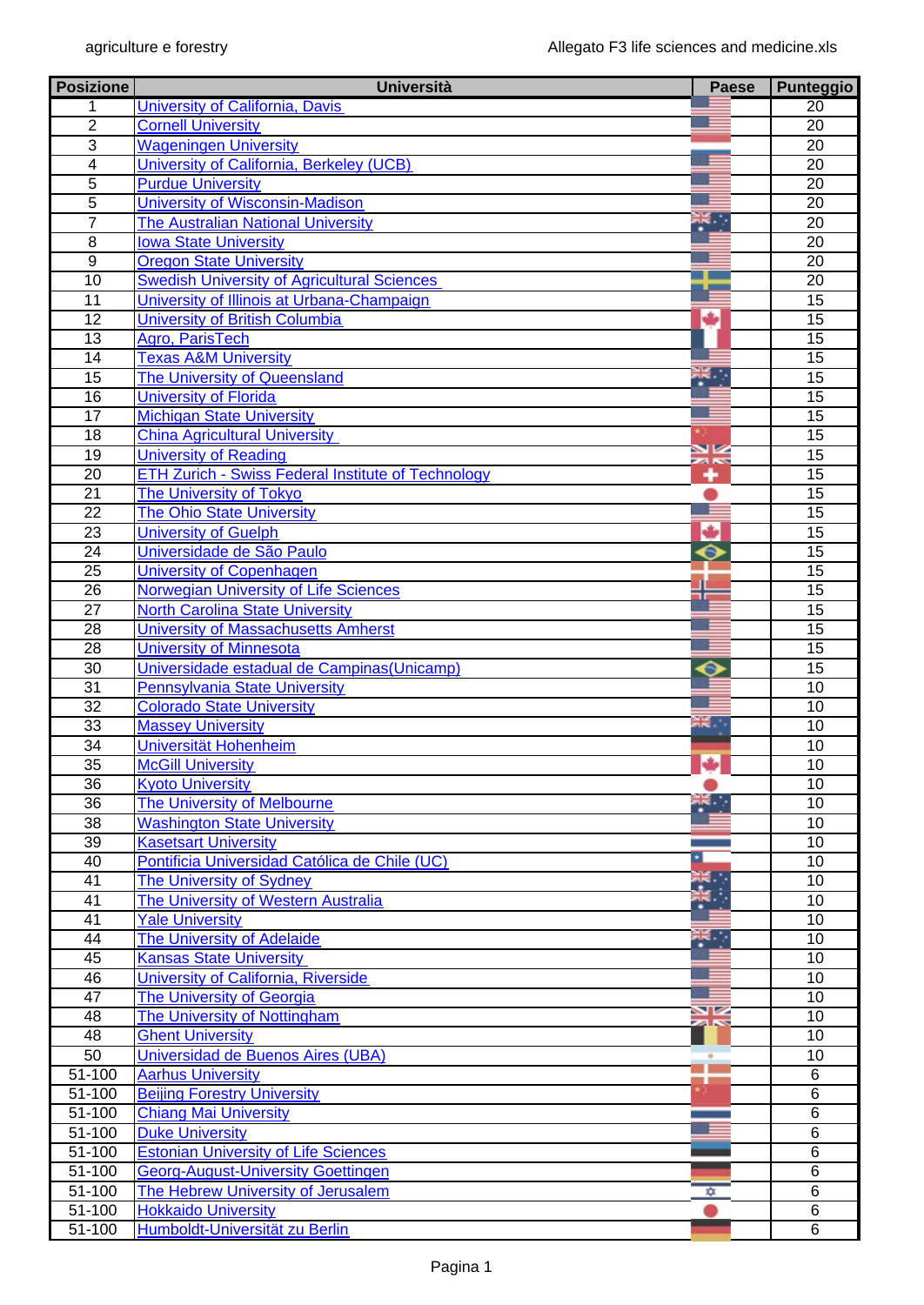| <b>Posizione</b>       | <b>Università</b>                                                 | Paese                   | Punteggio               |
|------------------------|-------------------------------------------------------------------|-------------------------|-------------------------|
| 51-100                 | <b>James Cook University</b>                                      | न्<br>∙                 | 6                       |
| 51-100                 | <b>Korea University</b>                                           | $\mathbf{R}$            | 6                       |
| 51-100                 | <b>Lincoln University</b>                                         |                         | 6                       |
| 51-100                 | <b>Nagoya University</b>                                          |                         | 6                       |
| 51-100                 | <b>Nanjing Agricultural University</b>                            |                         | 6                       |
| $51 - 100$             | <b>Northwest Agriculture and Forestry University</b>              |                         | $\overline{6}$          |
| $51 - 100$             | Politécnica de Madrid                                             | 溪                       | 6                       |
| $51 - 100$             | Rheinische Friedrich-Wilhelms-Universitt Bonn                     |                         | 6                       |
| 51-100                 | <b>Rutgers, The State University of New Jersey, New Brunswick</b> |                         | $\overline{6}$          |
| 51-100                 | <b>Seoul National University</b>                                  |                         | $\overline{6}$          |
| 51-100                 | <b>Stellenbosch University</b>                                    |                         | 6                       |
| 51-100                 | Technische Universität München                                    |                         | $\,6$                   |
| 51-100                 | <b>Tohoku University</b>                                          |                         | $\,6$                   |
| 51-100                 | <b>Tokyo University of Agriculture and Technology</b>             |                         | 6                       |
| 51-100                 | Universidad de Chile                                              |                         | 6                       |
| 51-100                 | Universidad Politècnica de València                               |                         | 6                       |
| $51 - 100$             | <b>UNESP</b>                                                      | $\hat{\bullet}$         | $\overline{6}$          |
| 51-100                 | <b>University of Milan</b>                                        |                         | $6\phantom{1}6$         |
| 51-100                 | Alma Mater Studiorum - University of Bologna                      |                         | $\overline{6}$          |
| $51 - 100$             | Universitat Autònoma de Barcelona                                 | 変                       | $\overline{6}$          |
| 51-100                 | University of Natural Resources and Applied Life Sciences Vienna  | 18                      | $\overline{6}$          |
| 51-100                 | Université Montpellier 2 Sciences et Techniques                   |                         | $\overline{6}$          |
| $51 - 100$             | Universiti Putra Malaysia (UPM)                                   | $\bullet$               | $\overline{6}$          |
| 51-100                 | <b>University College Dublin</b>                                  |                         | 6                       |
| 51-100                 | <b>University of Aberdeen</b>                                     | <u>sk</u>               | $\,6$                   |
| 51-100                 | University of Agriculture, Faisalabad                             | $\overline{\mathbf{z}}$ | 6                       |
| 51-100                 | <b>University of Alberta</b>                                      | $\mathbf c$<br>÷        |                         |
| $51 - 100$             |                                                                   |                         | 6                       |
|                        | <b>The University of Arizona</b>                                  |                         | 6                       |
| 51-100                 | <b>University of Cape Town</b>                                    |                         | 6                       |
| 51-100                 | <b>University of Eastern Finland</b>                              |                         | 6                       |
| $51 - 100$             | <b>University of Helsinki</b>                                     |                         | $\overline{6}$          |
| 51-100                 | <b>University of Kentucky</b>                                     |                         | 6                       |
| 51-100                 | University of Maryland, College Park                              |                         | 6                       |
| 51-100                 | University of Missouri, Columbia (Mizzou)                         |                         | 6                       |
| 51-100                 | <b>University of Montana Missoula</b>                             |                         | $\overline{6}$          |
| 51-100                 | University of Nebraska - Lincoln                                  |                         | 6                       |
| 51-100                 | <b>University of Saskatchewan</b>                                 |                         | $6\phantom{1}6$         |
| 51-100                 | <b>University of Toronto</b>                                      | ۰                       | 6                       |
| 51-100                 | <b>University of Washington</b>                                   |                         | 6                       |
| 51-100                 | Virginia Polytechnic Institute and State University               |                         | 6                       |
| $51 - 100$             | <b>Warsaw University of Life Sciences</b>                         |                         | 6                       |
| $51 - 100$             | <b>Zhejiang University</b>                                        |                         | $\overline{6}$          |
| 101-150                | <b>Aberystwyth University</b>                                     |                         | $\overline{\mathbf{4}}$ |
| 101-150                | <b>Aristotle University of Thessaloniki</b>                       | - 2                     | $\overline{4}$          |
| 101-150                | <b>Bangor University</b>                                          | NK                      | $\overline{4}$          |
| 101-150                | <b>Bogor Agricultural University</b>                              |                         | $\overline{\mathbf{4}}$ |
| 101-150                | <b>Christian-Albrechts-University zu Kiel</b>                     |                         | $\overline{4}$          |
| 101-150                | <b>Eötvös Lorànd University</b>                                   |                         | $\overline{\mathbf{4}}$ |
| 101-150                | <b>Huazhong Agricultural University</b>                           |                         | 4                       |
| 101-150                | <b>Kyung Hee University</b>                                       | $\bullet$               | $\overline{4}$          |
| $\overline{101} - 150$ | <b>Kyushu University</b>                                          |                         | $\overline{\mathbf{4}}$ |
| 101-150                | <b>Laval University</b>                                           | ÷                       | $\overline{\mathbf{4}}$ |
| 101-150                | <b>Louisiana State University</b>                                 |                         | $\overline{\mathbf{4}}$ |
| 101-150                | <b>National Chung Hsing University</b>                            | ▫                       | $\overline{\mathbf{4}}$ |
| 101-150                | <b>National Taiwan University (NTU)</b>                           | $\blacksquare$          | $\overline{\mathbf{4}}$ |
| 101-150                | <b>Newcastle University</b>                                       | VZ<br>$\sim$            | $\overline{4}$          |
| 101-150                | <b>Oklahoma State University</b>                                  |                         | $\overline{\mathbf{4}}$ |
| 101-150                | <b>Shangdong Agricultural University</b>                          |                         | $\overline{\mathbf{4}}$ |
| 101-150                | South China Agricultural University                               |                         | 4                       |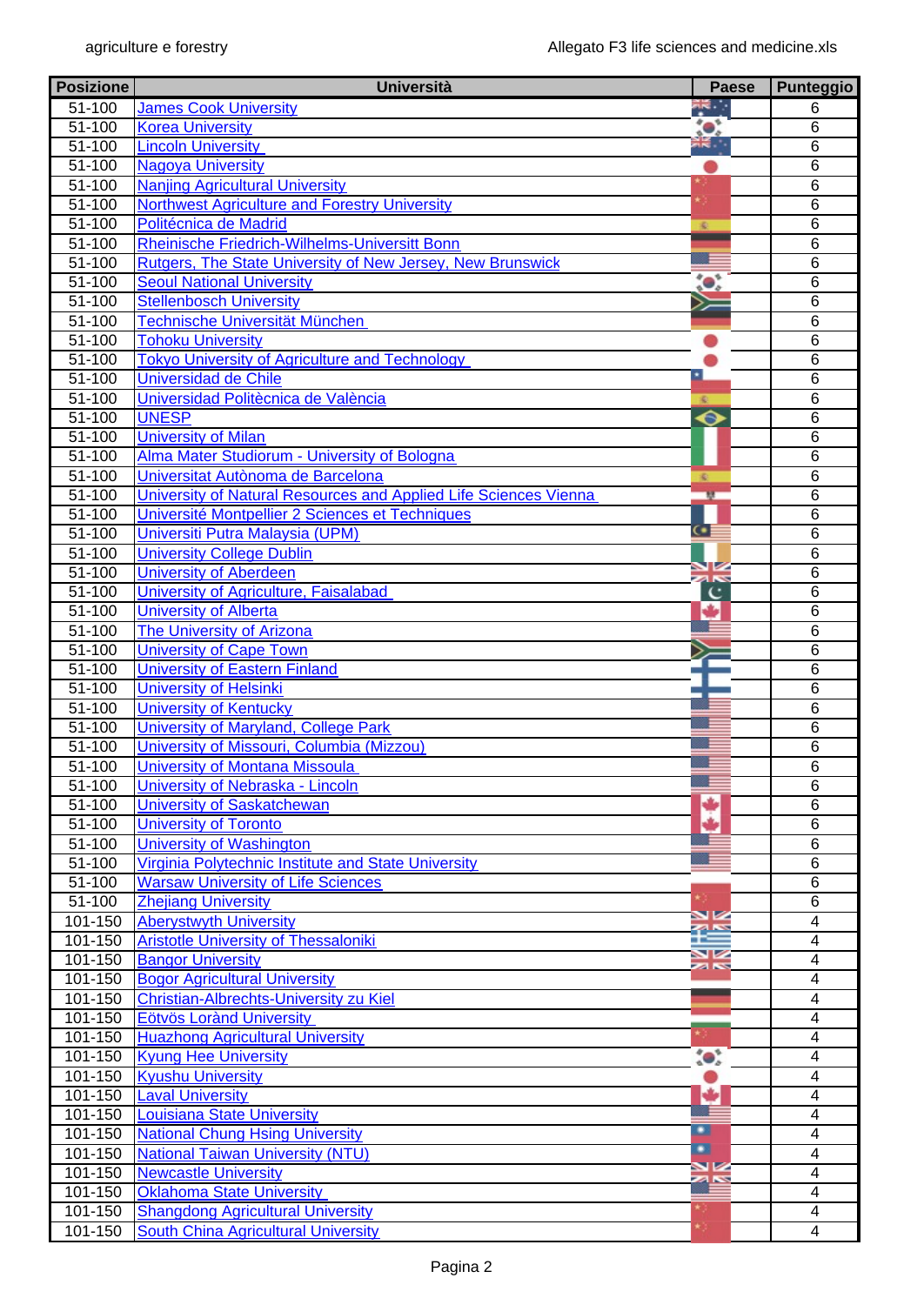| <b>Posizione</b>   | <b>Università</b>                                                   | <b>Paese</b>                 | Punteggio                          |
|--------------------|---------------------------------------------------------------------|------------------------------|------------------------------------|
| 101-150            | <b>Sup Agro, Montpellier</b>                                        |                              | 4                                  |
| 101-150            | <b>Technische Universität Berlin</b>                                |                              | $\overline{4}$                     |
| 101-150            | Technische Universität Dresden                                      |                              | 4                                  |
| 101-150            | <b>Universidad Austral de Chile</b>                                 | ٠.                           | $\overline{\mathbf{4}}$            |
| 101-150            | Universidad Autonoma de Madrid                                      | 浚                            | $\overline{\mathbf{4}}$            |
| 101-150            | <b>University Complutense Madrid</b>                                | 渝                            | $\overline{4}$                     |
| 101-150            | Universidad de Concepción                                           | Ι                            | $\overline{4}$                     |
| 101-150            | Universidad de Córdoba - España                                     | 変                            | 4                                  |
| 101-150            | Universidad Nacional de Colombia                                    |                              | 4                                  |
| 101-150            | Universidad Nacional de La Plata                                    | $\qquad \qquad \blacksquare$ | $\overline{4}$                     |
| 101-150            | Universidade de Brasilia                                            | $\bullet$                    | $\overline{\mathbf{4}}$            |
| 101-150            | Universidade Federal de Lavras                                      | ⊖                            | $\overline{\mathbf{4}}$            |
| 101-150            | Universidade Federal de Minas Gerais                                | ⊖                            | $\overline{4}$                     |
| 101-150            | Universidade Federal de Santa Catarina                              | $\bullet$                    | 4                                  |
| 101-150            | Universidade Federal de Vicosa-UFV                                  | $\bullet$                    | $\overline{\mathbf{4}}$            |
| 101-150            | Universidade Federal do Paraná (UFPR)                               | $\bullet$                    | $\overline{4}$                     |
| 101-150            | Universidade Federal do Rio Grande Do Sul                           | ◒                            | $\overline{4}$                     |
| 101-150            | <b>University of Naples - Federico II</b>                           |                              | $\overline{\mathbf{4}}$            |
| 101-150            | <b>University of Barcelona</b>                                      | 変                            | 4                                  |
| 101-150            | Albert-Ludwigs-Universitaet Freiburg                                |                              | 4                                  |
| 101-150            | <b>University of Bordeaux</b>                                       |                              | 4                                  |
| $101 - 150$        | Université Catholique de Louvain (UCL)                              |                              | 4                                  |
| 101-150            | Université du Québec                                                | ÷                            | 4                                  |
| 101-150            | <b>University of Connecticut</b>                                    |                              | $\overline{4}$                     |
| 101-150            | The University of Exeter                                            | VR                           | 4                                  |
| 101-150            | University of Hawai'i at Mañoa                                      |                              | 4                                  |
| 101-150            | <b>University of Manitoba</b>                                       | ٠                            | $\overline{\mathbf{4}}$            |
| 101-150            | University of New England Australia                                 |                              | 4                                  |
| 101-150            | <b>University of Porto</b>                                          | o                            | $\overline{4}$                     |
| 101-150            | <b>University of Pretoria</b>                                       |                              | $\overline{\mathbf{4}}$            |
| 101-150            | <b>University of Tasmania</b>                                       |                              | $\overline{4}$                     |
| 101-150            | The University of Tennessee, Knoxville                              |                              | $\overline{\mathbf{4}}$            |
| 151-200            | <b>Agrocampus Ouest</b>                                             |                              | $\overline{2}$                     |
| 151-200            | <b>Arid Agriculture University</b>                                  | $\mathbf c$                  | $\overline{2}$                     |
| 151-200            | <b>Corvinus University of Budapest</b>                              |                              | $\overline{2}$                     |
| 151-200            | <b>Cranfield University</b>                                         |                              | $\overline{2}$                     |
| 151-200            | <b>Curtin University of Technology</b>                              |                              | $\overline{2}$                     |
| 151-200            | <b>Dalhousie University</b>                                         | ۰<br>æ.,                     | $\overline{2}$                     |
| 151-200            | <b>Griffith University</b>                                          |                              | $\overline{2}$                     |
| 151-200            | <b>King Saud University</b>                                         |                              | $\overline{2}$                     |
| 151-200            | <b>Kobe University</b>                                              |                              | $\overline{2}$                     |
| 151-200            | <b>Kyungpook National University</b>                                |                              | $\overline{2}$                     |
| 151-200            | <b>La Trobe University</b>                                          | ₩.                           | $\overline{2}$                     |
| 151-200            | Martin-Luther-Universität Halle-Wittenberg                          | ی                            | $\overline{2}$<br>$\overline{2}$   |
| 151-200            | <b>Memorial University of Newfoundland</b>                          |                              |                                    |
| 151-200            | <b>Murdoch University</b>                                           |                              | $\overline{2}$                     |
| $151 - 200$        | <b>Nanjing University</b>                                           |                              | $\overline{2}$<br>$\overline{2}$   |
| 151-200<br>151-200 | <b>Okayama University</b>                                           |                              | $\overline{2}$                     |
|                    | <b>Prince of Songkla University</b>                                 |                              |                                    |
| 151-200            | <b>Quaid-i-azam University</b><br><b>Queen's University Belfast</b> | $\mathbf c$                  | $\boldsymbol{2}$<br>$\overline{2}$ |
| $151 - 200$        |                                                                     |                              | $\overline{2}$                     |
| 151-200            | <b>Scottish Agricultural College (SAC)</b>                          | za ko                        |                                    |
| 151-200            | <b>Shanghai Jiao Tong University</b>                                |                              | $\overline{2}$<br>$\overline{2}$   |
| 151-200            | <b>South China University of Technology</b>                         | 8 –                          | $\overline{2}$                     |
| 151-200            | <b>Tufts University</b>                                             |                              | $\overline{2}$                     |
| 151-200            | Universidad Autónoma Metropolitana (UAM)                            | <b>d</b>                     | $\overline{2}$                     |
| 151-200            | <b>University of Granada</b>                                        | Ι                            |                                    |
| 151-200            | Universidad de Santiago de Chile (USACH)                            |                              | $\boldsymbol{2}$                   |
| 151-200            | Universidad de Zaragoza                                             | 麦                            | $\overline{2}$                     |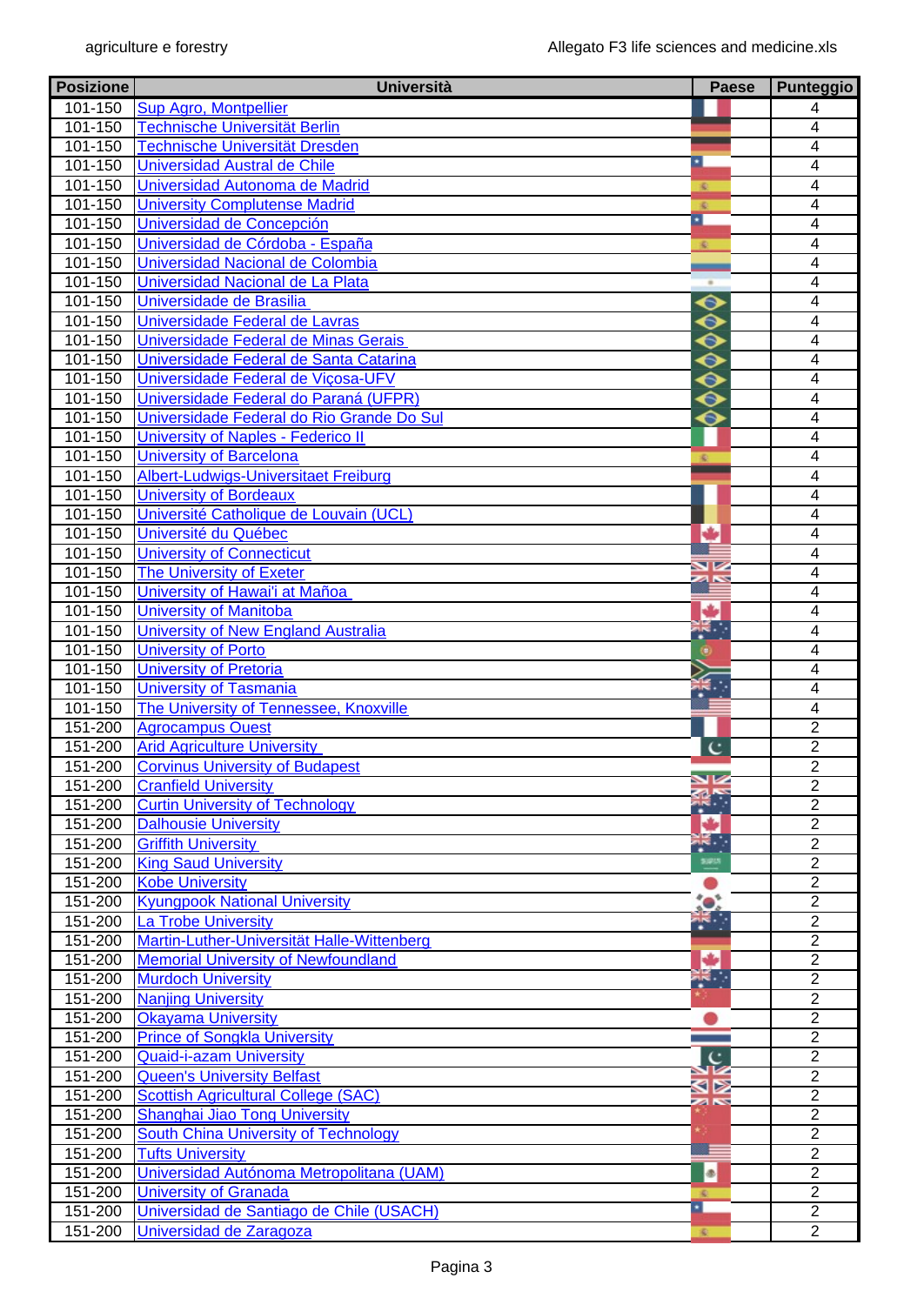| <b>Posizione</b> | <b>Università</b>                             | Paese        | <b>Punteggio</b> |
|------------------|-----------------------------------------------|--------------|------------------|
| 151-200          | Universidad Nacional de Córdoba - UNC         |              | 2                |
| 151-200          | Universidad Nacional de Mar del Plata         |              | $\overline{2}$   |
| 151-200          | Universidade Federal de São Carlos - (UFSCAR) | ⊖            | $\overline{2}$   |
| 151-200          | Università Cattolica del Sacro Cuore          |              | $\overline{2}$   |
| 151-200          | <b>University of Florence</b>                 |              | $\overline{2}$   |
| 151-200          | Università di Padova                          |              | $\overline{2}$   |
| 151-200          | Universitat de Valencia                       |              | $\overline{2}$   |
| 151-200          | Université de Strasbourg                      |              | $\overline{2}$   |
| 151-200          | Universite libre de Bruxelles                 |              | $\overline{2}$   |
| 151-200          | <b>Université Paris-Sud</b>                   |              | 2                |
| 151-200          | <b>University of Arkansas</b>                 |              | 2                |
| 151-200          | <b>University of Bari</b>                     |              | $\overline{2}$   |
| 151-200          | <b>University of Debrecen</b>                 |              | $\overline{2}$   |
| 151-200          | <b>University of Delaware</b>                 |              | $\overline{2}$   |
| 151-200          | <b>University of Iowa</b>                     |              | $\overline{2}$   |
| 151-200          | <b>University of Kansas</b>                   |              | $\overline{2}$   |
| 151-200          | <b>University of Kwazulu-Natal</b>            |              | $\overline{2}$   |
| 151-200          | Université de Liège                           |              | $\overline{2}$   |
| 151-200          | The University of Newcastle, Australia (UoN)  | яĸ.          | $\overline{2}$   |
| 151-200          | University of the Philippines                 |              | $\overline{2}$   |
| 151-200          | <b>Western Sydney University</b>              | <del>개</del> | $\overline{2}$   |
| 151-200          | <b>Utah State University</b>                  |              | $\overline{2}$   |
| 151-200          | <b>Yonsei University</b>                      | $\bullet$    | $\overline{2}$   |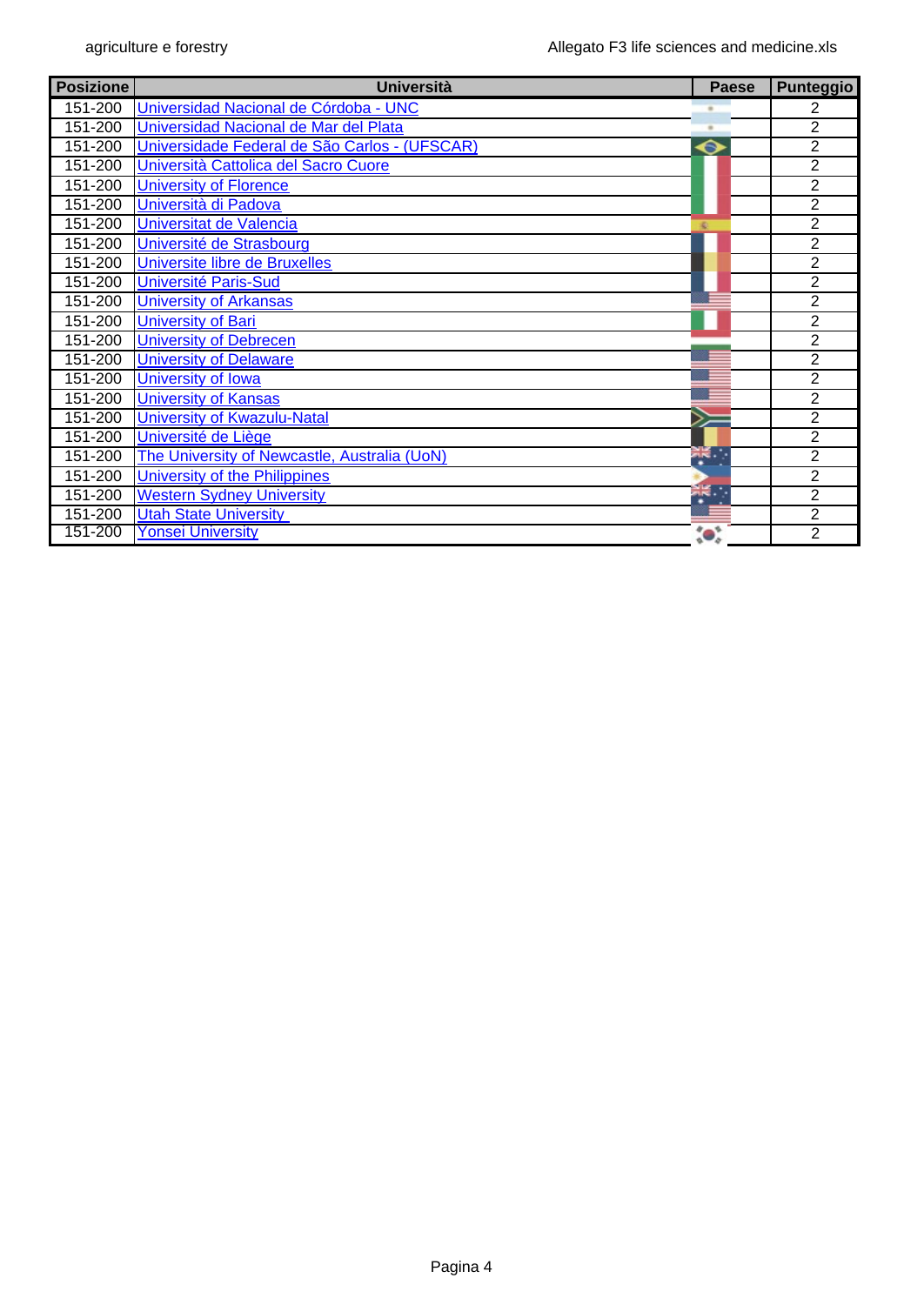| <b>Posizione</b>    | <b>Università</b>                                             | <b>Paese</b>        | <b>Punteggio</b> |
|---------------------|---------------------------------------------------------------|---------------------|------------------|
| 1                   | <b>Harvard University</b>                                     |                     | $\overline{20}$  |
| $\overline{2}$      | <b>University of Cambridge</b>                                | VZ<br>$\sum$        | 20               |
| $\overline{3}$      | <b>University of Oxford</b>                                   |                     | $\overline{20}$  |
| $\overline{4}$      | <b>Massachusetts Institute of Technology (MIT)</b>            |                     | 20               |
| $\overline{5}$      | <b>Stanford University</b>                                    |                     | 20               |
| $\overline{6}$      | California Institute of Technology (Caltech)                  |                     | $\overline{20}$  |
| $\overline{7}$      | University of California, Berkeley (UCB)                      |                     | 20               |
| $\overline{\infty}$ | <b>National University of Singapore (NUS)</b>                 |                     | 20               |
| $\overline{9}$      | <b>Yale University</b>                                        |                     | $\overline{20}$  |
| 10                  | <b>ETH Zurich - Swiss Federal Institute of Technology</b>     | ۰                   | 20               |
| 11                  | University of California, Los Angeles (UCLA)                  |                     | 20               |
| 12                  | <b>Cornell University</b>                                     |                     | 20               |
| $\overline{12}$     | University of California, San Francisco                       |                     | $\overline{20}$  |
| 14                  | University of California, San Diego (UCSD)                    |                     | 20               |
| 15                  | <b>Imperial College London</b>                                | V<br><b>SERVICE</b> | 20               |
| 16                  | <b>Kyoto University</b>                                       |                     | $\overline{20}$  |
| 17                  | <b>UCL (University College London)</b>                        | XX                  | $\overline{20}$  |
| $\overline{17}$     | <b>University of Toronto</b>                                  |                     | 20               |
| $\overline{19}$     | <b>Princeton University</b>                                   |                     | 20               |
| 20                  | <b>Columbia University</b>                                    |                     | $\overline{20}$  |
| 20                  | <b>The University of Tokyo</b>                                |                     | 20               |
| $\overline{22}$     | <b>Johns Hopkins University</b>                               |                     | $\overline{15}$  |
| $\overline{22}$     | The University of Edinburgh                                   |                     | 15               |
| $\overline{24}$     | <b>University of Washington</b>                               |                     | $\overline{15}$  |
| $\overline{25}$     | <b>Duke University</b>                                        |                     | $\overline{15}$  |
| $\overline{26}$     | University of Pennsylvania                                    |                     | 15               |
| $\overline{27}$     | The University of Melbourne                                   | $\frac{1}{2}$       | $\overline{15}$  |
| $\overline{28}$     | Ludwig-Maximilians-Universität München                        |                     | 15               |
| $\overline{29}$     | <b>University of California, Davis</b>                        |                     | $\overline{15}$  |
| 29                  | <b>University of Chicago</b>                                  |                     | $\overline{15}$  |
| $\overline{31}$     | <b>Rockefeller University</b>                                 |                     | 15               |
| $\overline{31}$     | <b>University of Michigan</b>                                 |                     | 15               |
| 33                  | <b>University of Wisconsin-Madison</b>                        |                     | 15               |
| 34                  | <b>McGill University</b>                                      |                     | $\overline{15}$  |
| 34                  | <b>Washington University in St. Louis</b>                     |                     | $\overline{15}$  |
| 36                  | <b>University of Copenhagen</b>                               |                     | 15               |
| $\overline{37}$     | The University of Queensland                                  |                     | 15               |
| $\overline{38}$     | <b>Osaka University</b>                                       |                     | $\overline{15}$  |
| $\overline{39}$     | <b>University of British Columbia</b>                         | ÷                   | 15               |
| 40                  | <b>Karolinska Institutet</b>                                  |                     | 15               |
| $\overline{41}$     | Technische Universität München                                |                     | $\overline{15}$  |
| 42                  | <b>University of Helsinki</b>                                 |                     | $\overline{15}$  |
| 43                  | <b>The Australian National University</b>                     |                     | 15               |
| $\overline{44}$     | <b>Kings College London</b>                                   |                     | 15               |
| $\overline{44}$     | Ruprecht-Karls-Universitaet Heidelberg                        | $\mathbb{Z}$        | 15               |
| 46                  | EPFL (Ecole Polytechnique Fédérale de Lausanne)               | ۰                   | 15               |
| 47                  | <b>Uppsala University</b>                                     |                     | 15               |
| $\overline{48}$     | <b>Trinity College Dublin</b>                                 |                     | $\overline{15}$  |
| 49                  | <b>The University of Manchester</b>                           |                     | $\overline{15}$  |
| 50                  | <b>New York University (NYU)</b>                              |                     | $\overline{15}$  |
| $51 - 100$          |                                                               |                     | 10               |
| 51-100              | <b>Baylor College of Medicine</b><br><b>Boston University</b> |                     | 10               |
|                     |                                                               |                     |                  |
| 51-100              | <b>Eberhard Karls Universität Tübingen</b>                    |                     | 10               |
| 51-100              | <b>Erasmus University Rotterdam</b>                           |                     | 10               |
| 51-100              | <b>Georg-August-University Goettingen</b>                     |                     | 10<br>10         |
| $51 - 100$          | <b>Georgia Institute of Technology</b>                        |                     |                  |
| 51-100              | <b>Hokkaido University</b>                                    |                     | 10               |
| 51-100              | KAIST - Korea Advanced Institute of Science & Technology      | $\bullet$           | 10               |
| 51-100              | <b>Leiden University</b>                                      |                     | $\overline{10}$  |
| 51-100              | <b>Lund University</b>                                        |                     | 10               |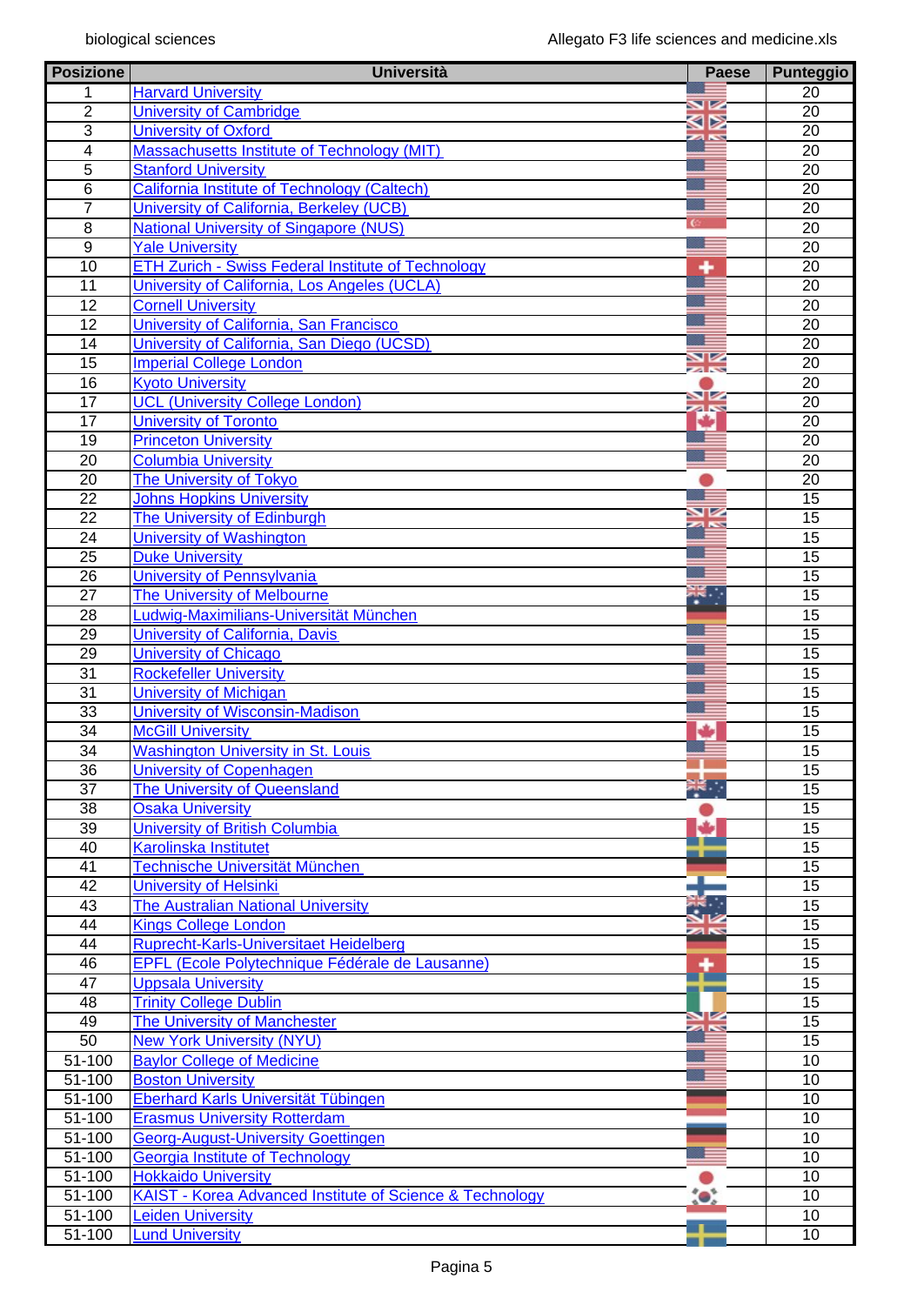| <b>Posizione</b>       | <b>Università</b>                                             | Paese         | <b>Punteggio</b> |
|------------------------|---------------------------------------------------------------|---------------|------------------|
| 51-100                 | <b>Monash University</b>                                      | ≋.∵           | 10               |
| 51-100                 | Nanyang Technological University, Singapore (NTU)             |               | $\overline{10}$  |
| 51-100                 | <b>National Taiwan University (NTU)</b>                       |               | $\overline{10}$  |
| 51-100                 | <b>Northwestern University</b>                                |               | 10               |
| 51-100                 | <b>The Ohio State University</b>                              |               | 10               |
| 51-100                 | <b>Peking University</b>                                      |               | 10               |
| $51 - 100$             | <b>Pennsylvania State University</b>                          |               | 10               |
| $51 - 100$             | <b>Seoul National University</b>                              | $^{\prime}$ o | 10               |
| 51-100                 | <b>Stockholm University</b>                                   |               | 10               |
| 51-100                 | <b>Texas A&amp;M University</b>                               |               | 10               |
| $51 - 100$             | <b>The University of Adelaide</b>                             |               | $\overline{10}$  |
| 51-100                 | <b>The University of Auckland</b>                             |               | 10               |
| 51-100                 | The University of New South Wales (UNSW Australia)            |               | 10               |
| $51 - 100$             | The University of Sheffield                                   |               | $\overline{10}$  |
| $51 - 100$             | <b>The University of Sydney</b>                               |               | $\overline{10}$  |
| 51-100                 | The University of Texas Southwestern Medical Center at Dallas |               | 10               |
| 51-100                 | The University of Western Australia                           |               | 10               |
| 51-100                 | <b>Tokyo Institute of Technology</b>                          |               | $\overline{10}$  |
| 51-100                 | <b>Tsinghua University</b>                                    |               | 10               |
| 51-100                 | Albert-Ludwigs-Universitaet Freiburg                          |               | 10               |
| $51 - 100$             | <b>University of Amsterdam</b>                                |               | 10               |
| $51 - 100$             | <b>University of Basel</b>                                    |               | 10               |
| 51-100                 | <b>University of Bristol</b>                                  |               | 10               |
| 51-100                 | <b>University of Dundee</b>                                   |               | 10               |
| $51 - 100$             | <b>University of Florida</b>                                  |               | $\overline{10}$  |
| $51 - 100$             | <b>University of Geneva</b>                                   | ٠             | $\overline{10}$  |
| 51-100                 | <b>Ghent University</b>                                       |               | $\overline{10}$  |
| $51 - 100$             | <b>University of Glasgow</b>                                  |               | 10               |
| 51-100                 | <b>University of Groningen</b>                                | <b>ZEN</b>    | 10               |
|                        |                                                               |               | 10               |
| 51-100                 | The University of Hong Kong                                   | ×             |                  |
| $\overline{51} - 100$  | University of Illinois at Urbana-Champaign                    |               | 10               |
| $51 - 100$             | <b>University of Lausanne</b>                                 |               | 10               |
| $51 - 100$             | <b>University of Leeds</b>                                    |               | 10               |
| 51-100                 | <b>University of Minnesota</b>                                |               | 10               |
| $51 - 100$             | University of North Carolina, Chapel Hill                     |               | 10               |
| 51-100                 | University of Texas at Austin                                 |               | 10               |
| 51-100                 | <b>University of Zurich</b>                                   | ۰             | 10               |
| 51-100                 | <b>Utrecht University</b>                                     |               | 10               |
| $51 - 100$             | <b>Wageningen University</b>                                  |               | $\overline{10}$  |
| 51-100                 | <b>Weizmann Institute of Science</b>                          | ٠             | 10               |
| 101-150                | <b>Aarhus University</b>                                      |               | $\,6$            |
| 101-150                | <b>Brown University</b>                                       |               | 6                |
| 101-150                | <b>Cardiff University</b>                                     |               | $\,6$            |
| 101-150                | <b>Emory University</b>                                       |               | $\,6$            |
| 101-150                | <b>Freie Universitaet Berlin</b>                              |               | 6                |
| $101 - 150$            | <b>Fudan University</b>                                       |               | 6                |
| $101 - 150$            | The Hebrew University of Jerusalem                            | ₩             | 6                |
| $\overline{101} - 150$ | Humboldt-Universität zu Berlin                                |               | 6                |
| 101-150                | <b>KU Leuven</b>                                              |               | $\overline{6}$   |
| 101-150                | <b>Korea University</b>                                       | $\bullet$     | 6                |
| 101-150                | <b>Kyushu University</b>                                      |               | 6                |
| 101-150                | <b>Michigan State University</b>                              |               | $6\phantom{1}6$  |
| 101-150                | <b>Nagoya University</b>                                      |               | $\,6$            |
| 101-150                | <b>Newcastle University</b>                                   |               | $\,6$            |
| 101-150                | Pohang University of Science And Technology (POSTECH)         |               | $\,6$            |
| 101-150                | <b>Purdue University</b>                                      |               | $\,6$            |
| 101-150                | <b>Queen Mary University of London</b>                        |               | $\,6$            |
| 101-150                | The Chinese University of Hong Kong                           | ÷,            | $6\phantom{1}6$  |
| 101-150                | The Hong Kong University of Science and Technology            | sk.           | $6\phantom{1}6$  |
| 101-150                | The University of Nottingham                                  | ZR.           | 6                |
|                        |                                                               |               |                  |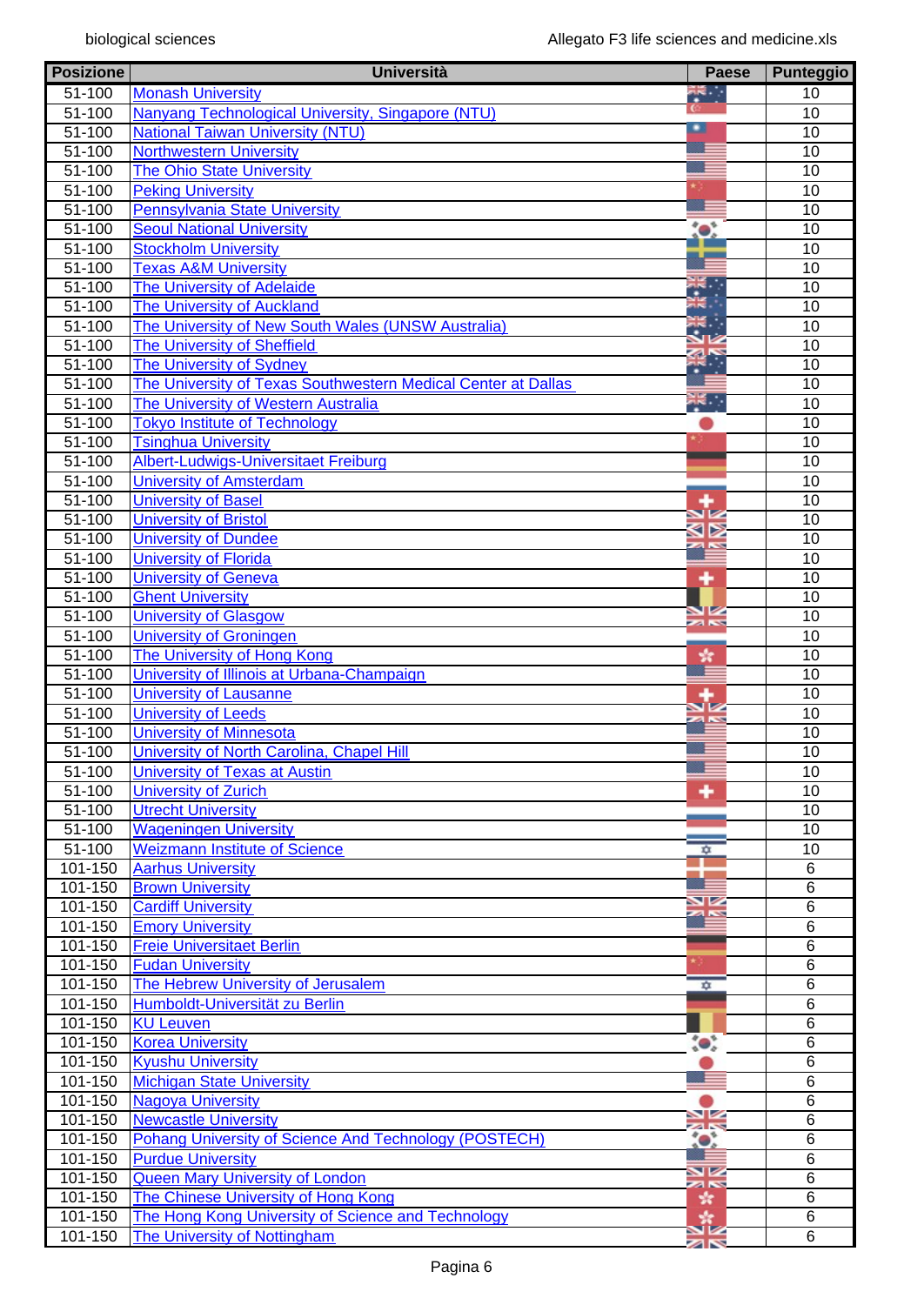| <b>Posizione</b> | <b>Università</b>                                                 | <b>Paese</b> | <b>Punteggio</b> |
|------------------|-------------------------------------------------------------------|--------------|------------------|
| 101-150          | The University of Texas M. D. Anderson Cancer Center              |              | 6                |
| 101-150          | <b>The University of Warwick</b>                                  | VØ           | $6\phantom{1}6$  |
| $101 - 150$      | <b>Tohoku University</b>                                          |              | 6                |
| 101-150          | Universidad Nacional Autónoma de México (UNAM)                    | <b>a</b>     | 6                |
| 101-150          | Universidade de São Paulo                                         | ◒            | 6                |
| 101-150          | <b>University of Milan</b>                                        |              | 6                |
| 101-150          | <b>University of Barcelona</b>                                    | 渝            | 6                |
| 101-150          | Universität Frankfurt am Main                                     |              | $\overline{6}$   |
| 101-150          | <b>University of Cologne</b>                                      |              | $6\phantom{1}6$  |
| 101-150          | <b>University of Vienna</b>                                       | 15           | $6\phantom{1}6$  |
| 101-150          | Université de Montréal                                            | ىك           | $\overline{6}$   |
| 101-150          | Université de Strasbourg                                          |              | $\,6$            |
| 101-150          | Université Pierre et Marie Curie (UPMC)                           |              | $\,6$            |
| 101-150          | <b>University College Cork</b>                                    |              | $\overline{6}$   |
| 101-150          | <b>University College Dublin</b>                                  |              | 6                |
| 101-150          | <b>University of Alberta</b>                                      | ÷            | 6                |
| 101-150          | <b>University of Birmingham</b>                                   | JE           | 6                |
| 101-150          | University of California, Irvine                                  |              | 6                |
| 101-150          | University of California, Riverside                               |              | $6\phantom{1}6$  |
| 101-150          | University of California, Santa Barbara (UCSB)                    |              | $6\phantom{1}6$  |
| $101 - 150$      | <b>University of Cape Town</b>                                    |              | $\overline{6}$   |
| 101-150          | <b>University of Colorado Boulder</b>                             |              | $\overline{6}$   |
| 101-150          | University of Illinois, Chicago (UIC)                             |              | $6\phantom{1}6$  |
| 101-150          | <b>University of Maryland, College Park</b>                       |              | $\,6$            |
| $101 - 150$      | <b>University of Otago</b>                                        | ang .<br>Ang | $\overline{6}$   |
| 101-150          | <b>University of Pittsburgh</b>                                   |              | $\,6$            |
| 101-150          | <b>University of Southampton</b>                                  | VZ           | $\,6$            |
| 101-150          | University of Southern California                                 |              | $\overline{6}$   |
| 101-150          | <b>University of York</b>                                         | V            | 6                |
| 101-150          | <b>Vanderbilt University</b>                                      |              | 6                |
| 151-200          | <b>Arizona State University</b>                                   |              | $6\phantom{1}6$  |
| 151-200          | <b>Carnegie Mellon University</b>                                 |              | 6                |
| 151-200          | Christian-Albrechts-University zu Kiel                            |              | 6                |
| 151-200          | <b>Chulalongkorn University</b>                                   |              | $6\phantom{1}6$  |
| 151-200          | <b>Dartmouth College</b>                                          |              | $\overline{6}$   |
| 151-200          | <b>Florida State University</b>                                   |              | $\,6$            |
| 151-200          | <b>Indiana University Bloomington</b>                             |              | 6                |
| 151-200          | Julius-Maximilians-Universität Würzburg                           |              | 6                |
| $151 - 200$      | <b>Keio University</b>                                            |              | 6                |
| 151-200          | <b>Kobe University</b>                                            |              | 6                |
| $151 - 200$      | <b>Mahidol University</b>                                         |              | $\,6$            |
| $151 - 200$      | <b>McMaster University</b>                                        | ÷            | 6                |
| 151-200          | <b>National Tsing Hua University</b>                              |              | $\overline{6}$   |
| 151-200          | <b>North Carolina State University</b>                            |              | 6                |
| 151-200          | <b>Radboud University</b>                                         |              | 6                |
| 151-200          | Rheinische Friedrich-Wilhelms-Universitt Bonn                     |              | 6                |
| 151-200          | <b>RWTH Aachen University</b>                                     |              | $\overline{6}$   |
| 151-200          | <b>Rutgers, The State University of New Jersey, New Brunswick</b> |              | $\,6$            |
| 151-200          | <b>Sapienza University of Rome</b>                                |              | $\overline{6}$   |
| 151-200          | Shanghai Jiao Tong University                                     |              | $\overline{6}$   |
| 151-200          | <b>Sungkyunkwan University (SKKU)</b>                             | $\bullet$    | 6                |
| $151 - 200$      | <b>Technical University of Denmark</b>                            |              | 6                |
| 151-200          | <b>Technion - Israel Institute of Technology</b>                  | and the<br>₩ | $\overline{6}$   |
| 151-200          | Technische Universität Dresden                                    |              | 6                |
| 151-200          | <b>Tel Aviv University</b>                                        | ₫            | 6                |
| 151-200          | <b>Tufts University</b>                                           |              | $\overline{6}$   |
| 151-200          | Universidade estadual de Campinas (Unicamp)                       | $\bullet$    | 6                |
| 151-200          | Universidade Federal do Rio de Janeiro                            | ⊖            | 6                |
| 151-200          | Università di Padova                                              |              | 6                |
| 151-200          | Alma Mater Studiorum - University of Bologna                      |              | $\overline{6}$   |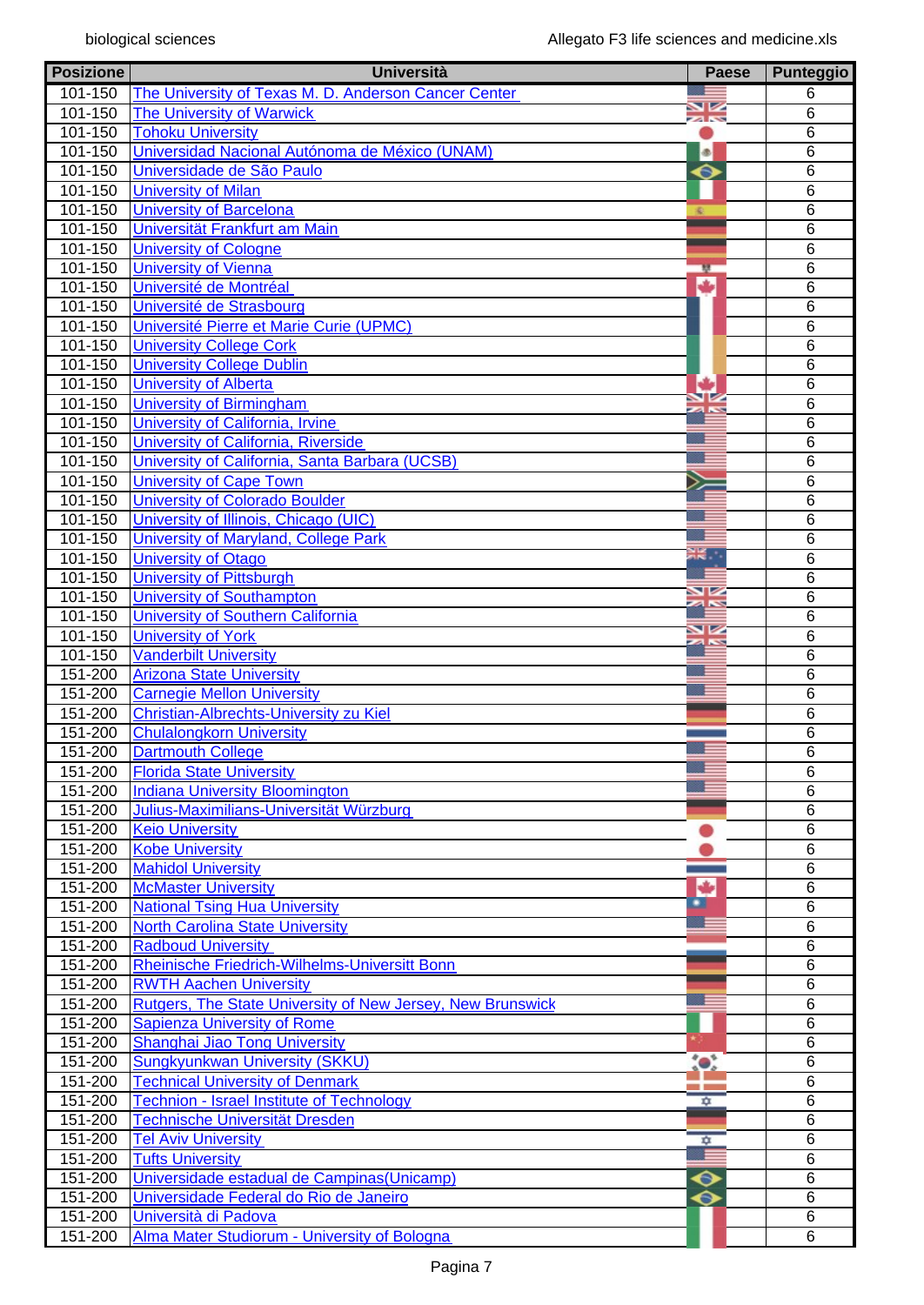| <b>Posizione</b>       | <b>Università</b>                                        | <b>Paese</b> | Punteggio               |
|------------------------|----------------------------------------------------------|--------------|-------------------------|
| 151-200                | <b>University Hamburg</b>                                |              | 6                       |
| 151-200                | Université Catholique de Louvain (UCL)                   |              | $6\phantom{1}6$         |
| 151-200                | Universite libre de Bruxelles                            |              | $6\phantom{1}6$         |
| 151-200                | <b>Université Montpellier 1</b>                          |              | $\overline{6}$          |
| 151-200                | <b>Université Paris Descartes</b>                        |              | 6                       |
| $\overline{151} - 200$ | <b>Université Paris-Sud</b>                              |              | $6\phantom{1}6$         |
| $151 - 200$            | <b>University of Aberdeen</b>                            |              | 6                       |
| $151 - 200$            | <b>The University of Arizona</b>                         |              | $\overline{6}$          |
| 151-200                | <b>University of Bath</b>                                | XX           | 6                       |
| $151 - 200$            | <b>University of Calgary</b>                             | ÷            | 6                       |
| 151-200                | University of California, Santa Cruz                     |              | $\overline{6}$          |
| 151-200                | <b>The University of Exeter</b>                          | VØ           | 6                       |
| 151-200                | <b>University of Liverpool</b>                           | ⋖⋗           | $6\phantom{1}6$         |
| 151-200                | University of Massachusetts Medical School - Worcester   |              | $\overline{6}$          |
| 151-200                | University of Massachusetts Amherst                      |              | 6                       |
| 151-200                | <b>University of Oslo</b>                                |              | $6\phantom{1}6$         |
| 151-200                | <b>University of Oulu</b>                                |              | 6                       |
| 151-200                | University of Science and Technology of China            |              | 6                       |
| $151 - 200$            | <b>University of St Andrews</b>                          |              | $6\phantom{1}6$         |
| $151 - 200$            | <b>University of Tsukuba</b>                             |              | 6                       |
| 151-200                | Vrije Universiteit Amsterdam                             |              | $\overline{6}$          |
|                        |                                                          |              | $\overline{6}$          |
| 151-200                | <b>Yonsei University</b>                                 | ÷.           |                         |
| 201-250                | <b>Case Western Reserve University</b>                   |              | $\overline{\mathbf{4}}$ |
| 201-250                | <b>Dalhousie University</b>                              | ٠            | $\overline{\mathbf{4}}$ |
| 201-250                | Ecole normale supérieure, Paris                          |              | $\overline{4}$          |
| 201-250                | <b>Indian Institute of Science</b>                       |              | 4                       |
| 201-250                | <b>Iowa State University</b>                             |              | $\overline{4}$          |
| 201-250                | <b>KIT, Karlsruhe Institute of Technology</b>            |              | $\overline{4}$          |
| 201-250                | <b>Lomonosov Moscow State University</b>                 | NØ           | 4                       |
| 201-250                | London School of Hygiene and Tropical Medicine           | <b>ZE NS</b> | $\overline{4}$          |
| 201-250                | <b>Nanjing University</b>                                | ×            | 4                       |
| $201 - 250$            | <b>National Cheng Kung University</b>                    |              | 4                       |
| 201-250                | National University of Ireland, Galway                   |              | 4                       |
| 201-250                | <b>National Yang Ming University</b>                     | ∙            | 4                       |
| 201-250                | Philipps-Universität Marburg                             |              | 4                       |
| 201-250                | Pontificia Universidad Católica de Chile (UC)            | E.           | 4                       |
| 201-250                | Queen's University at Kingston                           | ٠            | 4                       |
| 201-250                | <b>Rice University</b>                                   |              | 4                       |
| 201-250                | The University of Texas Health Science Center at Houston |              | 4                       |
| 201-250                | <b>Umea University</b>                                   | a se         | 4                       |
| 201-250                | Universidad Autonoma de Madrid                           | 浚            | 4                       |
| 201-250                | Universidad de Buenos Aires (UBA)                        | ×            | 4                       |
| 201-250                | Universidad de Chile                                     | 2            | 4                       |
| 201-250                | <b>University of Florence</b>                            |              | 4                       |
| 201-250                | <b>University of Naples - Federico II</b>                |              | 4                       |
| 201-250                | University of Rome "Tor Vergata"                         |              | 4                       |
| 201-250                | <b>University of Turin</b>                               |              | 4                       |
| 201-250                | Universitat Autònoma de Barcelona                        |              | 4                       |
| 201-250                | <b>Aix-Marseille University</b>                          |              | 4                       |
| 201-250                | Université Claude Bernard Lyon 1                         |              | 4                       |
| 201-250                | Université Montpellier 2 Sciences et Techniques          |              | 4                       |
| 201-250                | <b>University of Bergen</b>                              |              | 4                       |
| 201-250                | <b>University of Bern</b>                                |              | 4                       |
| 201-250                | <b>University of Colorado, Denver</b>                    |              | 4                       |
| 201-250                | University of East Anglia (UEA)                          |              | 4                       |
| 201-250                | <b>University of Eastern Finland</b>                     |              | 4                       |
| 201-250                | <b>University of Gothenburg</b>                          |              | 4                       |
| 201-250                | <b>University of Kansas</b>                              |              | 4                       |
| $201 - 250$            | <b>University of Leicester</b>                           | V            | 4                       |
| 201-250                | Université de Liège                                      |              | 4                       |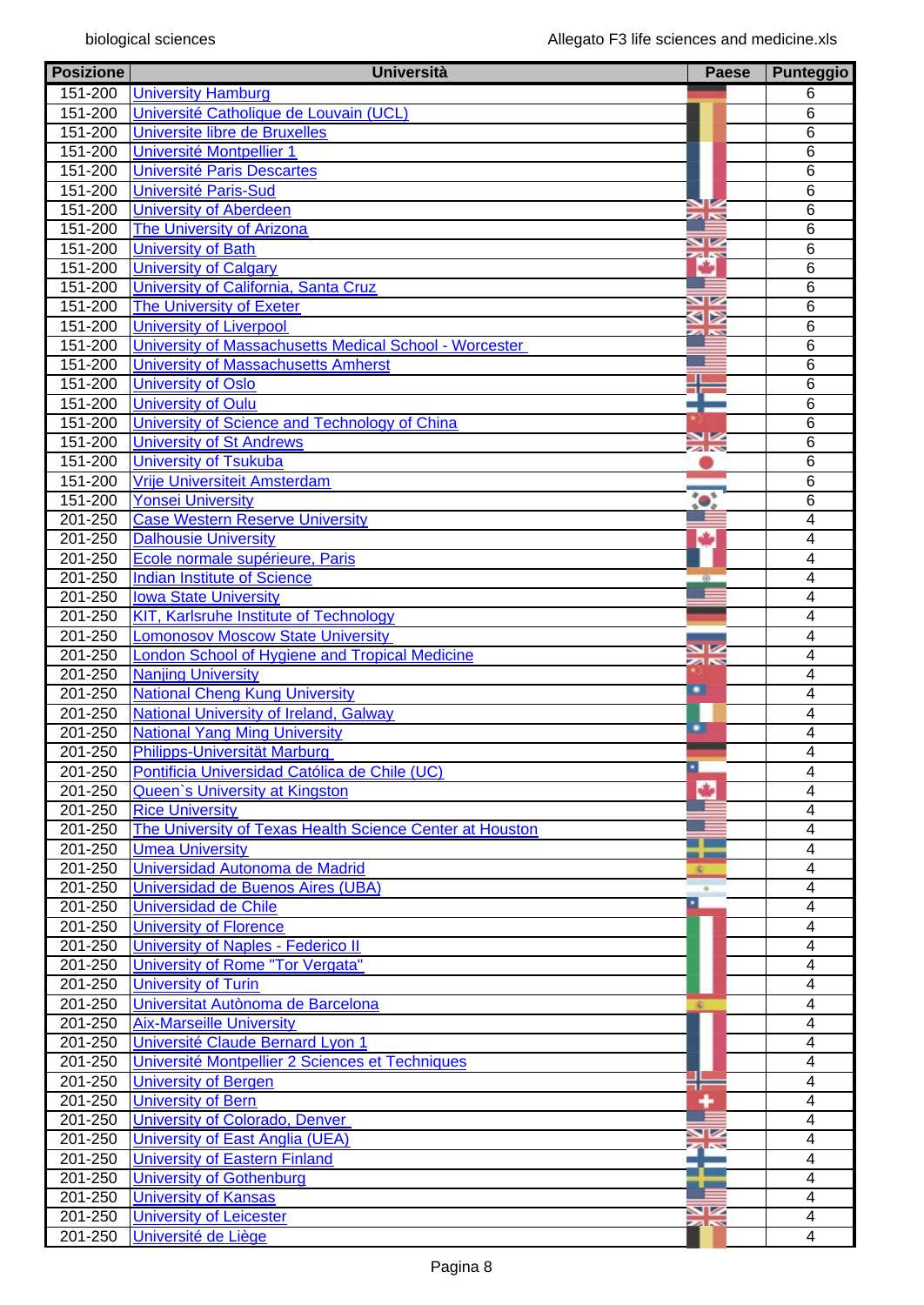| <b>Posizione</b> | <b>Università</b>                                             | <b>Paese</b>    | <b>Punteggio</b>                 |
|------------------|---------------------------------------------------------------|-----------------|----------------------------------|
| 201-250          | University of Missouri, Columbia (Mizzou)                     |                 | 4                                |
| 201-250          | <b>University of New Mexico</b>                               |                 | 4                                |
| 201-250          | <b>University of Southern Denmark</b>                         |                 | 4                                |
| 201-250          | <b>University of Utah</b>                                     |                 | $\overline{4}$                   |
| 201-250          | <b>University of Virginia</b>                                 |                 | 4                                |
| $201 - 250$      | Virginia Polytechnic Institute and State University           |                 | $\overline{4}$                   |
| 201-250          | <b>Washington State University</b>                            |                 | $\overline{4}$                   |
| 201-250          | Westfälische Wilhelms-Universitat Münster                     |                 | $\overline{4}$                   |
| 201-250          | <b>Yeshiva University</b>                                     |                 | 4                                |
| 201-250          | <b>Zhejiang University</b>                                    |                 | $\overline{4}$                   |
| 251-300          | <b>Colorado State University</b>                              |                 | 2                                |
| 251-300          | <b>Durham University</b>                                      | <b>SALE</b>     | $\sqrt{2}$                       |
| 251-300          | <b>Ewha Womans University</b>                                 |                 | $\overline{2}$                   |
| 251-300          | <b>George Washington University</b>                           |                 | $\overline{2}$                   |
| 251-300          | <b>Georgetown University</b>                                  |                 | $\overline{2}$                   |
| 251-300          | <b>Griffith University</b>                                    |                 | $\overline{2}$                   |
| 251-300          | <b>Hanyang University</b>                                     | $\bullet$       | $\overline{2}$                   |
| 251-300          | <b>James Cook University</b>                                  | ÷.              | $\overline{2}$                   |
| 251-300          | Johannes Gutenberg Universität Mainz                          |                 | $\overline{2}$                   |
| 251-300          | <b>Kyung Hee University</b>                                   | $\bullet$       | $\overline{2}$                   |
| 251-300          | <b>Laval University</b>                                       | ÷               | $\overline{2}$                   |
| 251-300          | <b>Maastricht University</b>                                  |                 | $\overline{2}$                   |
| 251-300          | <b>Icahn School of Medicine at Mount Sinai</b>                |                 | $\overline{2}$                   |
| 251-300          | <b>National Chung Hsing University</b>                        |                 | $\overline{2}$                   |
| 251-300          | <b>Oregon State University</b>                                |                 | $\overline{2}$                   |
| $251 - 300$      | <b>Queen's University Belfast</b>                             | V               | $\overline{2}$                   |
| $251 - 300$      | <b>Simon Fraser University</b>                                | a Isl           | $\overline{2}$                   |
| 251-300          | <b>Stellenbosch University</b>                                |                 | $\overline{2}$                   |
| $251 - 300$      | <b>Sun Yat-sen University</b>                                 |                 | $\overline{2}$                   |
| 251-300          | <b>The University of Georgia</b>                              |                 | $\overline{2}$                   |
| 251-300          | The University of Western Ontario                             | ÷               | $\overline{2}$                   |
| 251-300          | <b>University Complutense Madrid</b>                          |                 | $\overline{2}$                   |
| 251-300          | <b>UNESP</b>                                                  | ×.<br>$\bullet$ | $\overline{2}$                   |
| 251-300          | Universidade Federal de Minas Gerais                          |                 | $\overline{2}$                   |
| 251-300          | Universidade Federal de São Paulo (UNIFESP)                   | $\bullet$<br>⊖  | $\overline{2}$                   |
| 251-300          | Universidade Federal do Rio Grande Do Sul                     |                 | $\overline{2}$                   |
| 251-300          |                                                               | ◆               |                                  |
|                  | <b>University of Genoa</b><br>Università degli Studi di Pavia |                 | $\overline{2}$<br>$\overline{2}$ |
| 251-300          |                                                               |                 |                                  |
| 251-300          | Universität Düsseldorf                                        |                 | $\overline{2}$                   |
| 251-300          | Friedrich-Alexander-Universität Erlangen-Nürnberg             |                 | $\overline{2}$                   |
| 251-300          | Universität Jena                                              |                 | $\overline{2}$                   |
| 251-300          | Universität Leipzig                                           |                 | $\overline{2}$                   |
| 251-300          | Université Joseph Fourier - Grenoble 1                        |                 | $\overline{2}$                   |
| 251-300          | Université Paris Diderot - Paris 7                            |                 | $\overline{2}$                   |
| $251 - 300$      | Université Paul Sabatier Toulouse III                         | $\bullet =$     | $\overline{2}$                   |
| 251-300          | Universiti Malaya (UM)                                        | $\bullet$       | $\overline{2}$                   |
| 251-300          | Universiti Sains Malaysia (USM)                               |                 | $\overline{2}$                   |
| 251-300          | <b>University at Buffalo SUNY</b>                             |                 | $\overline{2}$                   |
| 251-300          | <b>University of Debrecen</b>                                 |                 | $\overline{2}$                   |
| 251-300          | <b>University of Guelph</b>                                   | ٠               | $\overline{2}$                   |
| 251-300          | University of Hawai'i at Mañoa                                |                 | $\overline{2}$                   |
| 251-300          | <b>University of Iowa</b>                                     |                 | $\overline{2}$                   |
| 251-300          | <b>University of Miami</b>                                    |                 | $\overline{2}$                   |
| 251-300          | The University of Newcastle, Australia (UoN)                  | ₩               | $\overline{2}$                   |
| 251-300          | <b>University of Ottawa</b>                                   | ÷               | $\overline{2}$                   |
| 251-300          | <b>University of Rochester</b>                                |                 | $\overline{2}$                   |
| 251-300          | <b>University of Sussex</b>                                   |                 | $\overline{2}$                   |
| 251-300          | <b>University of Turku</b>                                    |                 | $\overline{2}$                   |
| 251-300          | <b>University of Vermont</b>                                  |                 | $\overline{2}$                   |
| 301-400          | <b>Beijing Normal University</b>                              |                 | $\overline{2}$                   |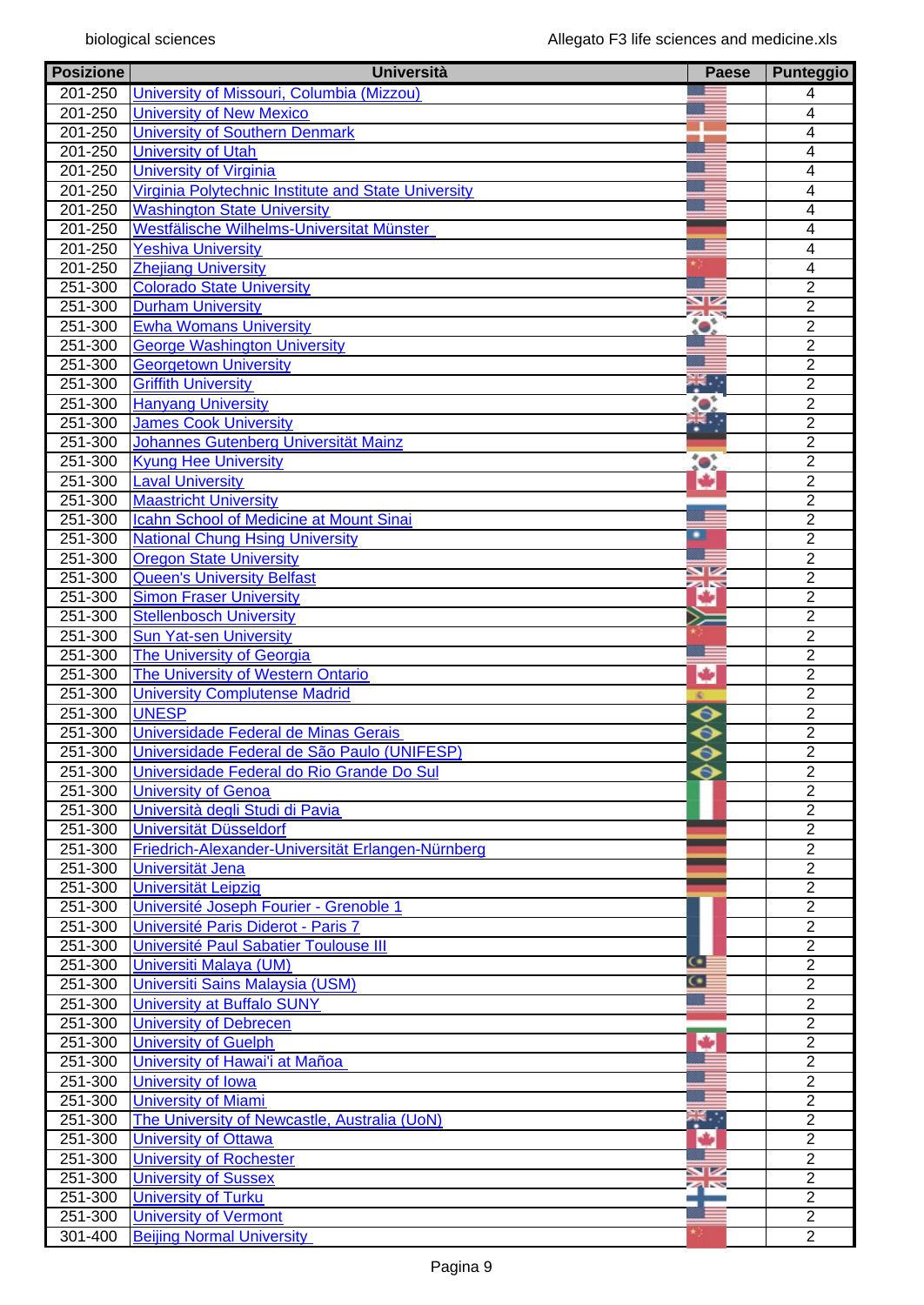| <b>Posizione</b> | <b>Università</b>                                     | <b>Paese</b> | Punteggio      |
|------------------|-------------------------------------------------------|--------------|----------------|
| 301-400          | <b>Ben Gurion University of The Negev</b>             | ₩            | $\overline{2}$ |
| $301 - 400$      | <b>Boston College</b>                                 |              | $\overline{2}$ |
| 301-400          | <b>Brandeis University</b>                            |              | $\overline{2}$ |
| 301-400          | <b>Chang Gung University</b>                          | ▫            | $\overline{2}$ |
| 301-400          | <b>Charles University in Prague</b>                   |              | $\overline{2}$ |
| 301-400          | <b>Chiang Mai University</b>                          |              | $\overline{2}$ |
| 301-400          | <b>Chiba University</b>                               |              | $\overline{2}$ |
| 301-400          | <b>China Agricultural University</b>                  |              | $\overline{2}$ |
| 301-400          | <b>Chungnam National University</b>                   | $\bullet$    | $\overline{2}$ |
| 301-400          | <b>City University of Hong Kong</b>                   |              | $\overline{2}$ |
| 301-400          |                                                       | ÷.           | $\overline{2}$ |
|                  | <b>City University of New York</b>                    |              |                |
| 301-400          | <b>Deakin University</b>                              | ₩            | $\overline{2}$ |
| 301-400          | École Normale Supérieure de Lyon                      |              | $\overline{2}$ |
| $301 - 400$      | <b>Eötvös Lorànd University</b>                       |              | $\overline{2}$ |
| 301-400          | <b>Hiroshima University</b>                           |              | $\overline{2}$ |
| 301-400          | <b>Indian Institute of Technology Delhi (IITD)</b>    | $\circ$      | $\overline{2}$ |
| 301-400          | Indian Institute of Technology, Kharagpur             | $\circ$      | $\overline{2}$ |
| 301-400          | Instituto Politécnico Nacional (IPN)                  | <b>a</b>     | $\overline{2}$ |
| 301-400          | <b>Jagiellonian University</b>                        |              | $\overline{2}$ |
| 301-400          | <b>Jawaharlal Nehru University</b>                    | $\circ$      | $\overline{2}$ |
| 301-400          | <b>Justus-Liebig-University Giessen</b>               |              | $\overline{2}$ |
| 301-400          | <b>Kasetsart University</b>                           |              | $\overline{2}$ |
| 301-400          | <b>King Saud University</b>                           | 5,935        | $\overline{2}$ |
| 301-400          | <b>KTH Royal Institute of Technology</b>              |              | $\overline{2}$ |
| 301-400          | <b>Kumamoto University</b>                            |              | $\overline{2}$ |
| 301-400          | La Trobe University                                   | ĸ.           | $\overline{2}$ |
| 301-400          | <b>Linköping University</b>                           |              | $\overline{2}$ |
| 301-400          | <b>Louisiana State University</b>                     |              | $\overline{2}$ |
| 301-400          | <b>Macquarie University</b>                           |              | $\overline{2}$ |
| 301-400          | <b>Massey University</b>                              | ñÆ.          | $\overline{2}$ |
| 301-400          | <b>Mayo Medical School</b>                            |              | 2              |
| 301-400          | <b>Medical College of Wisconsin</b>                   |              | $\overline{2}$ |
| 301-400          | <b>Nankai University</b>                              |              | $\overline{2}$ |
| 301-400          | <b>National and Kapodistrian University of Athens</b> | æ            | $\overline{2}$ |
| 301-400          | <b>National Chiao Tung University</b>                 | ∙            | $\overline{2}$ |
| 301-400          |                                                       |              |                |
|                  | <b>Northeastern University</b>                        |              | $\overline{2}$ |
| 301-400          | Norwegian University of Science And Technology        |              | $\overline{2}$ |
| 301-400          | <b>Okayama University</b>                             |              | $\overline{2}$ |
| 301-400          | <b>Pusan National University</b>                      |              | $\overline{2}$ |
| 301-400          | Queensland University of Technology (QUT)             |              | $\overline{2}$ |
| 301-400          | <b>RMIT University</b>                                |              | $\overline{2}$ |
| 301-400          | <b>Ruhr-Universität Bochum</b>                        |              | $\overline{2}$ |
| 301-400          | Stony Brook University, State University of New York  |              | $\overline{2}$ |
| 301-400          | <b>Swedish University of Agricultural Sciences</b>    |              | $\overline{2}$ |
| 301-400          | <b>Taipei Medical University</b>                      | ā            | $\overline{2}$ |
| 301-400          | Technische Universität Braunschweig                   |              | $\overline{2}$ |
| 301-400          | The Hong Kong Polytechnic University                  | Y.           | $\overline{2}$ |
| 301-400          | <b>Tokyo University of Agriculture and Technology</b> |              | $\overline{2}$ |
| 301-400          | <b>Tokyo University of Science</b>                    |              | $\overline{2}$ |
| 301-400          | <b>University of Granada</b>                          | 変            | $\overline{2}$ |
| 301-400          | <b>University of Navarra</b>                          | 麦            | $\overline{2}$ |
| 301-400          | Universidade de Brasilia                              | ◆            | $\overline{2}$ |
| 301-400          | <b>University of Pisa</b>                             |              | $\overline{2}$ |
| 301-400          | <b>Universität Bayreuth</b>                           |              | $\overline{2}$ |
| 301-400          | Universität Bielefeld                                 |              | $\overline{2}$ |
| 301-400          | Universitat de Valencia                               |              | $\overline{2}$ |
| 301-400          |                                                       | 変            | $\overline{2}$ |
|                  | Universität Duisburg-Essen                            |              |                |
| 301-400          | Universität Konstanz                                  |              | $\overline{2}$ |
| 301-400          | <b>Universitat Pompeu Fabra</b>                       | 浚            | $\overline{2}$ |
| 301-400          | Universität Regensburg                                |              | $\overline{2}$ |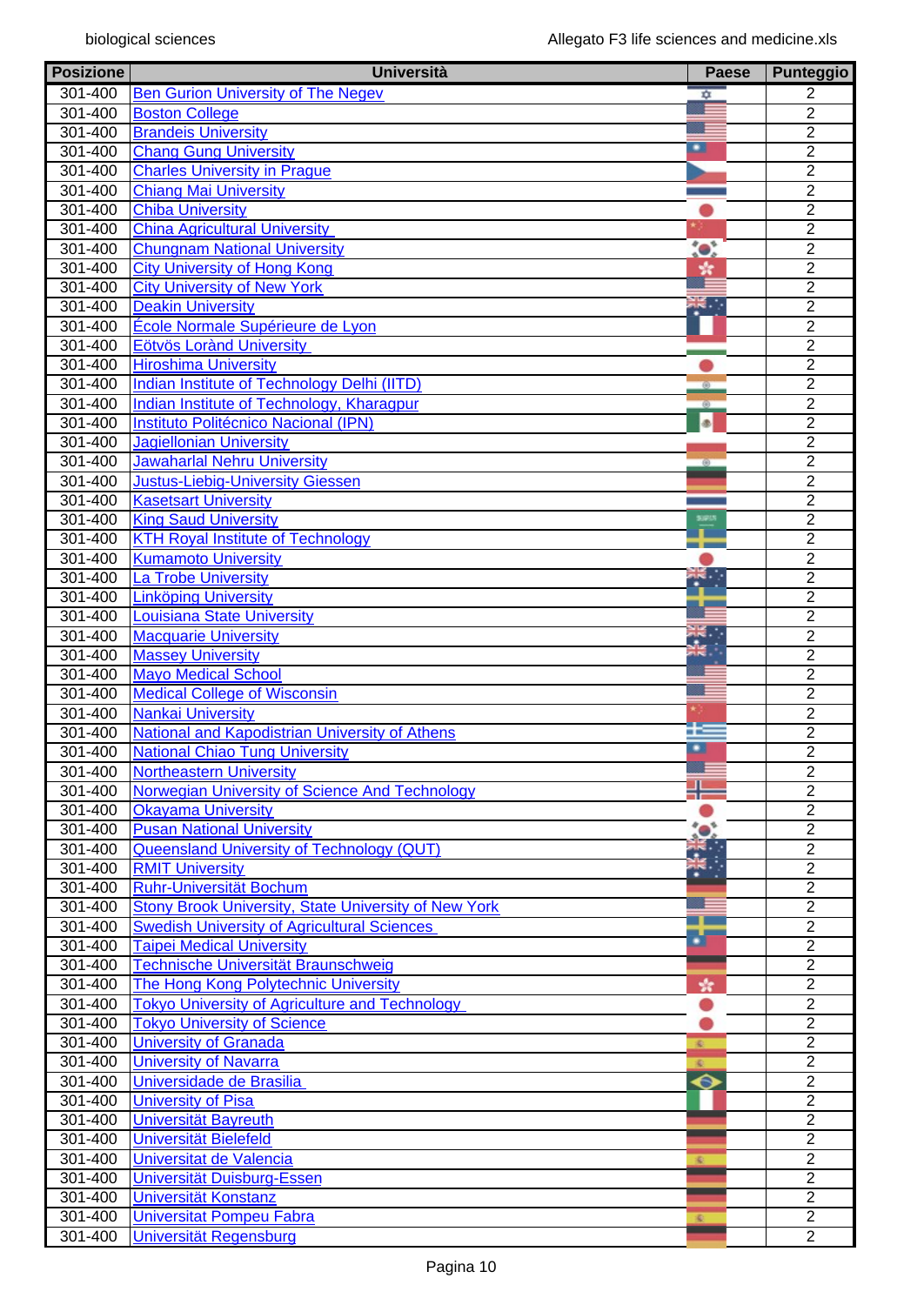| <b>Posizione</b> | <b>Università</b>                            | <b>Paese</b> | Punteggio      |
|------------------|----------------------------------------------|--------------|----------------|
| 301-400          | <b>University Ulm</b>                        |              | 2              |
| 301-400          | <b>University of Bordeaux</b>                |              | $\overline{2}$ |
| $301 - 400$      | Université du Québec                         | ÷            | $\overline{2}$ |
| 301-400          | Université Lille 1, Sciences et Technologies |              | $\overline{2}$ |
| 301-400          | Universiti Kebangsaan Malaysia (UKM)         | $\bullet$    | $\overline{2}$ |
| 301-400          | Universiti Putra Malaysia (UPM)              | $\bullet$ :  | $\overline{2}$ |
| 301-400          | <b>University of Alabama</b>                 |              | $\overline{2}$ |
| 301-400          | University of Alabama, Birmingham            |              | $\overline{2}$ |
| 301-400          | <b>University of Bari</b>                    |              | $\overline{2}$ |
| 301-400          | <b>University of Canterbury</b>              | ਸ¥.          | $\overline{2}$ |
| 301-400          | <b>University of Coimbra</b>                 | ۰            | $\overline{2}$ |
| 301-400          | <b>University of Connecticut</b>             |              | $\overline{2}$ |
| 301-400          | <b>University of Delaware</b>                |              | $\overline{2}$ |
| 301-400          | <b>University of Delhi</b>                   |              | $\overline{2}$ |
| 301-400          | <b>University of Kentucky</b>                |              | $\overline{2}$ |
| 301-400          | <b>University of Manitoba</b>                | ٠            | $\overline{2}$ |
| 301-400          | University of Maryland, Baltimore County     |              | $\overline{2}$ |
| 301-400          | <b>University of Milano-Bicocca</b>          |              | $\overline{2}$ |
| 301-400          | University of Nebraska - Lincoln             |              | $\overline{2}$ |
| 301-400          | <b>University of Notre Dame</b>              |              | $\overline{2}$ |
| 301-400          | <b>University of Oklahoma</b>                |              | $\overline{2}$ |
| 301-400          | <b>University of Oregon</b>                  |              | $\overline{2}$ |
| 301-400          | <b>University of Porto</b>                   | Ф            | $\overline{2}$ |
| 301-400          | <b>University of Pretoria</b>                |              | $\overline{2}$ |
| 301-400          | <b>University of Reading</b>                 | a K          | $\overline{2}$ |
| 301-400          | <b>University of Saskatchewan</b>            |              | $\overline{2}$ |
| 301-400          | <b>University of South Florida</b>           |              | $\overline{2}$ |
| 301-400          | <b>University of Szeged</b>                  |              | $\overline{2}$ |
| 301-400          | <b>University of Tasmania</b>                |              | $\overline{2}$ |
| 301-400          | The University of Tennessee, Knoxville       |              | $\overline{2}$ |
| 301-400          | <b>University of Texas Dallas</b>            |              | $\overline{2}$ |
| 301-400          | University of the Witwatersrand              |              | $\overline{2}$ |
| 301-400          | <b>University of Warsaw</b>                  |              | $\overline{2}$ |
| $301 - 400$      | <b>University of Waterloo</b>                |              | $\overline{2}$ |
| 301-400          | <b>University of Zagreb</b>                  |              | $\overline{2}$ |
| 301-400          | <b>Vrije Universiteit Brussel (VUB)</b>      |              | $\overline{2}$ |
| 301-400          | <b>Waseda University</b>                     |              | $\overline{2}$ |
| 301-400          | <b>Wuhan University</b>                      |              | $\overline{2}$ |
| 301-400          | <b>Xiamen University</b>                     |              | $\overline{2}$ |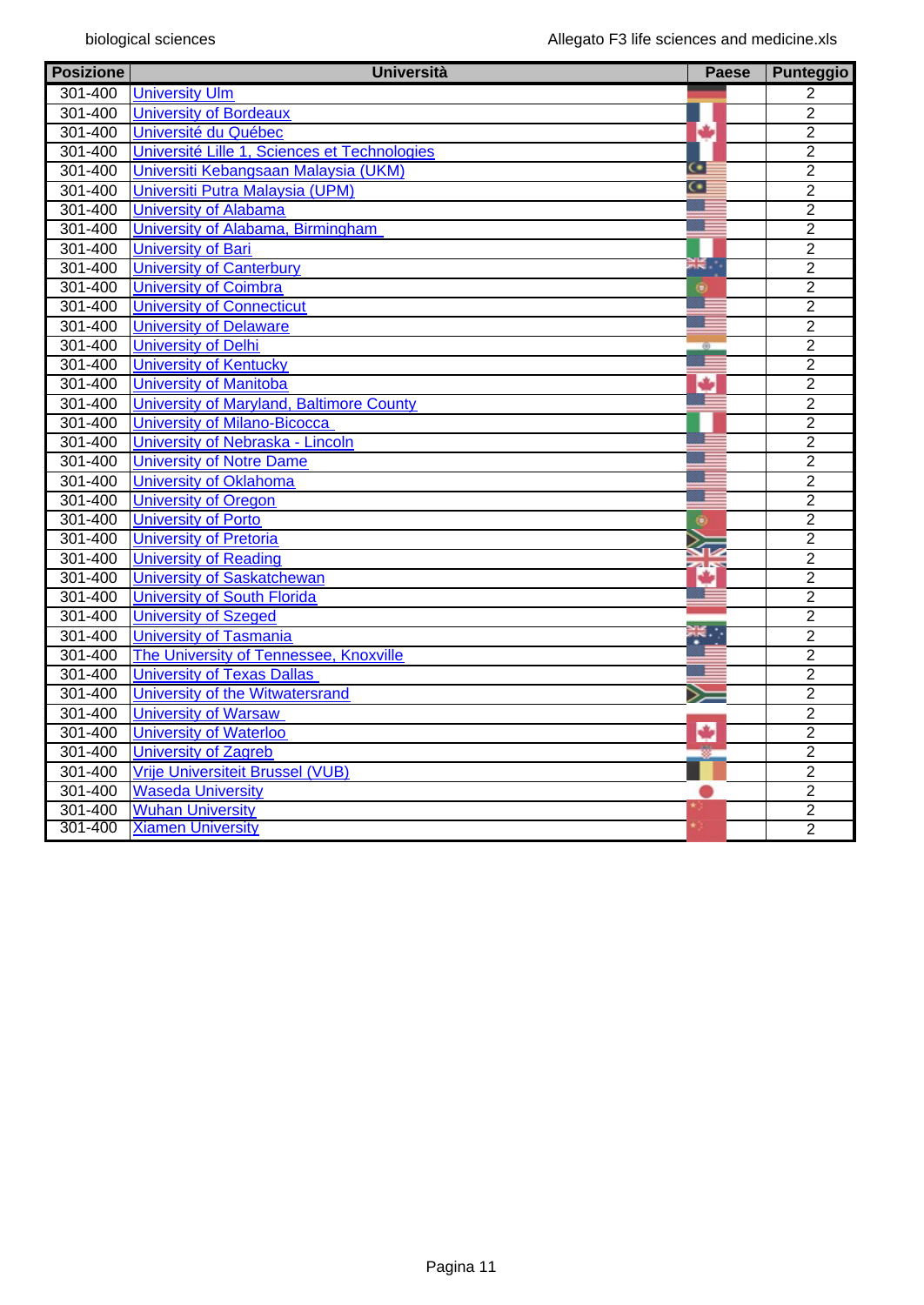| <b>Posizione</b> | <b>Università</b>                                             | <b>Paese</b> | <b>Punteggio</b> |
|------------------|---------------------------------------------------------------|--------------|------------------|
| 1                | <b>Karolinska Institutet</b>                                  |              | 20               |
| $\overline{2}$   | The University of Hong Kong                                   |              | 20               |
| $\overline{3}$   | <b>University of Gothenburg</b>                               |              | 20               |
| 4                | <b>University of Michigan</b>                                 |              | 15               |
| $\overline{5}$   | <b>KU Leuven</b>                                              |              | 15               |
| $\overline{6}$   | <b>Tokyo Medical and Dental University (TMDU)</b>             |              | 15               |
| $\overline{7}$   | <b>Kings College London</b>                                   |              | 15               |
| 8                | <b>University of Otago</b>                                    |              | 15               |
| $\overline{9}$   | <b>Harvard University</b>                                     |              | 10               |
| $\overline{10}$  | University of North Carolina, Chapel Hill                     |              | 10               |
| 11               | <b>University of Copenhagen</b>                               |              | 10               |
| $\overline{12}$  | Universidade de São Paulo                                     |              | 10               |
| 13               | <b>UCL (University College London)</b>                        |              | 10               |
| 14               | The University of Melbourne                                   |              | 10               |
| 15               | University of California, Los Angeles (UCLA)                  |              | 10               |
| 16               | <b>New York University (NYU)</b>                              |              | 6                |
| 17               | <b>Peking University</b>                                      |              | 6                |
| 17               | Universidade estadual de Campinas (Unicamp)                   |              | 6                |
| $\overline{19}$  | University of Zurich                                          |              | 6                |
| 20               | <b>University of Bern</b>                                     |              | 6                |
| 21               | <b>Malmo University</b>                                       |              | $\overline{6}$   |
| 21               | <b>The University of Manchester</b>                           |              | 6                |
| 23               | <b>Aarhus University</b>                                      |              | 6                |
| 24               | University of California, San Francisco                       |              | 6                |
| 25               | <b>The University of Adelaide</b>                             |              | 6                |
| 26               | <b>University of British Columbia</b>                         |              | 6                |
| $2\overline{7}$  | <b>Seoul National University</b>                              |              | 6                |
| 27               | <b>University of Helsinki</b>                                 |              | 6                |
| 29               | <b>Columbia University</b>                                    |              | 6                |
| 30               | <b>Boston University</b>                                      |              | 6                |
| 31               | <b>UNESP</b>                                                  |              | $\overline{2}$   |
| $\overline{32}$  | University of Pennsylvania                                    |              | $\overline{2}$   |
| 33               |                                                               |              | $\overline{2}$   |
| 34               | <b>Radboud University</b><br><b>The Ohio State University</b> |              | $\overline{2}$   |
| 35               |                                                               |              | $\overline{2}$   |
| 35               | University of Iowa                                            |              | $\overline{2}$   |
|                  | <b>University of Minnesota</b>                                |              | $\overline{2}$   |
| 37<br>38         | <b>Newcastle University</b>                                   |              | $\overline{2}$   |
|                  | <b>The University of Sydney</b>                               |              | $\overline{2}$   |
| 38               | University of Illinois, Chicago (UIC)                         |              | $\overline{2}$   |
| 40               | <b>University Complutense Madrid</b>                          |              |                  |
| 41               | <b>University of Birmingham</b>                               |              | $\overline{2}$   |
| 41               | <b>Yonsei University</b>                                      |              | $\overline{2}$   |
| 43               | <b>National University of Singapore (NUS)</b>                 |              | $\overline{2}$   |
| 44               | <b>Osaka University</b>                                       |              | $\overline{2}$   |
| 45               | <b>National Taiwan University (NTU)</b>                       |              | $\overline{2}$   |
| 46               | Albert-Ludwigs-Universitaet Freiburg                          |              | $\overline{2}$   |
| 47               | <b>University of Florida</b>                                  |              | $\overline{2}$   |
| 47               | <b>University of Oulu</b>                                     |              | $\overline{2}$   |
| 49               | <b>University of Washington</b>                               |              | $\overline{2}$   |
| 50               | University of Toronto                                         |              | $\overline{2}$   |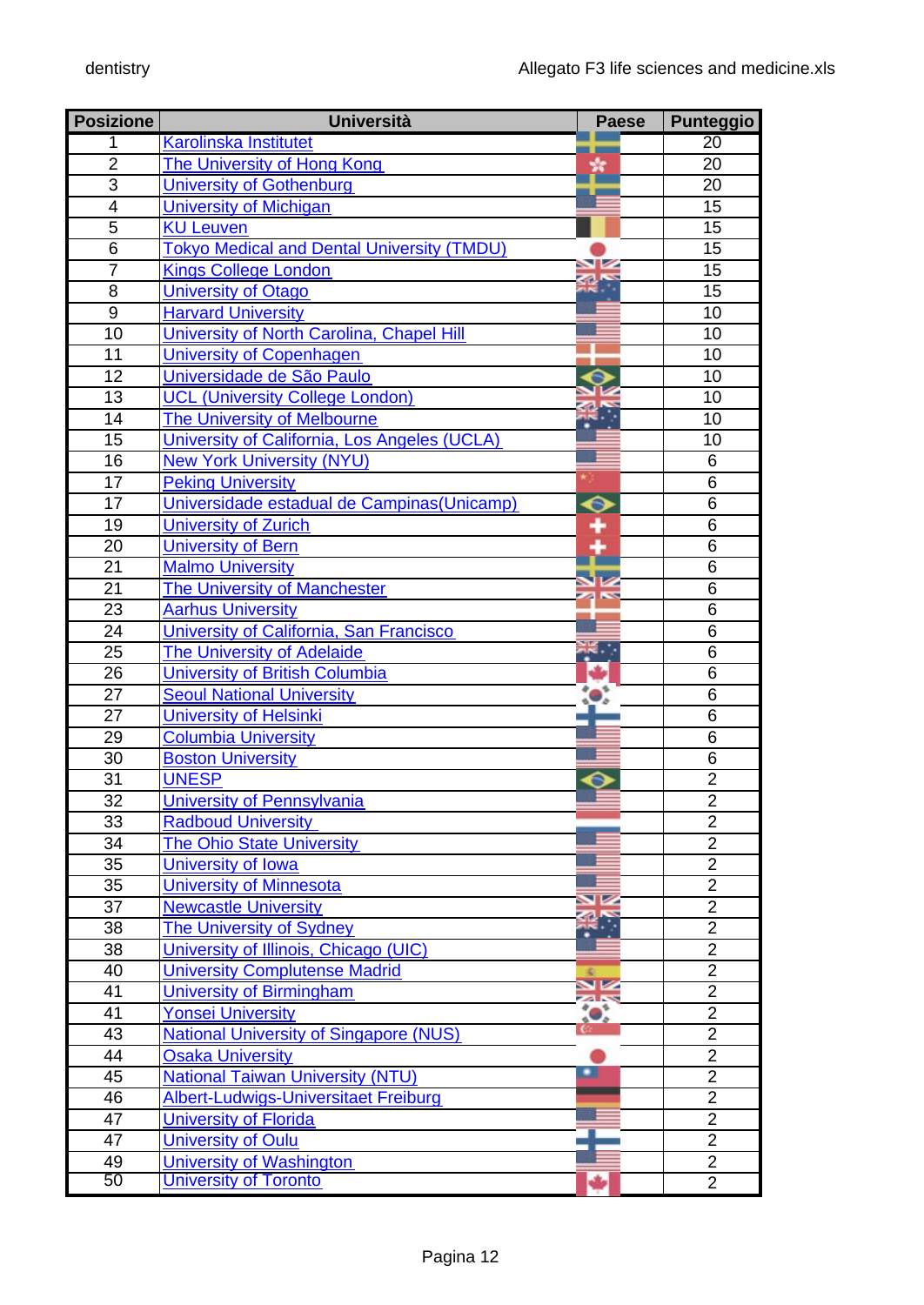| <b>Posizione</b> | <b>Università</b>                                     | <b>Paese</b> | <b>Punteggio</b> |
|------------------|-------------------------------------------------------|--------------|------------------|
| 1                | <b>Harvard University</b>                             |              | $\overline{20}$  |
| $\overline{2}$   | University of Oxford                                  | N<br>Kr      | 20               |
| 3                | <b>University of Cambridge</b>                        | $\sim$       | 20               |
| 4                | <b>Johns Hopkins University</b>                       |              | $\overline{20}$  |
| $\overline{5}$   | <b>Stanford University</b>                            |              | $\overline{20}$  |
| $\overline{6}$   | University of California, San Francisco               |              | 20               |
| $\overline{7}$   | University of California, Los Angeles (UCLA)          |              | $\overline{20}$  |
| $\overline{8}$   | <b>Yale University</b>                                |              | $\overline{20}$  |
| $\overline{9}$   | <b>Karolinska Institutet</b>                          |              | 20               |
| $\overline{10}$  | <b>UCL (University College London)</b>                |              | 20               |
| $\overline{11}$  | <b>Imperial College London</b>                        | G            | $\overline{20}$  |
| 11               | University of Pennsylvania                            |              | $\overline{20}$  |
| 13               | <b>Duke University</b>                                |              | 20               |
| $\overline{13}$  | <b>University of Toronto</b>                          | ٠            | 20               |
| $\overline{15}$  | <b>Columbia University</b>                            |              | $\overline{20}$  |
| 16               | Massachusetts Institute of Technology (MIT)           |              | 20               |
| $\overline{17}$  | The University of Sydney                              |              | 20               |
| $\overline{18}$  | The University of Melbourne                           |              | $\overline{20}$  |
| $\overline{19}$  | <b>University of Washington</b>                       |              | 20               |
| $\overline{20}$  | <b>The University of Tokyo</b>                        |              | 20               |
| $\overline{21}$  | <b>National University of Singapore (NUS)</b>         |              | $\overline{15}$  |
| $\overline{22}$  | <b>McGill University</b>                              |              | $\overline{15}$  |
| $\overline{22}$  | University of California, San Diego (UCSD)            |              | 15               |
| $\overline{24}$  | <b>Kings College London</b>                           | $\sim$ 12    | 15               |
| $\overline{25}$  | <b>Washington University in St. Louis</b>             |              | $\overline{15}$  |
| $\overline{26}$  | University of British Columbia                        | ٠            | 15               |
| $\overline{27}$  | <b>University of Michigan</b>                         |              | 15               |
| $\overline{28}$  | The University of Hong Kong                           | ×            | 15               |
| 29               | <b>New York University (NYU)</b>                      |              | $\overline{15}$  |
| $\overline{30}$  | <b>Cornell University</b>                             |              | 15               |
| $\overline{31}$  | The University of Edinburgh                           | <b>NZ</b>    | 15               |
| $\overline{32}$  | <b>London School of Hygiene and Tropical Medicine</b> | ≤⊳           | 15               |
| 33               | <b>Erasmus University Rotterdam</b>                   | za Ko        | $\overline{15}$  |
| $\overline{33}$  | <b>McMaster University</b>                            |              | 15               |
| $\overline{35}$  | <b>Baylor College of Medicine</b>                     |              | $\overline{15}$  |
| $\overline{36}$  | <b>Monash University</b>                              |              | 15               |
| 37               | <b>University of Chicago</b>                          |              | 15               |
| 37               | <b>University of Copenhagen</b>                       |              | 15               |
| 39               | <b>Mayo Medical School</b>                            |              | 15               |
| 39               | Ruprecht-Karls-Universitaet Heidelberg                |              | 15               |
| 41               | <b>National Taiwan University (NTU)</b>               | ◘            | 15               |
| 42               | <b>University of Pittsburgh</b>                       |              | 15               |
| 43               | <b>Northwestern University</b>                        |              | $\overline{15}$  |
| 43               | The University of New South Wales (UNSW Australia)    | ×.∵          | 15               |
| $\overline{45}$  | <b>University of Zurich</b>                           | ۰            | $\overline{15}$  |
| 46               | <b>Kyoto University</b>                               |              | 15               |
| 46               | <b>University of Amsterdam</b>                        |              | 15               |
| 48               | <b>Seoul National University</b>                      |              | 15               |
| 49               | The University of Queensland                          |              | 15               |
| 50               | <b>Leiden University</b>                              |              | 15               |
| 51-100           | <b>Aarhus University</b>                              |              | 10               |
| 51-100           | <b>The Australian National University</b>             |              | 10               |
| 51-100           | <b>Boston University</b>                              |              | 10               |
| 51-100           | <b>Brown University</b>                               |              | 10               |
| 51-100           | <b>California Institute of Technology (Caltech)</b>   |              | 10               |
| $51 - 100$       | Eberhard Karls Universität Tübingen                   |              | 10               |
| $51 - 100$       | <b>Emory University</b>                               |              | 10               |
| 51-100           | <b>KU Leuven</b>                                      |              | 10               |
| 51-100           | Ludwig-Maximilians-Universität München                |              | 10               |
| 51-100           | <b>Lund University</b>                                |              | 10               |
|                  |                                                       |              |                  |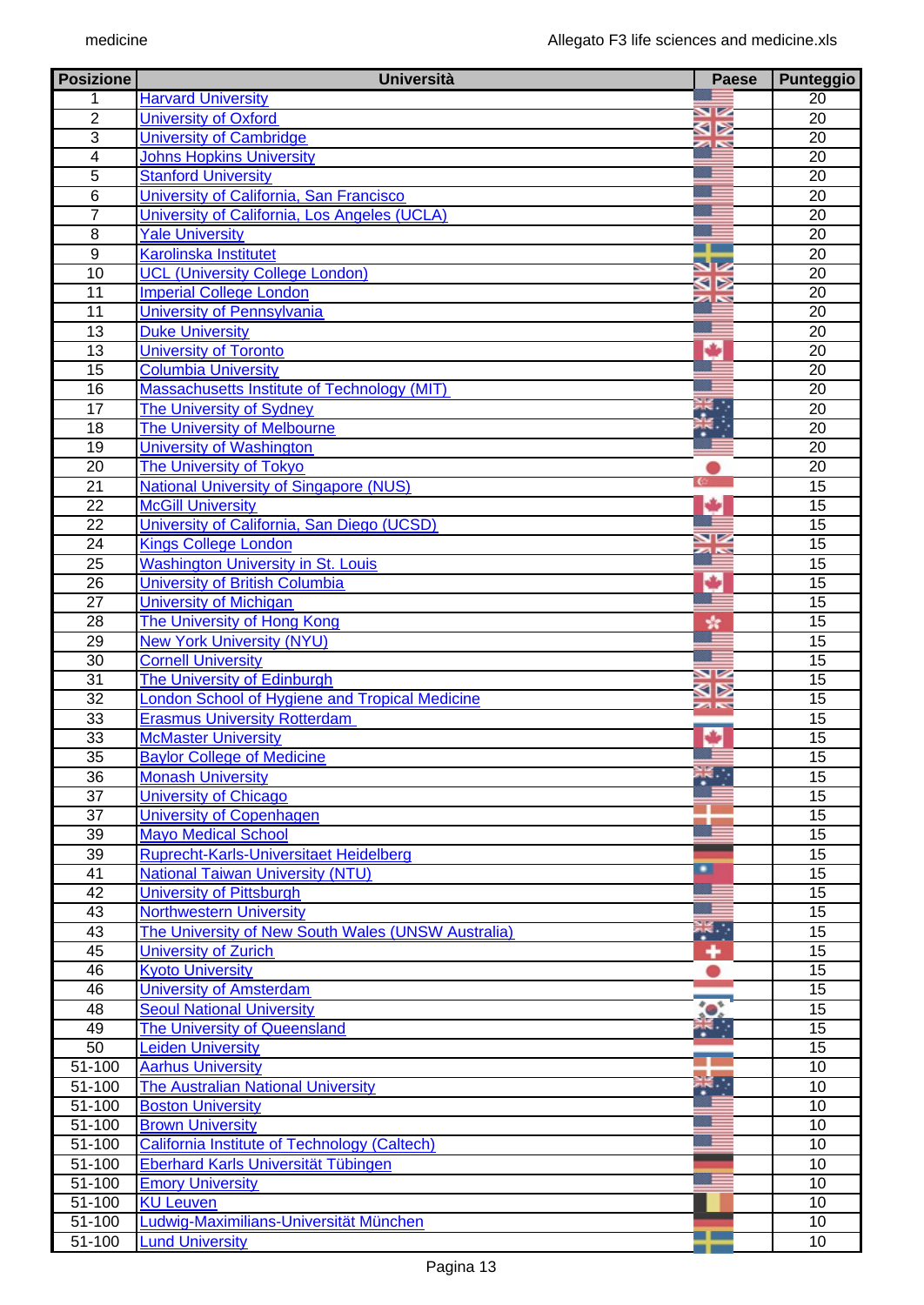| <b>Posizione</b> | <b>Università</b>                                             | <b>Paese</b>    | Punteggio       |
|------------------|---------------------------------------------------------------|-----------------|-----------------|
| 51-100           | <b>Maastricht University</b>                                  |                 | 10              |
| $51 - 100$       | <b>Mahidol University</b>                                     |                 | $\overline{10}$ |
| 51-100           | <b>Medical University of Vienna</b>                           | 18              | 10              |
| 51-100           | Icahn School of Medicine at Mount Sinai                       |                 | 10              |
| $51 - 100$       | <b>Osaka University</b>                                       |                 | $\overline{10}$ |
| $51 - 100$       | <b>Peking University</b>                                      |                 | $\overline{10}$ |
| 51-100           | <b>Queen Mary University of London</b>                        | VZ              | 10              |
| 51-100           | <b>Rockefeller University</b>                                 |                 | 10              |
| $51 - 100$       | Technische Universität München                                |                 | $\overline{10}$ |
| 51-100           | The Chinese University of Hong Kong                           |                 | 10              |
| 51-100           | The University of Adelaide                                    |                 | 10              |
| 51-100           | <b>The University of Auckland</b>                             |                 | $\overline{10}$ |
| 51-100           | <b>The University of Manchester</b>                           |                 | 10              |
| 51-100           | The University of Nottingham                                  |                 | 10              |
| 51-100           | The University of Texas M. D. Anderson Cancer Center          |                 | 10              |
| 51-100           | The University of Texas Southwestern Medical Center at Dallas |                 | 10              |
| 51-100           | The University of Western Australia                           | ™.              | $\overline{10}$ |
| 51-100           | <b>Trinity College Dublin</b>                                 |                 | 10              |
| $51 - 100$       | <b>University of Milan</b>                                    |                 | $\overline{10}$ |
| $51 - 100$       | Alma Mater Studiorum - University of Bologna                  |                 | $\overline{10}$ |
| 51-100           | <b>University of Barcelona</b>                                | 安               | 10              |
| 51-100           | Universität Frankfurt am Main                                 |                 | 10              |
| 51-100           | Albert-Ludwigs-Universitaet Freiburg                          |                 | $\overline{10}$ |
| 51-100           | Université de Montréal                                        |                 | $\overline{10}$ |
| 51-100           | <b>University of Alberta</b>                                  |                 | 10              |
| $51 - 100$       | <b>University of Basel</b>                                    |                 | $\overline{10}$ |
| $51 - 100$       | <b>University of Birmingham</b>                               |                 | 10              |
| 51-100           | <b>University of Bristol</b>                                  |                 | 10              |
| 51-100           | <b>University of Calgary</b>                                  | <b>ZAN</b><br>÷ | 10              |
| $51 - 100$       | University of Colorado, Denver                                |                 | 10              |
| $51 - 100$       | <b>University of Geneva</b>                                   |                 | $\overline{10}$ |
| 51-100           | <b>University of Glasgow</b>                                  |                 | 10              |
| $51 - 100$       | <b>University of Helsinki</b>                                 |                 | 10              |
| $51 - 100$       | University of Massachusetts Medical School - Worcester        |                 | $\overline{10}$ |
| 51-100           | <b>University of Minnesota</b>                                |                 | 10              |
| 51-100           | <b>University of Wisconsin-Madison</b>                        |                 | 10              |
| 51-100           | <b>Uppsala University</b>                                     |                 | 10              |
|                  | <b>Utrecht University</b>                                     |                 | 10              |
| 51-100           |                                                               |                 |                 |
| 51-100           | <b>Vanderbilt University</b>                                  |                 | 10              |
| $51 - 100$       | <b>Yonsei University</b>                                      |                 | 10              |
| 101-150          | <b>Cardiff University</b>                                     |                 | $\,6$           |
| 101-150          | <b>Dartmouth College</b>                                      |                 | 6               |
| 101-150          | <b>Fudan University</b>                                       |                 | 6               |
| 101-150          | <b>George Washington University</b>                           |                 | 6               |
| 101-150          | <b>Georgetown University</b>                                  |                 | $\overline{6}$  |
| 101-150          | Humboldt-Universität zu Berlin                                |                 | $\,6$           |
| 101-150          | <b>Keio University</b>                                        |                 | $\overline{6}$  |
| 101-150          | Medizinische Hochschule Hannover                              |                 | $\overline{6}$  |
| 101-150          | <b>Newcastle University</b>                                   |                 | $\,6$           |
| 101-150          | <b>The Ohio State University</b>                              |                 | 6               |
| 101-150          | <b>Radboud University</b>                                     |                 | $\overline{6}$  |
| 101-150          | Rheinische Friedrich-Wilhelms-Universitt Bonn                 |                 | $\overline{6}$  |
| 101-150          | <b>Sapienza University of Rome</b>                            |                 | $\,6$           |
| 101-150          | <b>Semmelweis University</b>                                  |                 | $\overline{6}$  |
| 101-150          | Shanghai Jiao Tong University                                 |                 | $\overline{6}$  |
| 101-150          | <b>Sungkyunkwan University (SKKU)</b>                         | $\bullet$       | 6               |
| 101-150          | <b>Taipei Medical University</b>                              |                 | 6               |
| 101-150          | <b>The University of Sheffield</b>                            | VZ<br>a sa      | $\overline{6}$  |
| 101-150          | The University of Western Ontario                             |                 | $\,6$           |
| 101-150          | <b>Tohoku University</b>                                      |                 | 6               |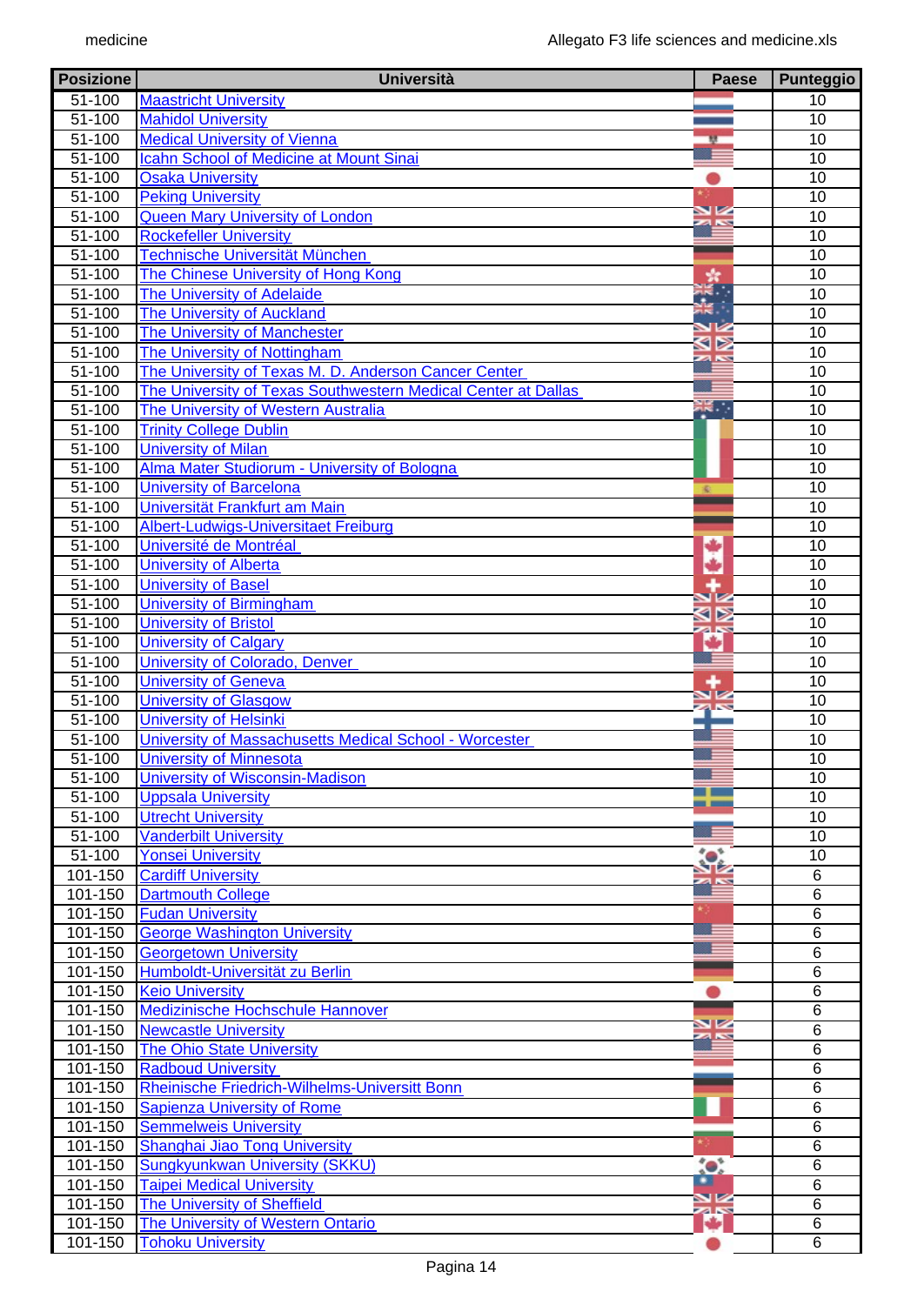| <b>Posizione</b>   | <b>Università</b>                                                   | <b>Paese</b>              | <b>Punteggio</b>    |
|--------------------|---------------------------------------------------------------------|---------------------------|---------------------|
| 101-150            | <b>Tokyo Medical and Dental University (TMDU)</b>                   |                           | 6                   |
| 101-150            | <b>Tufts University</b>                                             |                           | $\overline{6}$      |
| 101-150            | Universidade de São Paulo                                           | ⊖                         | 6                   |
| 101-150            | Università di Padova                                                |                           | 6                   |
| 101-150            | <b>University of Pisa</b>                                           |                           | $\overline{6}$      |
| 101-150            | <b>University Hamburg</b>                                           |                           | 6                   |
| 101-150            | Université Catholique de Louvain (UCL)                              |                           | 6                   |
| 101-150            | Universite libre de Bruxelles                                       |                           | $\overline{6}$      |
| 101-150            | <b>Université Paris Descartes</b>                                   |                           | $\overline{6}$      |
| 101-150            | Université Pierre et Marie Curie (UPMC)                             |                           | $\overline{6}$      |
| 101-150            | <b>University of Aberdeen</b>                                       |                           | 6                   |
| 101-150            | University of California, Davis                                     |                           | 6                   |
| 101-150            | <b>University of Cape Town</b>                                      |                           | 6                   |
| 101-150            | <b>University of Dundee</b>                                         |                           | 6                   |
| 101-150            | <b>University of Florida</b>                                        |                           | 6                   |
| 101-150            | <b>Ghent University</b>                                             |                           | $\overline{6}$      |
| 101-150            | <b>University of Gothenburg</b>                                     |                           | $\overline{6}$      |
| 101-150            | <b>University of Groningen</b>                                      |                           | 6                   |
| 101-150            | University of Illinois, Chicago (UIC)                               |                           | 6                   |
| 101-150            | <b>University of Lausanne</b>                                       |                           | $\overline{6}$      |
| 101-150            | <b>University of Leeds</b>                                          |                           | 6                   |
| $101 - 150$        | <b>University of Liverpool</b>                                      |                           | 6                   |
| 101-150            | <b>University of Miami</b>                                          |                           | $\overline{6}$      |
| 101-150            | The University of Newcastle, Australia (UoN)                        |                           | $\overline{6}$      |
| 101-150            | <b>University of Oslo</b>                                           | $\overline{\mathbf{R}}$ . | 6                   |
| 101-150            | <b>University of Otago</b>                                          |                           | $\overline{6}$      |
| 101-150            | <b>University of Ottawa</b>                                         | ÷                         | 6                   |
| 101-150            | <b>University of Southampton</b>                                    |                           | 6                   |
| 101-150<br>101-150 | University of Southern California                                   |                           | 6<br>$\overline{6}$ |
| 151-200            | <b>Vrije Universiteit Amsterdam</b><br><b>Chang Gung University</b> | ▫                         | 6                   |
| 151-200            | <b>Chiang Mai University</b>                                        |                           | 6                   |
| 151-200            | <b>Chulalongkorn University</b>                                     |                           | $\overline{6}$      |
| 151-200            | <b>Flinders University</b>                                          |                           | $\overline{6}$      |
| 151-200            | <b>Freie Universitaet Berlin</b>                                    |                           | 6                   |
| 151-200            | <b>Georg-August-University Goettingen</b>                           |                           | 6                   |
| 151-200            | The Hebrew University of Jerusalem                                  | ₩                         | 6                   |
| 151-200            | <b>Hokkaido University</b>                                          |                           | 6                   |
| 151-200            | <b>Indiana University Bloomington</b>                               |                           | $\,6$               |
| 151-200            | Julius-Maximilians-Universität Würzburg                             |                           | 6                   |
| 151-200            | <b>Korea University</b>                                             | $\bullet$                 | 6                   |
| 151-200            | <b>Kyushu University</b>                                            |                           | 6                   |
| 151-200            | <b>Laval University</b>                                             |                           | 6                   |
| 151-200            | <b>Nagoya University</b>                                            |                           | 6                   |
| 151-200            | <b>National Yang Ming University</b>                                | ▫                         | $\overline{6}$      |
| 151-200            | <b>Pennsylvania State University</b>                                |                           | 6                   |
| 151-200            | Pontificia Universidad Católica de Chile (UC)                       | Ξ                         | $\overline{6}$      |
| 151-200            | Queen's University at Kingston                                      | ÷                         | $\overline{6}$      |
| 151-200            | <b>Queen's University Belfast</b>                                   |                           | $\,6$               |
| 151-200            | <b>RWTH Aachen University</b>                                       | <b>za K</b>               | 6                   |
| 151-200            | <b>Technion - Israel Institute of Technology</b>                    | ₩                         | $\overline{6}$      |
| 151-200            | Technische Universität Dresden                                      |                           | $6\phantom{1}6$     |
| 151-200            | <b>Tel Aviv University</b>                                          | ۰                         | $6\phantom{1}6$     |
| 151-200            | The University of Texas Health Science Center at Houston            |                           | $\overline{6}$      |
| 151-200            | <b>The University of Warwick</b>                                    | VZ<br><b>STAR</b>         | $\overline{6}$      |
| 151-200            | <b>Tsinghua University</b>                                          |                           | 6                   |
| 151-200            | Universidad de Buenos Aires (UBA)                                   | $\blacksquare$            | 6                   |
| 151-200            | Universidad Nacional Autónoma de México (UNAM)                      | $\bullet$                 | $\overline{6}$      |
| 151-200            | Universidade Federal de São Paulo (UNIFESP)                         | ⊖                         | 6                   |
| 151-200            | Università Cattolica del Sacro Cuore                                |                           | 6                   |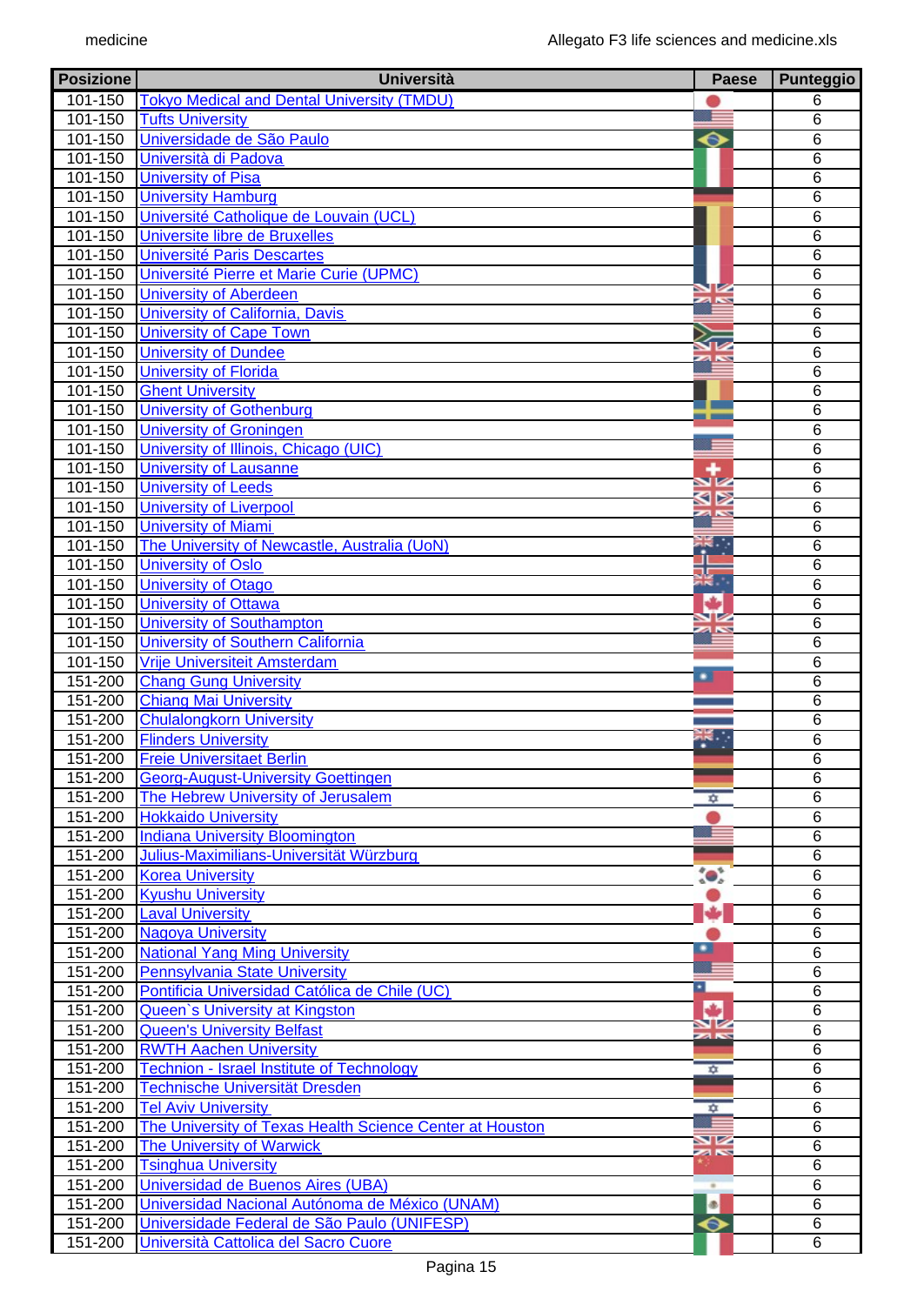| <b>Posizione</b>       | <b>Università</b>                                           | <b>Paese</b> | Punteggio               |
|------------------------|-------------------------------------------------------------|--------------|-------------------------|
| $\overline{151}$ -200  | Università degli Studi di Pavia                             |              | 6                       |
| $151 - 200$            | <b>University of Turin</b>                                  |              | $\overline{6}$          |
| $151 - 200$            | Universitat Autònoma de Barcelona                           |              | 6                       |
| 151-200                | Friedrich-Alexander-Universität Erlangen-Nürnberg           |              | 6                       |
| $151 - 200$            | <b>University of Cologne</b>                                |              | 6                       |
| 151-200                | Université Claude Bernard Lyon 1                            |              | $\overline{6}$          |
| 151-200                | Universiti Malaya (UM)                                      | Œ            | 6                       |
| 151-200                | <b>University College Cork</b>                              |              | 6                       |
| 151-200                | <b>University College Dublin</b>                            |              | $\overline{6}$          |
| 151-200                | <b>University of Bergen</b>                                 |              | $\overline{6}$          |
| 151-200                | <b>University of Bern</b>                                   |              | 6                       |
| 151-200                | University of California, Irvine                            |              | 6                       |
| 151-200                | <b>University of Debrecen</b>                               |              | 6                       |
| $\overline{151} - 200$ | University of East Anglia (UEA)                             |              | 6                       |
| 151-200                | <b>University of Eastern Finland</b>                        |              | 6                       |
| 151-200                | <b>University of Milano-Bicocca</b>                         |              | 6                       |
| 151-200                | University of the Witwatersrand                             |              | 6                       |
| 151-200                | <b>University of Turku</b>                                  |              | 6                       |
| 151-200                | <b>University of Virginia</b>                               |              | $\overline{6}$          |
| 151-200                | Westfälische Wilhelms-Universitat Münster                   |              | 6                       |
| 201-250                | <b>Case Western Reserve University</b>                      |              | $\overline{4}$          |
| 201-250                | <b>Charles University in Prague</b>                         |              | $\overline{4}$          |
| 201-250                | <b>Dalhousie University</b>                                 | ÷            | 4                       |
| 201-250                | Johannes Gutenberg Universität Mainz                        |              | $\overline{4}$          |
| 201-250                | <b>Kanazawa University</b>                                  |              | 4                       |
| 201-250                | <b>Linköping University</b>                                 |              | 4                       |
| 201-250                | <b>Medical College of Wisconsin</b>                         |              | 4                       |
| 201-250                | <b>Medical University of Graz</b>                           |              | 4                       |
| 201-250                | <b>National Cheng Kung University</b>                       |              | 4                       |
| 201-250                | National University of Ireland, Galway                      |              | $\overline{4}$          |
| 201-250                | St. George's, University of London                          | S Z          | 4                       |
| 201-250                | <b>Tehran University of Medical Sciences</b>                | <b>ZIN</b>   | 4                       |
| 201-250                | <b>Temple University</b>                                    |              | 4                       |
| 201-250                | <b>Texas A&amp;M University</b>                             |              | 4                       |
| 201-250                | <b>Umea University</b>                                      |              | $\overline{4}$          |
| 201-250                | Universidad Autonoma de Madrid                              | 濁            | 4                       |
| 201-250                | <b>Universidad de Chile</b>                                 | Π            | 4                       |
| 201-250                | <b>University of Navarra</b>                                |              | 4                       |
| $201 - 250$            | Universidade estadual de Campinas (Unicamp)                 | 凌<br>⊖       | 4                       |
| 201-250                | Universidade Federal do Rio de Janeiro                      |              | 4                       |
| 201-250                | <b>University of Florence</b>                               | ⊖            | $\overline{4}$          |
| 201-250                | <b>University of Genoa</b>                                  |              | 4                       |
| 201-250                | University of Naples - Federico II                          |              | $\overline{\mathbf{4}}$ |
| 201-250                | University of Rome "Tor Vergata"                            |              | 4                       |
| 201-250                | Università Vita-Salute San Raffaele                         |              | 4                       |
| 201-250                | Universität Duisburg-Essen                                  |              | $\overline{4}$          |
| 201-250                | Universität Düsseldorf                                      |              | 4                       |
| 201-250                |                                                             |              | 4                       |
|                        | Universität Regensburg<br><b>University Ulm</b>             |              |                         |
| 201-250                |                                                             |              | 4                       |
| 201-250<br>201-250     | <b>Aix-Marseille University</b><br>Université de Strasbourg |              | 4                       |
|                        |                                                             |              | 4<br>$\overline{4}$     |
| 201-250                | Université Montpellier 1                                    |              |                         |
| 201-250                | Université Paris Diderot - Paris 7                          |              | $\overline{4}$          |
| 201-250                | <b>Université Paris-Sud</b>                                 |              | $\overline{\mathbf{4}}$ |
| 201-250                | <b>University at Buffalo SUNY</b>                           |              | $\overline{4}$          |
| 201-250                | University of Alabama, Birmingham                           |              | $\overline{4}$          |
| 201-250                | <b>The University of Arizona</b>                            |              | $\overline{4}$          |
| 201-250                | <b>University of Iowa</b>                                   | VZ           | $\overline{4}$          |
| 201-250                | <b>University of Leicester</b>                              |              | $\overline{\mathbf{4}}$ |
| 201-250                | Université de Liège                                         |              | 4                       |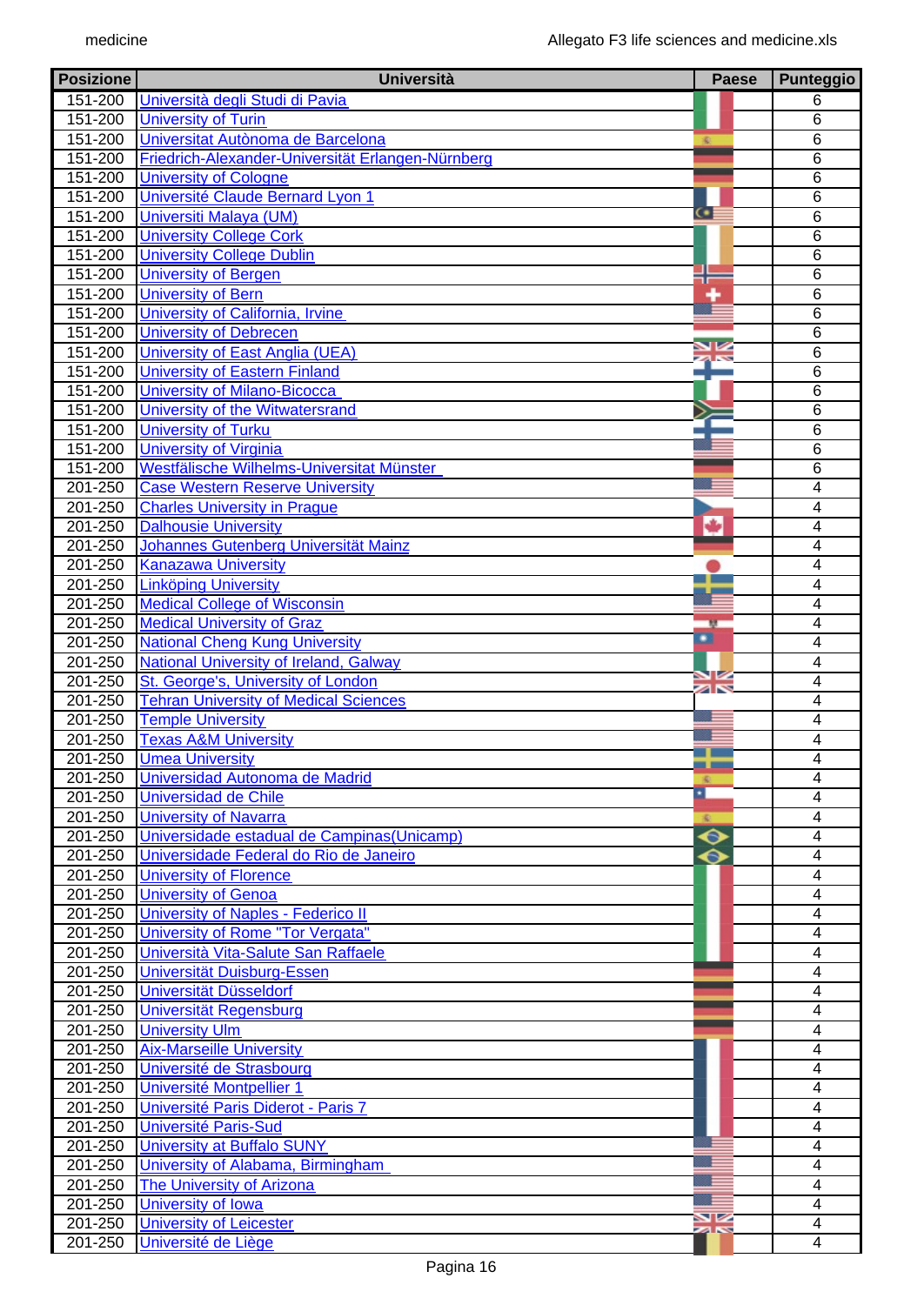| <b>Posizione</b> | <b>Università</b>                              | <b>Paese</b>    | Punteggio      |
|------------------|------------------------------------------------|-----------------|----------------|
| 201-250          | <b>University of Oulu</b>                      |                 | 4              |
| 201-250          | <b>University of Pécs</b>                      |                 | 4              |
| 201-250          | <b>University of South Florida</b>             |                 | 4              |
| 201-250          | <b>University of Southern Denmark</b>          |                 | $\overline{4}$ |
| 201-250          | <b>University of Tampere</b>                   |                 | 4              |
| 201-250          | <b>University of Tsukuba</b>                   |                 | $\overline{4}$ |
| 201-250          | <b>University of York</b>                      |                 | 4              |
| 201-250          | <b>Verona University</b>                       |                 | $\overline{4}$ |
| 201-250          | <b>Vrije Universiteit Brussel (VUB)</b>        |                 | $\overline{4}$ |
| 251-300          | <b>American University of Beirut (AUB)</b>     |                 | $\overline{2}$ |
| 251-300          | <b>Aristotle University of Thessaloniki</b>    | - 2             | $\overline{2}$ |
| 251-300          | <b>China Medical University Taichung</b>       | ▫               | $\overline{2}$ |
| $251 - 300$      | <b>Christian-Albrechts-University zu Kiel</b>  |                 | $\overline{2}$ |
| 251-300          | <b>Deakin University</b>                       |                 | $\overline{2}$ |
| 251-300          | <b>Durham University</b>                       |                 | $\overline{2}$ |
| 251-300          | <b>Griffith University</b>                     |                 | $\overline{2}$ |
| 251-300          | <b>Hanyang University</b>                      | $\bullet$       | $\overline{2}$ |
| $251 - 300$      | <b>Istanbul University</b>                     | C٠              | $\overline{2}$ |
| 251-300          | <b>Kobe University</b>                         |                 | $\overline{2}$ |
|                  |                                                |                 | $\overline{2}$ |
| 251-300          | <b>Kumamoto University</b>                     | $\mathbf{r}_0$  |                |
| 251-300          | <b>Kyung Hee University</b>                    |                 | $\overline{2}$ |
| 251-300          | <b>Loyola University Chicago</b>               |                 | $\overline{2}$ |
| 251-300          | <b>Malmo University</b>                        |                 | $\overline{2}$ |
| 251-300          | <b>Nagasaki University</b>                     |                 | $\overline{2}$ |
| $251 - 300$      | National and Kapodistrian University of Athens | ╅               | $\overline{2}$ |
| 251-300          | Norwegian University of Science And Technology |                 | $\overline{2}$ |
| 251-300          | <b>Okayama University</b>                      |                 | $\overline{2}$ |
| 251-300          | Philipps-Universität Marburg                   |                 | $\overline{2}$ |
| 251-300          | <b>Purdue University</b>                       |                 | $\overline{2}$ |
| 251-300          | <b>Stellenbosch University</b>                 | ≫               | $\overline{2}$ |
| 251-300          | <b>Sun Yat-sen University</b>                  |                 | $\overline{2}$ |
| 251-300          | The Catholic University of Korea               |                 | $\overline{2}$ |
| 251-300          | <b>Tulane University</b>                       |                 | $\overline{2}$ |
| 251-300          | <b>University Complutense Madrid</b>           | 濁               | $\overline{2}$ |
| 251-300          | <b>UNESP</b>                                   | ⊖               | $\overline{2}$ |
| 251-300          | Universidade Federal de Minas Gerais           | ⊖               | $\overline{2}$ |
| 251-300          | Universidade Federal do Rio Grande Do Sul      | ⊖               | $\overline{2}$ |
| 251-300          | University of Modena and Reggio Emilia         |                 | $\overline{2}$ |
| 251-300          | <b>Perugia University</b>                      |                 | $\overline{2}$ |
| 251-300          | <b>University of Siena</b>                     |                 | $\overline{2}$ |
| 251-300          | Universitat de Valencia                        |                 | $\overline{2}$ |
| 251-300          | Universität Jena                               |                 | $\overline{2}$ |
| 251-300          | <b>Universität Leipzig</b>                     |                 | $\overline{2}$ |
| 251-300          | Universiti Kebangsaan Malaysia (UKM)           | $\bullet$       | $\overline{2}$ |
| 251-300          | Universiti Sains Malaysia (USM)                | $\bullet$       | $\overline{2}$ |
| 251-300          | <b>University of Crete</b>                     | Ŧ               | $\overline{2}$ |
| 251-300          | The University of Exeter                       | NK              | $\overline{2}$ |
| 251-300          | University of Illinois at Urbana-Champaign     |                 | $\overline{2}$ |
|                  |                                                |                 |                |
| 251-300          | <b>University of Kwazulu-Natal</b>             | ➢               | $\overline{2}$ |
| 251-300          | <b>University of Manitoba</b>                  | ÷               | $\overline{2}$ |
| 251-300          | University of Missouri, Columbia (Mizzou)      |                 | $\overline{2}$ |
| 251-300          | <b>University of New Mexico</b>                |                 | $\overline{2}$ |
| 251-300          | <b>University of Szeged</b>                    |                 | $\overline{2}$ |
| 251-300          | <b>University of Tasmania</b>                  | $\ddot{\bm{x}}$ | $\overline{2}$ |
| $251 - 300$      | University of the Philippines                  |                 | $\overline{2}$ |
| 251-300          | <b>University of Ulsan</b>                     | $\bullet$       | $\overline{2}$ |
| 251-300          | <b>University of Utah</b>                      |                 | $\overline{2}$ |
| 251-300          | <b>Wake Forest University</b>                  |                 | $\overline{2}$ |
| 251-300          | <b>Yeshiva University</b>                      |                 | $\overline{2}$ |
| 251-300          | <b>Zhejiang University</b>                     |                 | $\overline{2}$ |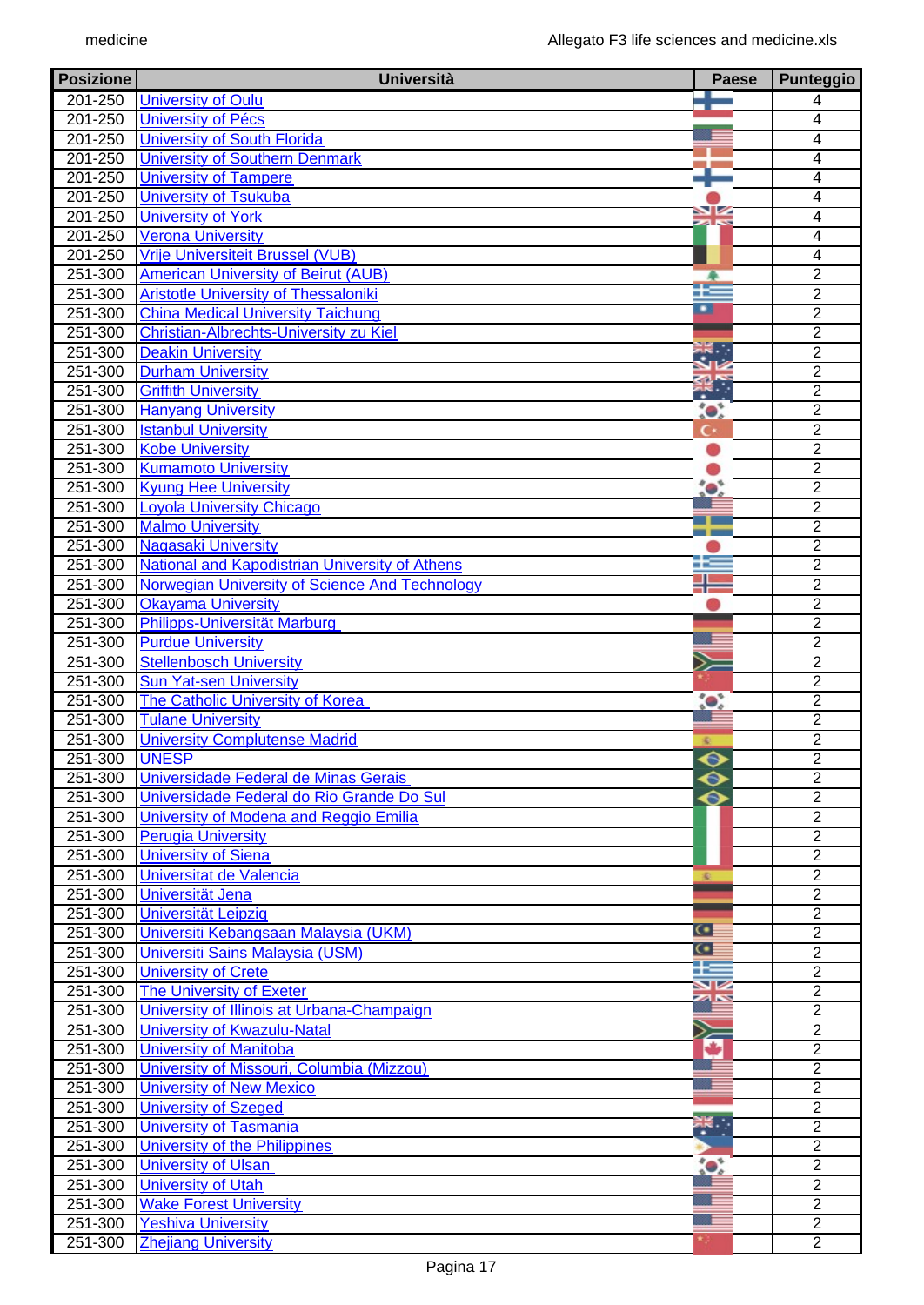| <b>Posizione</b> | <b>Università</b>                                             | <b>Paese</b>     | <b>Punteggio</b> |
|------------------|---------------------------------------------------------------|------------------|------------------|
| 301-400          | <b>Aalborg University</b>                                     |                  | 2                |
| 301-400          | <b>Aga Khan University</b>                                    | $\mathbf{c}$     | $\overline{2}$   |
| 301-400          | <b>Ain Shams University</b>                                   |                  | $\overline{2}$   |
| 301-400          | <b>Ajou University</b>                                        | to:              | $\overline{2}$   |
| 301-400          | <b>Ankara Üniversitesi</b>                                    | c٠               | $\overline{2}$   |
| 301-400          | <b>Ben Gurion University of The Negev</b>                     | ₩                | $\overline{2}$   |
| 301-400          | <b>Bond University</b>                                        | ₩.               | $\overline{2}$   |
| 301-400          | <b>Cairo University</b>                                       |                  | $\overline{2}$   |
| 301-400          | <b>Central South University</b>                               |                  | $\overline{2}$   |
| 301-400          | <b>Chiba University</b>                                       |                  | $\overline{2}$   |
| 301-400          | <b>Chonbuk National University</b>                            |                  | $\overline{2}$   |
| 301-400          | <b>Chonnam National University</b>                            |                  | $\overline{2}$   |
| 301-400          | <b>Chung-Ang University (CAU)</b>                             |                  | $\overline{2}$   |
| 301-400          | <b>Chungnam National University</b>                           |                  | $\overline{2}$   |
| 301-400          | <b>Drexel University</b>                                      |                  | $\overline{2}$   |
| 301-400          | <b>Ewha Womans University</b>                                 | $\bullet$        | $\overline{2}$   |
| 301-400          | <b>Gunma University</b>                                       |                  | $\overline{2}$   |
| 301-400          | <b>Hacettepe University</b>                                   | c٠               | $\overline{2}$   |
| 301-400          | <b>Hiroshima University</b>                                   |                  | $\overline{2}$   |
| $301 - 400$      | <b>Huazhong University of Science and Technology</b>          |                  | $\overline{2}$   |
| 301-400          | Instituto Politécnico Nacional (IPN)                          | æ.               | $\boldsymbol{2}$ |
| 301-400          | <b>Jagiellonian University</b>                                |                  | $\overline{2}$   |
| 301-400          | <b>James Cook University</b>                                  |                  | $\overline{2}$   |
|                  |                                                               | Ķ.               |                  |
| $301 - 400$      | <b>Justus-Liebig-University Giessen</b>                       |                  | $\overline{2}$   |
| 301-400          | <b>Kaohsiung Medical University</b>                           |                  | $\overline{2}$   |
| 301-400          | <b>Keele University</b>                                       | XK               | $\overline{2}$   |
| 301-400          | <b>Khon Kaen University</b>                                   |                  | $\overline{2}$   |
| 301-400          | <b>King Saud University</b>                                   | 5,915            | $\overline{2}$   |
| 301-400          | <b>Kyungpook National University</b>                          | $\bullet$        | $\overline{2}$   |
| 301-400          | <b>Lomonosov Moscow State University</b>                      |                  | $\overline{2}$   |
| 301-400          | <b>Macquarie University</b>                                   | XW.              | $\overline{2}$   |
| $301 - 400$      | Martin-Luther-Universität Halle-Wittenberg                    |                  | $\overline{2}$   |
| 301-400          | <b>Memorial University of Newfoundland</b>                    |                  | $\overline{2}$   |
| 301-400          | <b>Mie University</b>                                         |                  | $\overline{2}$   |
| 301-400          | <b>Nanjing University</b>                                     |                  | $\overline{2}$   |
| 301-400          | <b>National Tsing Hua University</b>                          |                  | $\overline{2}$   |
| 301-400          | <b>Niigata University</b>                                     |                  | $\overline{2}$   |
| 301-400          | <b>Osaka City University</b>                                  |                  | $\overline{2}$   |
| 301-400          | Pontificia Universidad Javeriana                              |                  | $\overline{2}$   |
| 301-400          | Pontificia Universidade Católica do Rio Grande do Sul (PUCRS) | $\bm{\circ}$     | $\overline{2}$   |
| 301-400          | <b>Prince of Songkla University</b>                           |                  | $\overline{2}$   |
| 301-400          | <b>Pusan National University</b>                              |                  | $\overline{2}$   |
| 301-400          | <b>RMIT University</b>                                        | k.               | $\overline{2}$   |
| 301-400          | Royal College of Surgeons in Ireland                          |                  | $\overline{2}$   |
| 301-400          | <b>Ruhr-Universität Bochum</b>                                |                  | $\overline{2}$   |
| 301-400          | <b>Shinshu University</b>                                     |                  | $\boldsymbol{2}$ |
| 301-400          | <b>Showa University</b>                                       |                  | $\overline{2}$   |
| 301-400          | <b>Technical University of Denmark</b>                        |                  | $\overline{2}$   |
| $301 - 400$      | <b>Tongji University</b>                                      |                  | $\overline{2}$   |
| 301-400          | Universidad de Antioquia                                      |                  | $\overline{2}$   |
| 301-400          | <b>University of Granada</b>                                  | 変                | $\overline{2}$   |
| 301-400          | <b>University of Salamanca</b>                                | 変                | $\overline{2}$   |
| 301-400          | Universidad Nacional de Colombia                              |                  | $\overline{2}$   |
| 301-400          | Universidade de Santiago de Compostela                        | 変                | $\overline{2}$   |
| 301-400          | Universidade do Estado do Rio de Janeiro (UERJ)               | $\ddot{\bullet}$ | $\overline{2}$   |
| 301-400          | Universidade Nova de Lisboa                                   |                  | $\overline{2}$   |
| 301-400          | <b>Catania University</b>                                     |                  | $\overline{2}$   |
| 301-400          | Universita' degli Studi di Ferrara                            |                  | $\overline{2}$   |
| 301-400          | <b>University of Trieste</b>                                  |                  | $\overline{2}$   |
| 301-400          | Universität des Saarlandes                                    |                  | $\overline{2}$   |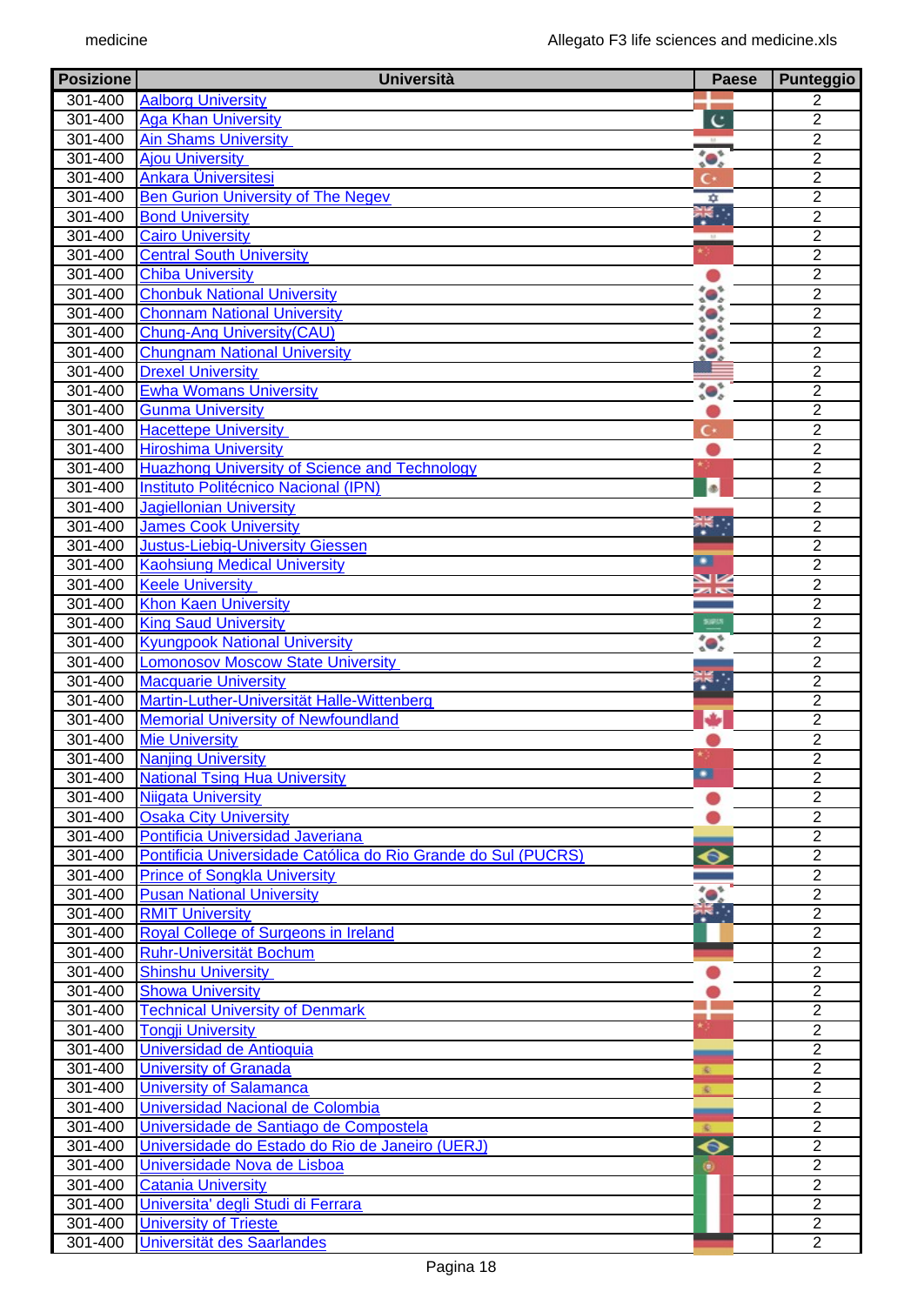| <b>Posizione</b> | <b>Università</b>                                    | <b>Paese</b>                    | Punteggio      |
|------------------|------------------------------------------------------|---------------------------------|----------------|
| $301 - 400$      | <b>Universitat Pompeu Fabra</b>                      |                                 | $\overline{2}$ |
| 301-400          | Université de Nantes                                 |                                 | $\overline{2}$ |
| 301-400          | Université de Sherbrooke                             | ٠                               | $\overline{2}$ |
| 301-400          | Université Lille 2 Droit et Santé                    |                                 | $\overline{2}$ |
| 301-400          | Université Nice Sophia-Antipolis                     |                                 | $\overline{2}$ |
| 301-400          | Université Paul Sabatier Toulouse III                |                                 | $\overline{2}$ |
| 301-400          | Universiti Putra Malaysia (UPM)                      | œ≣                              | $\overline{2}$ |
| 301-400          | <b>University of Bari</b>                            |                                 | $\overline{2}$ |
| 301-400          | <b>University of Bath</b>                            | ≫k<br>X                         | $\overline{2}$ |
| 301-400          | <b>University of Brescia</b>                         |                                 | $\overline{2}$ |
| 301-400          | <b>University of Coimbra</b>                         | Ó                               | $\overline{2}$ |
| 301-400          | <b>University of Connecticut</b>                     |                                 | $\overline{2}$ |
| 301-400          | University of Hawai'i at Mañoa                       |                                 | $\overline{2}$ |
| 301-400          | <b>University of Hull</b>                            | <b>SIZ</b><br><b>PAIN</b>       | $\overline{2}$ |
| 301-400          | University of Indonesia                              |                                 | $\overline{2}$ |
| 301-400          | <b>University of Kansas</b>                          |                                 | $\overline{2}$ |
| 301-400          | <b>University of Kentucky</b>                        |                                 | $\overline{2}$ |
| 301-400          | <b>University of Lisbon</b>                          | Ó                               | $\overline{2}$ |
| 301-400          | <b>University of Mississippi</b>                     |                                 | $\overline{2}$ |
| 301-400          | <b>University of Oklahoma</b>                        |                                 | $\overline{2}$ |
| 301-400          | <b>University of Parma</b>                           |                                 | $\overline{2}$ |
| 301-400          | <b>University of Patras</b>                          | æ                               | $\overline{2}$ |
| 301-400          | <b>University of Porto</b>                           | Ó                               | $\overline{2}$ |
| 301-400          | <b>University of Pretoria</b>                        | ≫                               | $\overline{2}$ |
| 301-400          | <b>University of Saskatchewan</b>                    | ÷                               | $\overline{2}$ |
| 301-400          | University of Science and Technology of China        |                                 | $\overline{2}$ |
| 301-400          | <b>University of South Carolina</b>                  |                                 | $\overline{2}$ |
| 301-400          | <b>University of St Andrews</b>                      | $\overline{\phantom{a}}$<br>⊲ ⊳ | $\overline{2}$ |
| 301-400          | <b>University of Sussex</b>                          | <b>CALCO</b>                    | $\overline{2}$ |
| 301-400          | <b>University of Tartu</b>                           |                                 | $\overline{2}$ |
| 301-400          | University of Texas at San Antonio                   |                                 | $\overline{2}$ |
| $301 - 400$      | University of Tromsø The Arctic University of Norway |                                 | $\overline{2}$ |
| 301-400          | <b>Western Sydney University</b>                     |                                 | $\overline{2}$ |
| 301-400          | <b>University of Wollongong</b>                      |                                 | $\overline{2}$ |
| 301-400          | University of Zagreb                                 |                                 | $\overline{2}$ |
| 301-400          | <b>Virginia Commonwealth University</b>              |                                 | $\overline{2}$ |
| 301-400          | Virginia Polytechnic Institute and State University  |                                 | $\overline{2}$ |
| 301-400          | <b>Waseda University</b>                             |                                 | $\overline{2}$ |
| 301-400          | <b>Yamaguchi University</b>                          |                                 | $\overline{2}$ |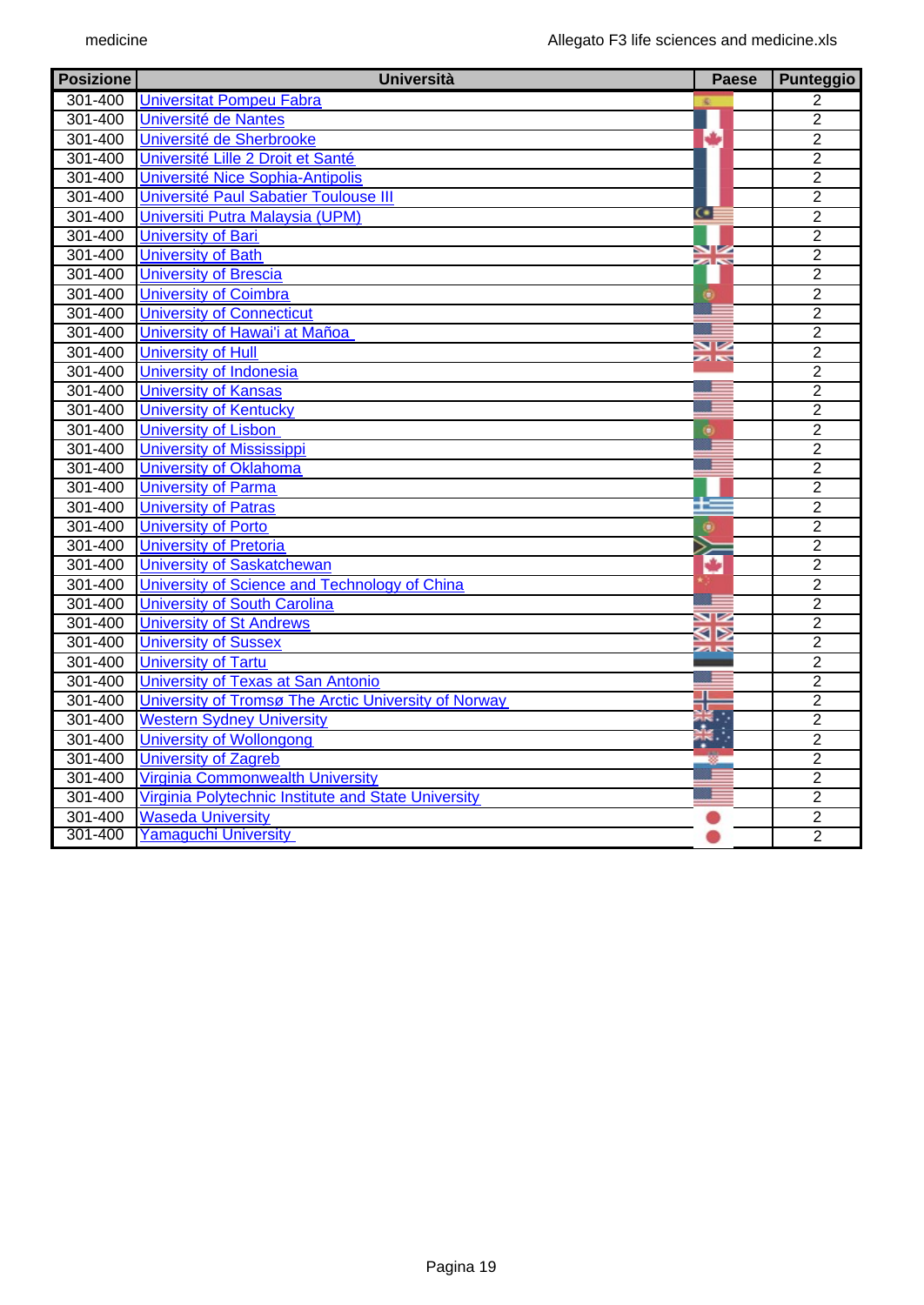| <b>Posizione</b> | <b>Università</b>                                         | <b>Paese</b>      | <b>Punteggio</b> |
|------------------|-----------------------------------------------------------|-------------------|------------------|
| 1                | <b>Harvard University</b>                                 |                   | 20               |
| $\overline{2}$   | University of California, San Francisco                   |                   | 20               |
| $\overline{3}$   | <b>University of Oxford</b>                               | NØ                | 20               |
| $\overline{4}$   | <b>University of Cambridge</b>                            |                   | 20               |
| $\overline{5}$   | <b>UCL (University College London)</b>                    |                   | $\overline{20}$  |
| $\overline{6}$   | <b>Karolinska Institutet</b>                              |                   | 20               |
| $\overline{7}$   | <b>University of Michigan</b>                             |                   | 20               |
| $\overline{8}$   | The University of Nottingham                              | VZ<br>za ko       | $\overline{20}$  |
| $\overline{9}$   | Leiden University                                         |                   | 20               |
| $\overline{10}$  | <b>The University of Tokyo</b>                            |                   | 20               |
| $\overline{11}$  | <b>Purdue University</b>                                  |                   | $\overline{15}$  |
| $\overline{12}$  | <b>Kings College London</b>                               | <b>SP</b>         | $\overline{15}$  |
| 13               | <b>Yale University</b>                                    |                   | 15               |
| 14               | <b>Johns Hopkins University</b>                           |                   | $\overline{15}$  |
| $\overline{15}$  | University of North Carolina, Chapel Hill                 |                   | 15               |
| 16               | <b>National University of Singapore (NUS)</b>             |                   | 15               |
| 17               | <b>Seoul National University</b>                          |                   | 15               |
| 17               | The University of Manchester                              |                   | $\overline{15}$  |
| $\overline{19}$  | <b>University of Minnesota</b>                            |                   | $\overline{15}$  |
| 20               | University of California, San Diego (UCSD)                |                   | 15               |
| $\overline{21}$  | <b>Monash University</b>                                  | ₩.,               | $\overline{15}$  |
| $\overline{22}$  | <b>Peking University</b>                                  |                   | $\overline{15}$  |
| 23               | <b>Kyoto University</b>                                   |                   | 15               |
| 24               | <b>University of Copenhagen</b>                           |                   | 15               |
| $\overline{25}$  | <b>ETH Zurich - Swiss Federal Institute of Technology</b> |                   | $\overline{15}$  |
| $\overline{25}$  | <b>Uppsala University</b>                                 |                   | $\overline{15}$  |
| $\overline{27}$  |                                                           |                   | 15               |
|                  | <b>Duke University</b>                                    | VR                |                  |
| $\overline{28}$  | <b>Imperial College London</b>                            | za is             | 15               |
| 29               | University of British Columbia                            |                   | 15               |
| $\overline{30}$  | <b>University of Toronto</b>                              |                   | 15               |
| $\overline{31}$  | <b>University of Alberta</b>                              |                   | 10               |
| $\overline{32}$  | University of Southern California                         |                   | 10               |
| $\overline{33}$  | Ludwig-Maximilians-Universität München                    |                   | 10               |
| $\overline{34}$  | <b>Freie Universitaet Berlin</b>                          |                   | 10               |
| $\overline{34}$  | The University of Hong Kong                               | sk.               | 10               |
| $\overline{36}$  | <b>University at Buffalo SUNY</b>                         |                   | 10               |
| 36               | <b>University of Pennsylvania</b>                         |                   | 10               |
| $\overline{38}$  | <b>University of Washington</b>                           |                   | 10               |
| 39               | <b>The University of Sydney</b>                           |                   | $\overline{10}$  |
| $\overline{40}$  | <b>National Taiwan University (NTU)</b>                   | ∙                 | 10               |
| 40               | <b>University of Wisconsin-Madison</b>                    |                   | 10               |
| 42               | University of Texas at Austin                             |                   | 10               |
| $\overline{43}$  | <b>KU Leuven</b>                                          |                   | 10               |
| 43               | <b>University of Geneva</b>                               | ۰                 | 10               |
| $\overline{45}$  | <b>Sungkyunkwan University (SKKU)</b>                     | $\bullet$         | 10               |
| 46               | The Chinese University of Hong Kong                       | ×                 | 10               |
| 46               | Universidade de São Paulo                                 | $\bm{\circ}$      | 10               |
| 48               | <b>The Ohio State University</b>                          |                   | 10               |
| 49               | <b>University College Cork</b>                            |                   | 10               |
| 50               | <b>University of Helsinki</b>                             |                   | 10               |
| 51-100           | <b>Baylor College of Medicine</b>                         |                   | 6                |
| 51-100           | <b>Cardiff University</b>                                 | VZ<br><b>Ball</b> | $\,6$            |
| $51 - 100$       | <b>Columbia University</b>                                |                   | $\overline{6}$   |
| 51-100           | <b>Cornell University</b>                                 |                   | 6                |
| 51-100           | Eberhard Karls Universität Tübingen                       |                   | $6\phantom{1}6$  |
| 51-100           | <b>Fudan University</b>                                   |                   | 6                |
| $51 - 100$       | <b>Hanyang University</b>                                 | $\bullet$         | 6                |
| 51-100           | <b>Korea University</b>                                   | $\bullet$         | $\,6$            |
| 51-100           | <b>McGill University</b>                                  |                   | 6                |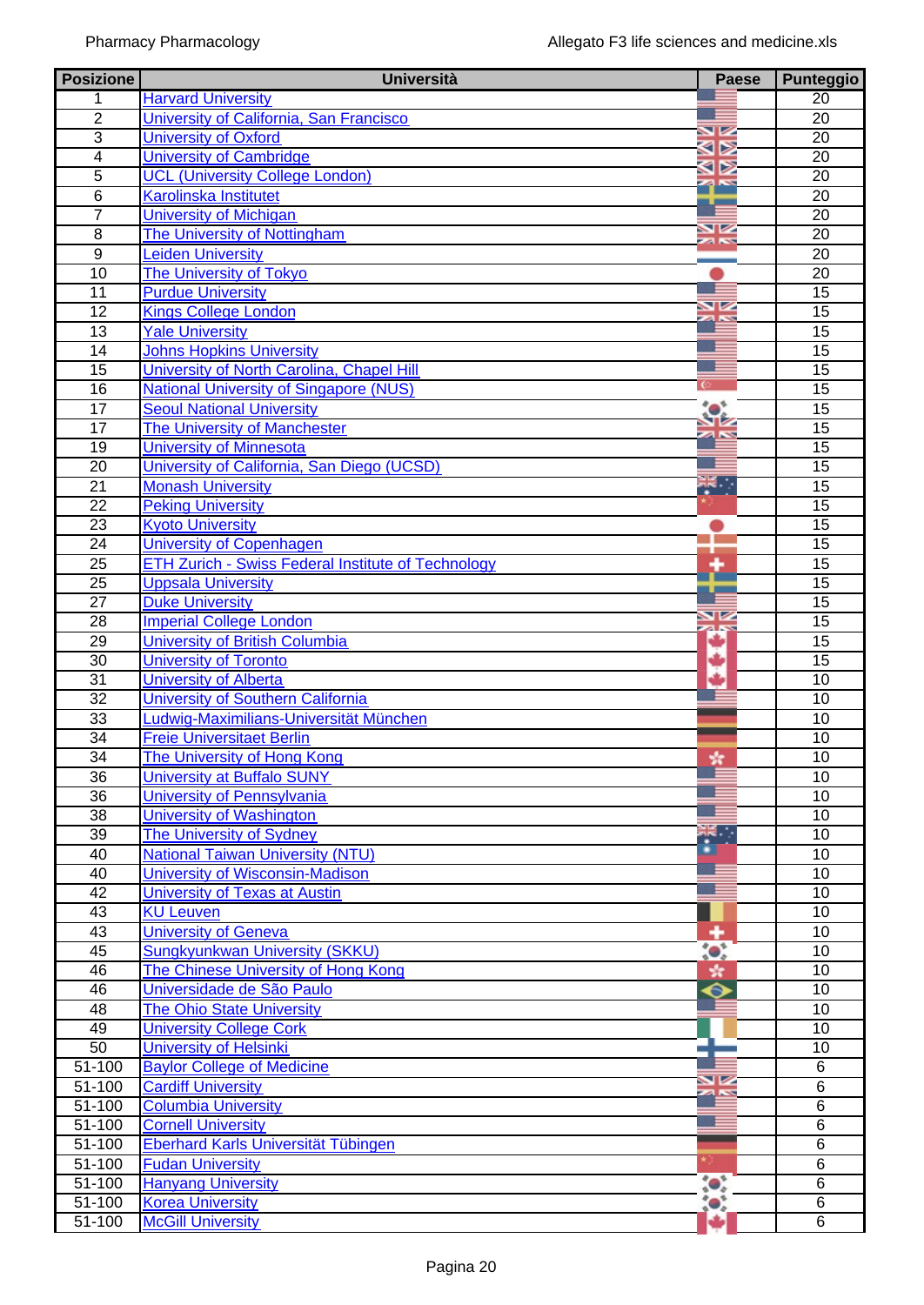| <b>Posizione</b> | <b>Università</b>                                                 | <b>Paese</b>  | Punteggio                |
|------------------|-------------------------------------------------------------------|---------------|--------------------------|
| 51-100           | <b>New York University (NYU)</b>                                  |               | 6                        |
| $51 - 100$       | <b>Osaka University</b>                                           |               | $\overline{6}$           |
| $51 - 100$       | Ruprecht-Karls-Universitaet Heidelberg                            |               | $\overline{6}$           |
| 51-100           | <b>Rutgers, The State University of New Jersey, New Brunswick</b> |               | $6\phantom{1}$           |
| 51-100           | <b>Sapienza University of Rome</b>                                |               | $\overline{6}$           |
| 51-100           | Technische Universität München                                    |               | $\overline{6}$           |
| 51-100           | <b>The University of Auckland</b>                                 |               | $6\phantom{1}6$          |
| $51 - 100$       | The University of Melbourne                                       |               | $\overline{6}$           |
| $51 - 100$       | The University of New South Wales (UNSW Australia)                |               | 6                        |
| $51 - 100$       | The University of Queensland                                      |               | $6\phantom{1}6$          |
| 51-100           | <b>Tohoku University</b>                                          |               | 6                        |
| $51 - 100$       | <b>Trinity College Dublin</b>                                     |               | $\overline{6}$           |
| $51 - 100$       | Universidad Nacional Autónoma de México (UNAM)                    | $\circledast$ | $\overline{6}$           |
| 51-100           | Universidade estadual de Campinas (Unicamp)                       | $\bullet$     | $6\phantom{1}$           |
| 51-100           | Universidade Federal de Minas Gerais                              | $\bullet$     | $6\phantom{1}$           |
| $51 - 100$       | Universidade Federal de São Paulo (UNIFESP)                       | $\bm{\circ}$  | $\overline{6}$           |
| $51 - 100$       | Universidade Federal do Rio de Janeiro                            | $\bullet$     | $\overline{6}$           |
| 51-100           | Universidade Federal do Rio Grande Do Sul                         | ◒             | $6\phantom{1}$           |
| 51-100           | <b>University of Milan</b>                                        |               | $\overline{6}$           |
| 51-100           | Alma Mater Studiorum - University of Bologna                      |               | $\overline{6}$           |
| 51-100           | <b>University of Barcelona</b>                                    | 変             | 6                        |
| 51-100           | Universität Frankfurt am Main                                     |               | $6\phantom{1}6$          |
| 51-100           | Albert-Ludwigs-Universitaet Freiburg                              |               | 6                        |
| 51-100           | Université Catholique de Louvain (UCL)                            |               | 6                        |
| 51-100           | Université de Montréal                                            | ۰             | $6\phantom{1}6$          |
| 51-100           | <b>Université Paris Descartes</b>                                 |               | $6\phantom{1}6$          |
| $51 - 100$       | <b>Université Paris-Sud</b>                                       |               | $\overline{6}$           |
| 51-100           | <b>The University of Arizona</b>                                  |               | $\overline{6}$           |
| 51-100           | <b>University of Basel</b>                                        |               | $\overline{6}$           |
| 51-100           | <b>University of Birmingham</b>                                   |               | 6                        |
| 51-100           | <b>University of Bristol</b>                                      |               | 6                        |
| 51-100           | <b>University of Florida</b>                                      |               | $6\phantom{1}6$          |
| $51 - 100$       | <b>Ghent University</b>                                           |               | 6                        |
| $51 - 100$       | <b>University of Glasgow</b>                                      | $\frac{N}{2}$ | $\overline{6}$           |
| $51 - 100$       | University of Illinois, Chicago (UIC)                             |               | 6                        |
| 51-100           | <b>University of Iowa</b>                                         |               | 6                        |
| $51 - 100$       | <b>University of Kansas</b>                                       |               | 6                        |
| $51 - 100$       | <b>University of Pittsburgh</b>                                   | VZ            | $6\phantom{1}6$          |
| $51 - 100$       | <b>University of Strathclyde</b>                                  |               | 6                        |
| $51 - 100$       | <b>University of Utah</b>                                         |               | $\overline{6}$           |
| $51 - 100$       | <b>Yonsei University</b>                                          | $^{\prime}$ o | $\overline{6}$           |
| 101-150          | <b>Boston University</b>                                          |               | $\overline{\mathbf{4}}$  |
| 101-150          | <b>Cairo University</b>                                           |               | $\overline{\mathcal{A}}$ |
| $101 - 150$      | <b>Charles University in Prague</b>                               | Ξ             | $\overline{\mathcal{A}}$ |
| 101-150          | <b>China Medical University Taichung</b>                          |               | $\overline{\mathcal{A}}$ |
| 101-150          | <b>Chulalongkorn University</b>                                   |               | $\overline{\mathcal{A}}$ |
| 101-150          | <b>Georg-August-University Goettingen</b>                         |               | $\overline{\mathcal{A}}$ |
| 101-150          | <b>Georgetown University</b>                                      |               | $\overline{\mathcal{A}}$ |
| 101-150          | The Hebrew University of Jerusalem                                | ₩             | 4                        |
| 101-150          | <b>Hokkaido University</b>                                        |               | $\overline{\mathbf{4}}$  |
| 101-150          | Julius-Maximilians-Universität Würzburg                           |               | $\overline{\mathcal{A}}$ |
| 101-150          | <b>Kyung Hee University</b>                                       | $\bullet$     | 4                        |
| 101-150          | <b>Kyushu University</b>                                          |               | $\overline{\mathbf{4}}$  |
| 101-150          | <b>Mahidol University</b>                                         |               | $\overline{4}$           |
| 101-150          | <b>Nagoya University</b>                                          |               | $\overline{\mathcal{A}}$ |
| 101-150          | <b>Newcastle University</b>                                       |               | $\overline{\mathbf{4}}$  |
| 101-150          | <b>Northeastern University</b>                                    |               | $\overline{\mathcal{A}}$ |
| 101-150          | Philipps-Universität Marburg                                      |               | 4                        |
| 101-150          | <b>Queen's University Belfast</b>                                 | ¥             | $\overline{4}$           |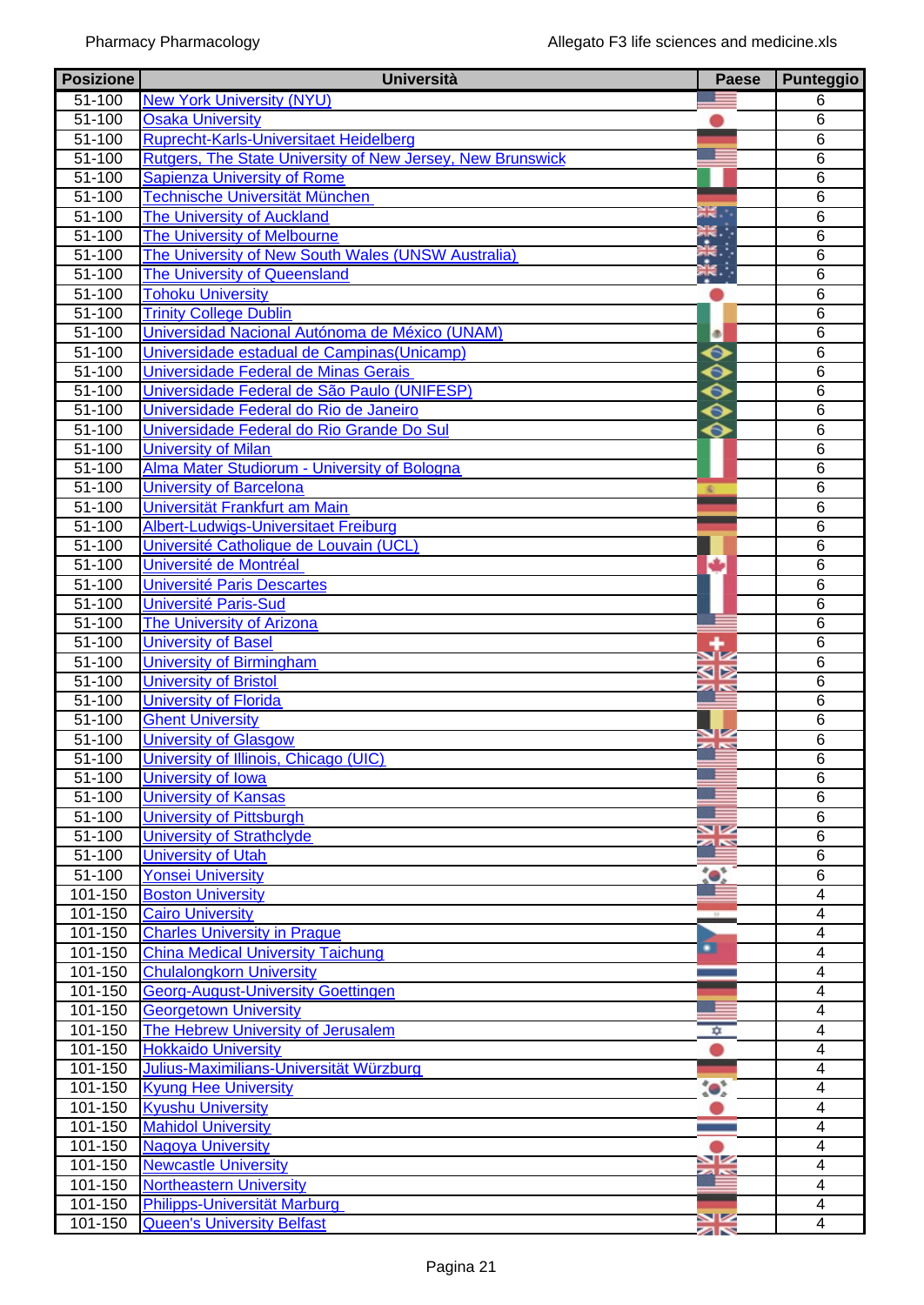| <b>Posizione</b>       | <b>Università</b>                                             | <b>Paese</b>            | Punteggio               |
|------------------------|---------------------------------------------------------------|-------------------------|-------------------------|
| 101-150                | Rheinische Friedrich-Wilhelms-Universitt Bonn                 |                         | 4                       |
| $101 - 150$            | <b>Tehran University of Medical Sciences</b>                  |                         | 4                       |
| $101 - 150$            | <b>Temple University</b>                                      |                         | $\overline{4}$          |
| $\overline{101} - 150$ | <b>Texas A&amp;M University</b>                               |                         | 4                       |
| 101-150                | The University of Texas M. D. Anderson Cancer Center          |                         | 4                       |
| 101-150                | The University of Texas Southwestern Medical Center at Dallas |                         | $\overline{4}$          |
| 101-150                | <b>Tsinghua University</b>                                    |                         | $\overline{\mathbf{4}}$ |
| 101-150                | <b>Tufts University</b>                                       | - 1                     | 4                       |
| 101-150                | <b>University Complutense Madrid</b>                          | 渝                       | $\overline{4}$          |
| 101-150                | Universidad de Buenos Aires (UBA)                             |                         | 4                       |
| 101-150                | <b>University of Navarra</b>                                  | 変                       | $\overline{4}$          |
| 101-150                | <b>UNESP</b>                                                  | ◒                       | $\overline{4}$          |
| $101 - 150$            | Universidade Federal de Santa Catarina                        | ◒                       | 4                       |
| 101-150                | <b>University of Florence</b>                                 |                         | 4                       |
| $\overline{101} - 150$ | Università di Padova                                          |                         | 4                       |
| 101-150                | Friedrich-Alexander-Universität Erlangen-Nürnberg             |                         | 4                       |
| 101-150                | <b>University of Vienna</b>                                   | 草                       | $\overline{\mathbf{4}}$ |
| 101-150                | Université Claude Bernard Lyon 1                              |                         | 4                       |
| 101-150                | Université de Strasbourg                                      |                         | $\overline{\mathbf{4}}$ |
| 101-150                | Université Montpellier 1                                      |                         | 4                       |
| 101-150                | Université Pierre et Marie Curie (UPMC)                       |                         | $\overline{\mathbf{4}}$ |
| 101-150                | Universiti Sains Malaysia (USM)                               | $\scriptstyle\bullet$ : | 4                       |
| $101 - 150$            | <b>University of Aberdeen</b>                                 |                         | $\overline{4}$          |
| 101-150                | University of California, Irvine                              |                         | 4                       |
| 101-150                | <b>University of Dundee</b>                                   | $\overline{\mathbf{v}}$ | 4                       |
| $101 - 150$            | <b>University of Eastern Finland</b>                          |                         | 4                       |
| 101-150                | <b>University of Kentucky</b>                                 |                         | 4                       |
| 101-150                | <b>University of Lausanne</b>                                 |                         | 4                       |
| 101-150                | <b>University of Leeds</b>                                    | JØ<br>⋖⋗                | 4                       |
| 101-150                | <b>University of Liverpool</b>                                | <b>za Ko</b>            | 4                       |
| 101-150                | <b>University of Zurich</b>                                   | ۰                       | $\overline{4}$          |
| 101-150                | Vrije Universiteit Amsterdam                                  |                         | 4                       |
| 101-150                | <b>Washington State University</b>                            |                         | 4                       |
| 151-200                | <b>Banaras Hindu University</b>                               | $\circ$                 | $\overline{2}$          |
| 151-200                | <b>Chung-Ang University (CAU)</b>                             |                         | $\overline{2}$          |
| 151-200                | <b>Chungnam National University</b>                           | ŏ                       | $\overline{2}$          |
| 151-200                | <b>Ewha Womans University</b>                                 |                         | $\overline{2}$          |
| 151-200                | Johannes Gutenberg Universität Mainz                          |                         | $\overline{2}$          |
| 151-200                | <b>Keio University</b>                                        |                         | $\overline{2}$          |
| 151-200                | <b>King Saud University</b>                                   | suos                    | $\overline{2}$          |
| 151-200                | <b>Lomonosov Moscow State University</b>                      |                         | $\overline{2}$          |
| 151-200                | <b>Michigan State University</b>                              |                         | $\overline{2}$          |
| 151-200                | <b>Nanjing University</b>                                     |                         | $\overline{2}$          |
| 151-200                | <b>National Cheng Kung University</b>                         | ◘                       | $\overline{2}$          |
| 151-200                | <b>National Yang Ming University</b>                          | ◘                       | $\overline{2}$          |
| 151-200                | <b>Semmelweis University</b>                                  |                         | $\overline{2}$          |
| 151-200                | Shanghai Jiao Tong University                                 |                         | $\overline{2}$          |
| 151-200                | <b>Sichuan University</b>                                     |                         | $\overline{2}$          |
| 151-200                | <b>Taipei Medical University</b>                              | ◘                       | $\overline{2}$          |
| 151-200                | <b>Tel Aviv University</b>                                    | 森                       | $\overline{2}$          |
| 151-200                | <b>Robert Gordon University</b>                               | ¥                       | $\overline{2}$          |
| 151-200                | The University of Western Ontario                             | ÷                       | $\overline{2}$          |
| 151-200                | <b>Tokyo University of Pharmacy and Life Sciences</b>         |                         | $\overline{2}$          |
| 151-200                | <b>University of Salamanca</b>                                | 変                       | $\overline{2}$          |
| 151-200                | <b>University of Naples - Federico II</b>                     |                         | $\overline{2}$          |
| 151-200                | <b>University of Pisa</b>                                     |                         | $\overline{2}$          |
| 151-200                | Universitat Autònoma de Barcelona                             |                         | $\overline{2}$          |
| 151-200                | Universität des Saarlandes                                    |                         | $\overline{2}$          |
| 151-200                | Universität Düsseldorf                                        |                         | $\overline{2}$          |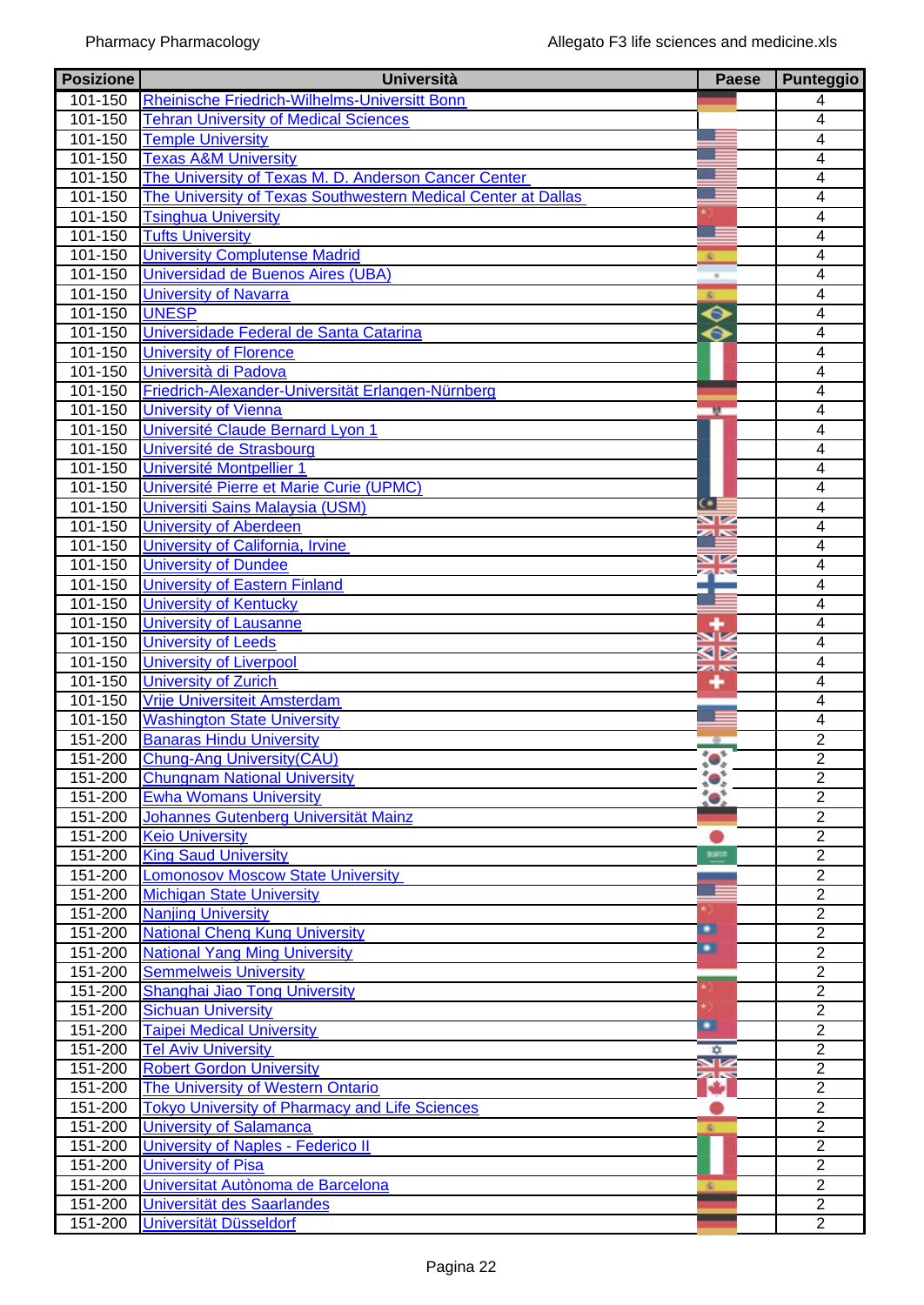| <b>Posizione</b>       | <b>Università</b>                       | <b>Paese</b> | <b>Punteggio</b> |
|------------------------|-----------------------------------------|--------------|------------------|
| 151-200                | Universite libre de Bruxelles           |              | 2                |
| 151-200                | <b>University College Dublin</b>        |              | $\overline{2}$   |
| 151-200                | <b>University of Bath</b>               |              | $\overline{2}$   |
| 151-200                | <b>University of Bern</b>               | ۰            | $\overline{2}$   |
| 151-200                | <b>University of Bradford</b>           |              | $\overline{2}$   |
| 151-200                | <b>University of Cape Town</b>          |              | $\overline{2}$   |
| 151-200                | <b>University of Cincinnati</b>         |              | $\overline{2}$   |
| $\overline{151} - 200$ | <b>University of Connecticut</b>        |              | $\overline{2}$   |
| 151-200                | <b>University of Debrecen</b>           |              | $\overline{2}$   |
| 151-200                | Université de Liège                     |              | $\overline{2}$   |
| 151-200                | <b>University of Miami</b>              |              | $\overline{2}$   |
| 151-200                | <b>University of Mississippi</b>        |              | $\overline{2}$   |
| 151-200                | <b>University of Otago</b>              | ≥≝∶          | $\overline{2}$   |
| 151-200                | <b>University of Parma</b>              |              | $\overline{2}$   |
| 151-200                | <b>University of Porto</b>              |              | 2                |
| 151-200                | <b>University of South Australia</b>    |              | $\overline{2}$   |
| 151-200                | <b>University of Southampton</b>        | 23 N         | $\overline{2}$   |
| 151-200                | <b>University of Szeged</b>             |              | $\overline{2}$   |
| 151-200                | <b>University of Turku</b>              |              | 2                |
| 151-200                | <b>University of Virginia</b>           |              | $\overline{2}$   |
| 151-200                | <b>Virginia Commonwealth University</b> |              | $\overline{2}$   |
| 151-200                | <b>Zhejiang University</b>              |              | 2                |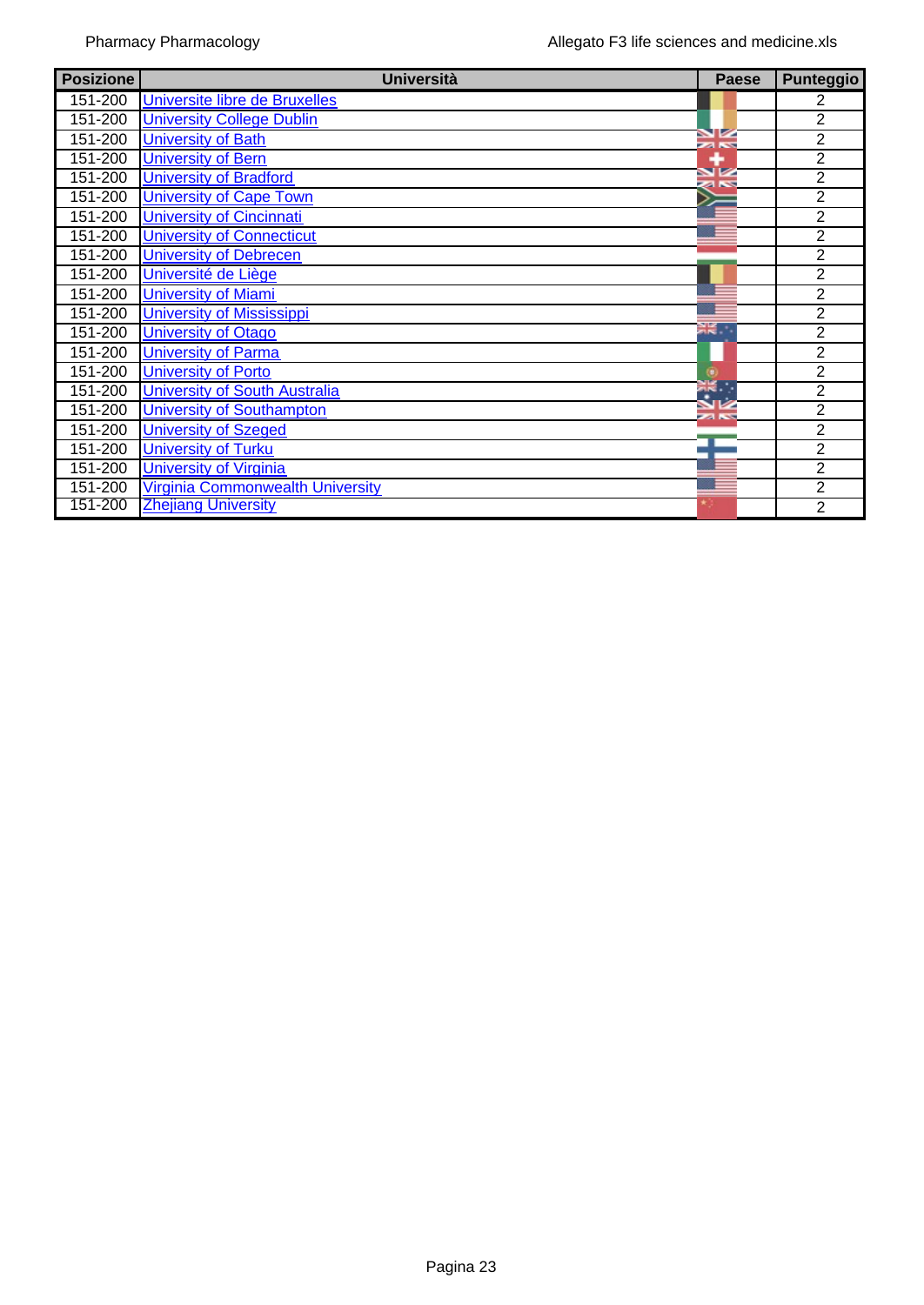| <b>Posizione</b> | <b>Università</b>                                             | <b>Paese</b> | Punteggio             |
|------------------|---------------------------------------------------------------|--------------|-----------------------|
|                  | <b>Harvard University</b>                                     |              | $\overline{20}$       |
| $\overline{2}$   | <b>University of Cambridge</b>                                | ◾            | $\overline{20}$       |
| $\overline{3}$   | <b>Stanford University</b>                                    |              | 20                    |
| $\overline{4}$   | <b>University of Oxford</b>                                   |              | 20                    |
| $\overline{5}$   | University of California, Los Angeles (UCLA)                  |              | 20                    |
| $\overline{5}$   | <b>Yale University</b>                                        |              | $\overline{20}$       |
| $\overline{7}$   | University of California, Berkeley (UCB)                      |              | 20                    |
| $\overline{7}$   | <b>University of Michigan</b>                                 |              | 20                    |
| $\overline{9}$   | <b>UCL (University College London)</b>                        | VZ           | $\overline{20}$       |
| 10               | <b>Princeton University</b>                                   |              | 20                    |
| 11               | <b>New York University (NYU)</b>                              |              | 15                    |
| 11               | <b>University of Amsterdam</b>                                |              | 15                    |
| $\overline{13}$  | <b>University of Pennsylvania</b>                             |              | $\overline{15}$       |
| 14               | The University of Melbourne                                   |              | 15                    |
| 15               | The University of New South Wales (UNSW Australia)            |              | 15                    |
| $\overline{16}$  | <b>Columbia University</b>                                    |              | $\overline{15}$       |
| $\overline{17}$  | <b>University of Chicago</b>                                  |              | 15                    |
| 18               | The University of Queensland                                  |              | 15                    |
| $\overline{18}$  | <b>University of Toronto</b>                                  |              | $\overline{15}$       |
| $\overline{20}$  | Massachusetts Institute of Technology (MIT)                   |              | $\overline{15}$       |
| 21               | <b>University of British Columbia</b>                         |              | 15                    |
| $\overline{22}$  | <b>Kings College London</b>                                   | a N          | 15                    |
| $\overline{23}$  | <b>McGill University</b>                                      |              | $\overline{15}$       |
| 24               | The University of Sydney                                      | ĸ.           | 15                    |
| $\overline{24}$  | University of Illinois at Urbana-Champaign                    |              | $\overline{15}$       |
| 26               | <b>The Australian National University</b>                     |              | $\overline{15}$       |
| $\overline{27}$  | The University of Western Australia                           |              | $\overline{15}$       |
| 28               | <b>The University of Auckland</b>                             |              | 15                    |
| 29<br>30         | <b>University of Minnesota</b>                                |              | 15<br>$\overline{15}$ |
| $\overline{31}$  | <b>Ghent University</b><br><b>University of Otago</b>         | $n \approx$  | 10                    |
| $\overline{32}$  | <b>University of Texas at Austin</b>                          |              | 10                    |
| $\overline{33}$  | <b>University of Wisconsin-Madison</b>                        |              | 10                    |
| $\overline{34}$  | The University of Hong Kong                                   | ÷            | 10                    |
| $\overline{35}$  | <b>Duke University</b>                                        |              | 10                    |
| 36               | <b>Cardiff University</b>                                     | 8K<br>8K     | 10                    |
| $\overline{37}$  | The University of Edinburgh                                   |              | $\overline{10}$       |
| 38               | <b>Northwestern University</b>                                |              | 10                    |
| $\overline{39}$  | Vrije Universiteit Amsterdam                                  |              | 10                    |
| 40               | <b>London School of Economics and Political Science (LSE)</b> |              | $\overline{10}$       |
| $\overline{41}$  | <b>National University of Singapore (NUS)</b>                 |              | 10                    |
| $\overline{41}$  | The University of Manchester                                  | ≥≍           | 10                    |
| 43               | The Chinese University of Hong Kong                           | ×            | 10                    |
| 44               | Nanyang Technological University, Singapore (NTU)             |              | 10                    |
| 45               | <b>Brown University</b>                                       |              | 10                    |
| 46               | <b>The Ohio State University</b>                              |              | 10                    |
| 46               | University of California, San Diego (UCSD)                    |              | $\overline{10}$       |
| $\overline{48}$  | <b>Erasmus University Rotterdam</b>                           |              | $\overline{10}$       |
| 48               | <b>Monash University</b>                                      | ř.           | 10                    |
| 50               | <b>Radboud University</b>                                     |              | 10                    |
| 51-100           | <b>Arizona State University</b>                               |              | $\,6$                 |
| 51-100           | <b>Birkbeck, University of London</b>                         |              | $\,6$                 |
| 51-100           | <b>Boston University</b>                                      |              | $\,6$                 |
| 51-100           | <b>Carnegie Mellon University</b>                             |              | $\,6$                 |
| 51-100           | <b>Cornell University</b>                                     |              | $\,6$                 |
| 51-100           | Humboldt-Universität zu Berlin                                |              | $\,6$                 |
| $51 - 100$       | <b>Indiana University Bloomington</b>                         |              | $\overline{6}$        |
| 51-100           | <b>Johns Hopkins University</b>                               |              | $\overline{6}$        |
| 51-100           | <b>Karolinska Institutet</b>                                  |              | $\,6$                 |
| 51-100           | <b>KU Leuven</b>                                              |              | $\overline{6}$        |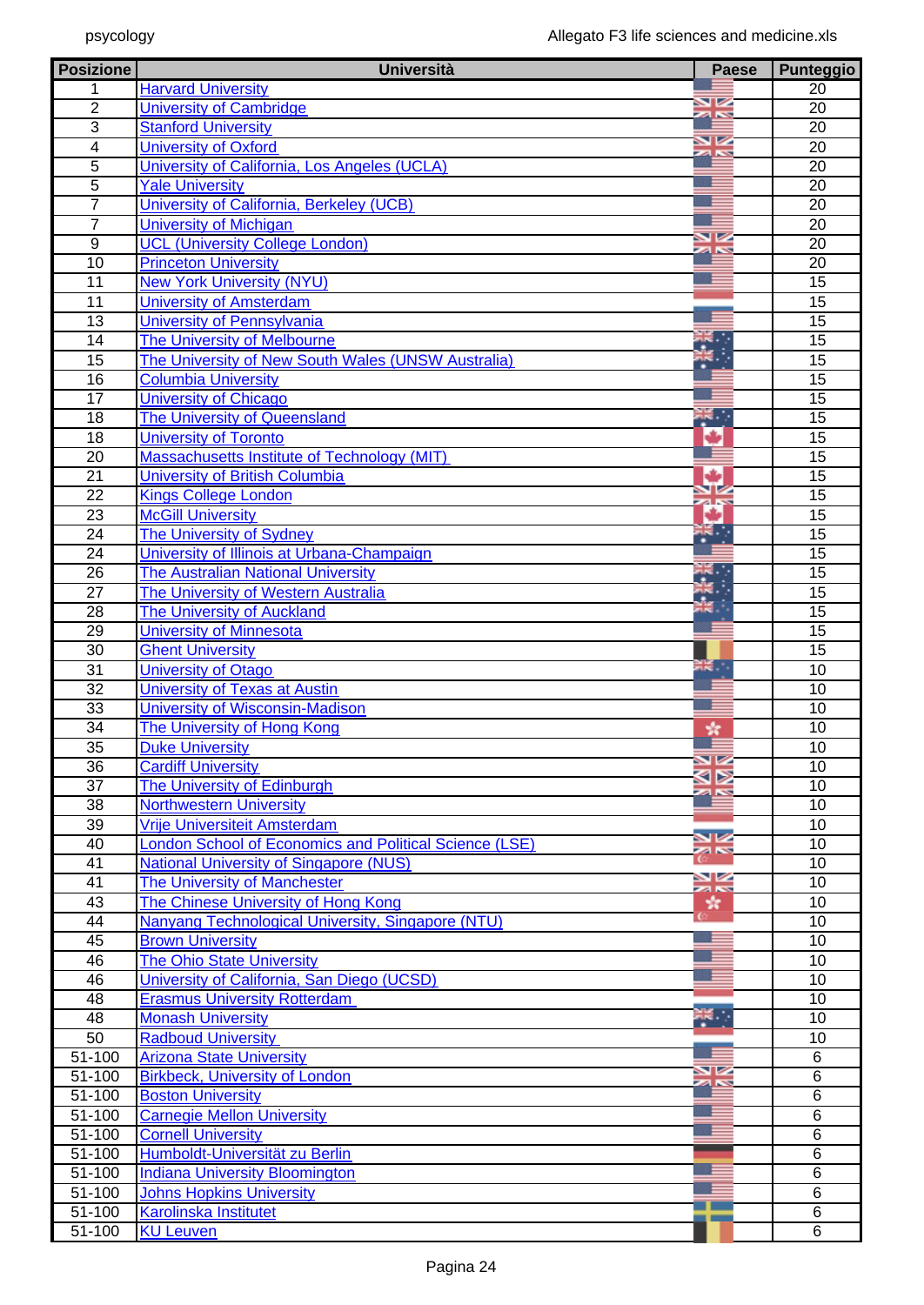| <b>Posizione</b>       | <b>Università</b>                                | <b>Paese</b>   | <b>Punteggio</b>             |
|------------------------|--------------------------------------------------|----------------|------------------------------|
| 51-100                 | <b>Leiden University</b>                         |                | 6                            |
| 51-100                 | Ludwig-Maximilians-Universität München           |                | 6                            |
| 51-100                 | <b>Maastricht University</b>                     |                | 6                            |
| $51 - 100$             | <b>Macquarie University</b>                      |                | 6                            |
| 51-100                 | <b>Michigan State University</b>                 |                | 6                            |
| $51 - 100$             | <b>Peking University</b>                         |                | 6                            |
| $51 - 100$             | <b>Pennsylvania State University</b>             |                | $\overline{6}$               |
| 51-100                 | <b>Queen's University at Kingston</b>            |                | 6                            |
| 51-100                 | <b>The University of Adelaide</b>                |                | 6                            |
| 51-100                 | <b>The University of Tokyo</b>                   |                | $\overline{6}$               |
| 51-100                 | <b>The University of Warwick</b>                 |                | $\overline{6}$               |
| 51-100                 | <b>The University of Western Ontario</b>         | ÷              | 6                            |
| $51 - 100$             | <b>Tilburg University</b>                        |                | $\overline{6}$               |
| 51-100                 | <b>Trinity College Dublin</b>                    |                | $6\phantom{1}6$              |
| 51-100                 | Alma Mater Studiorum - University of Bologna     |                | $\,6$                        |
| 51-100                 | Université Catholique de Louvain (UCL)           |                | 6                            |
| $51 - 100$             | Université de Montréal                           | ۰              | $\overline{6}$               |
| $51 - 100$             | <b>University of Birmingham</b>                  | JÞ             | $\overline{6}$               |
| 51-100                 | <b>University of Bristol</b>                     |                | 6                            |
| $51 - 100$             | University of California, Davis                  |                | $\overline{6}$               |
| $51 - 100$             | University of California, Irvine                 |                | $\overline{6}$               |
| 51-100                 | University of California, Santa Barbara (UCSB)   |                | 6                            |
| 51-100                 | <b>University of Colorado Boulder</b>            |                | $\overline{6}$               |
| 51-100                 | <b>The University of Exeter</b>                  |                | $\overline{6}$               |
| 51-100                 | <b>University of Florida</b>                     |                | 6                            |
| 51-100                 | <b>University of Geneva</b>                      |                | 6                            |
| $51 - 100$             | <b>University of Glasgow</b>                     | <b>Bally</b>   | $\overline{6}$               |
| 51-100                 | <b>University of Groningen</b>                   |                | $\overline{6}$               |
| 51-100                 | <b>University of Leeds</b>                       |                | 6                            |
| 51-100                 | University of North Carolina, Chapel Hill        |                | 6                            |
| $51 - 100$             | <b>University of Southern California</b>         |                | 6                            |
| $51 - 100$             | <b>University of St Andrews</b>                  |                | $\overline{6}$               |
| $51 - 100$             | <b>University of Virginia</b>                    |                | 6                            |
| 51-100                 | <b>University of Washington</b>                  |                | $\overline{6}$               |
| 51-100                 | <b>University of Waterloo</b>                    |                | $\overline{6}$               |
| 51-100                 | <b>University of York</b>                        |                | 6                            |
| 51-100                 | <b>University of Zurich</b>                      | ÷              | 6                            |
| 51-100                 | <b>Utrecht University</b>                        |                | $\overline{6}$               |
| 51-100                 | <b>Vanderbilt University</b>                     |                | 6                            |
| $51 - 100$             | Victoria University of Wellington                | ¥.             | 6                            |
| 51-100                 | <b>Washington University in St. Louis</b>        |                | $\overline{6}$               |
| $51 - 100$             | <b>York University</b>                           | ◆              | $\overline{6}$               |
| 101-150                | <b>Aarhus University</b>                         |                | $\overline{4}$               |
| 101-150                | <b>Bangor University</b>                         |                | $\overline{4}$               |
| 101-150                | <b>Beijing Normal University</b>                 |                | $\overline{4}$               |
| 101-150                | <b>City University of Hong Kong</b>              |                | $\overline{\mathbf{4}}$      |
| 101-150                | <b>City University of New York</b>               | 室              | 4                            |
| 101-150                | <b>Dartmouth College</b>                         |                | $\overline{\mathbf{4}}$      |
| 101-150                | <b>Durham University</b>                         | $\blacksquare$ | 4                            |
| 101-150                | Eberhard Karls Universität Tübingen              | <b>zako</b>    |                              |
| $\overline{101} - 150$ |                                                  |                | 4<br>$\overline{\mathbf{4}}$ |
|                        | <b>Freie Universitaet Berlin</b>                 |                |                              |
| 101-150                | <b>Kyoto University</b>                          |                | 4                            |
| 101-150                | <b>Lancaster University</b>                      | NK<br>25       | 4                            |
| 101-150                | <b>McMaster University</b>                       | ÷<br>▫         | $\overline{\mathbf{4}}$      |
| 101-150                | <b>National Taiwan University (NTU)</b>          | П              | $\overline{4}$               |
| 101-150                | Pontificia Universidad Católica de Chile (UC)    |                | $\overline{4}$               |
| 101-150                | <b>Purdue University</b>                         |                | $\overline{4}$               |
| 101-150                | <b>Queensland University of Technology (QUT)</b> |                | $\overline{4}$               |
| 101-150                | Ruprecht-Karls-Universitaet Heidelberg           |                | 4                            |
| 101-150                | <b>Sapienza University of Rome</b>               |                | $\overline{4}$               |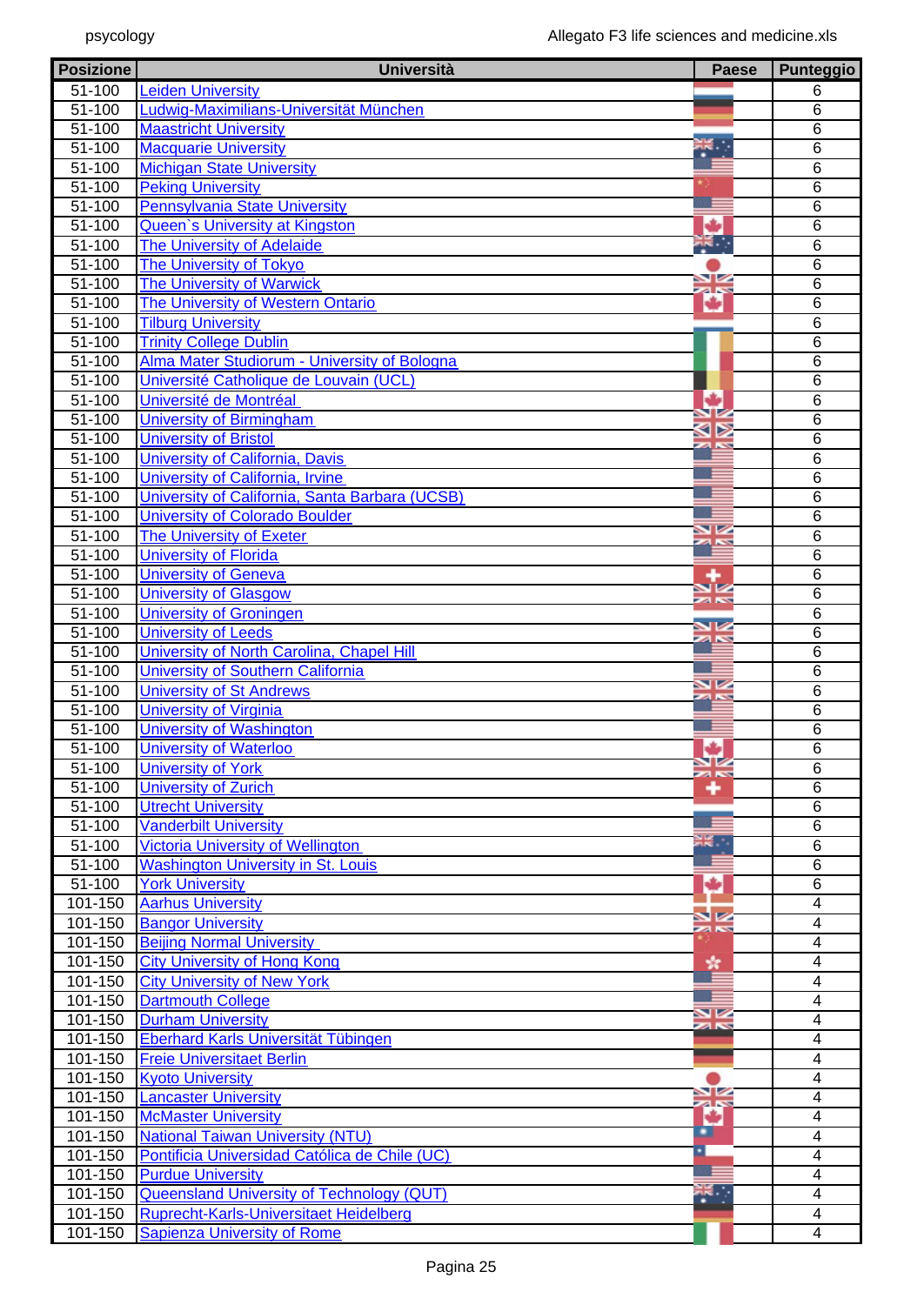| <b>Posizione</b> | Università                                                           | <b>Paese</b>      | <b>Punteggio</b>                   |
|------------------|----------------------------------------------------------------------|-------------------|------------------------------------|
| 101-150          | <b>Simon Fraser University</b>                                       |                   | 4                                  |
| $101 - 150$      | <b>The University of Georgia</b>                                     |                   | 4                                  |
| 101-150          | The University of Nottingham                                         | NØ                | 4                                  |
| 101-150          | <b>The University of Sheffield</b>                                   | 9⊠<br><b>Ball</b> | 4                                  |
| 101-150          | Universidad Autonoma de Madrid                                       | 浚                 | 4                                  |
| $101 - 150$      | <b>University Complutense Madrid</b>                                 | 麦                 | 4                                  |
| 101-150          | Universidad Nacional Autónoma de México (UNAM)                       | $\bullet$         | $\overline{4}$                     |
| 101-150          | Universidade de São Paulo                                            | ⊖                 | $\overline{4}$                     |
| 101-150          | Università di Padova                                                 |                   | $\overline{4}$                     |
| 101-150          | Universitat Autònoma de Barcelona                                    | 鉴                 | $\overline{4}$                     |
| 101-150          | <b>University of Barcelona</b>                                       | 変                 | 4                                  |
| 101-150          | <b>University of Alberta</b>                                         | ÷                 | 4                                  |
| 101-150          | <b>The University of Arizona</b>                                     |                   | $\overline{4}$                     |
| 101-150          | <b>University of Bergen</b>                                          | īΕ                | 4                                  |
| 101-150          | <b>University of Calgary</b>                                         | ÷                 | 4                                  |
| 101-150          | <b>University of Canterbury</b>                                      | aliz<br>alik      | 4                                  |
| $101 - 150$      | <b>University of Copenhagen</b>                                      |                   | 4                                  |
| $101 - 150$      | <b>University of Helsinki</b>                                        |                   | 4                                  |
| $101 - 150$      | University of Illinois, Chicago (UIC)                                |                   | $\overline{4}$                     |
| 101-150          | University of Iowa                                                   |                   | $\overline{4}$                     |
| 101-150          | <b>University of Kansas</b>                                          |                   | $\overline{4}$                     |
| 101-150          | <b>University of Kent</b>                                            | VZ                | $\overline{4}$                     |
| 101-150          | Université de Liège                                                  |                   | $\overline{4}$                     |
| 101-150          | University of Maryland, College Park                                 |                   | $\overline{4}$                     |
| 101-150          | <b>University of Oslo</b>                                            |                   | 4                                  |
| 101-150          | <b>University of Pittsburgh</b>                                      | T                 | 4                                  |
| 101-150          | <b>University of Rochester</b>                                       |                   | 4                                  |
| 101-150          | <b>University of South Australia</b>                                 | l≂. .             | 4                                  |
| 101-150          | University of Southampton                                            |                   | 4                                  |
| 101-150          | <b>University of Sussex</b>                                          |                   | 4                                  |
| 151-200          | <b>Boston College</b>                                                |                   | $\overline{2}$                     |
| 151-200          | <b>City University London</b>                                        | S 12              | $\overline{2}$                     |
| 151-200          | <b>Concordia University</b>                                          | za is             | $\overline{2}$                     |
| 151-200          | <b>Curtin University of Technology</b>                               | ₩                 | $\overline{2}$                     |
| 151-200          | <b>Dalhousie University</b>                                          | ÷                 | $\overline{2}$                     |
| 151-200          | <b>Deakin University</b>                                             |                   | $\mathbf 2$                        |
| 151-200          | <b>Emory University</b>                                              |                   | $\overline{2}$                     |
| 151-200          | <b>Flinders University</b>                                           |                   | $\overline{2}$                     |
| 151-200          | <b>Florida State University</b>                                      |                   | $\overline{2}$                     |
| 151-200          | <b>Georgetown University</b>                                         |                   | $\overline{2}$                     |
| 151-200          | <b>Griffith University</b>                                           |                   | $\overline{2}$                     |
| 151-200          | Julius-Maximilians-Universität Würzburg                              |                   | $\overline{2}$                     |
| 151-200          | <b>La Trobe University</b>                                           |                   | $\overline{2}$                     |
| 151-200          | <b>Loughborough University</b>                                       |                   | $\overline{2}$                     |
| $151 - 200$      | <b>Newcastle University</b>                                          |                   | $\overline{2}$                     |
| 151-200          | <b>RWTH Aachen University</b>                                        |                   | $\overline{2}$                     |
| 151-200          | <b>Rutgers, The State University of New Jersey, New Brunswick</b>    |                   | $\overline{2}$                     |
| 151-200          | <b>Seoul National University</b>                                     | $\bullet$         | $\overline{2}$                     |
| 151-200          | <b>Singapore Management University</b>                               |                   | $\overline{2}$                     |
|                  |                                                                      | -                 |                                    |
| 151-200          | <b>Stockholm University</b>                                          | <b>19 Mill</b>    | $\boldsymbol{2}$<br>$\overline{2}$ |
| 151-200          | <b>Tel Aviv University</b>                                           | <b>Q</b>          | $\overline{2}$                     |
| 151-200          | <b>Texas A&amp;M University</b><br>Universidad de Buenos Aires (UBA) |                   |                                    |
| 151-200          |                                                                      |                   | $\overline{2}$                     |
| 151-200          | <b>University of Granada</b>                                         | 麦                 | $\overline{2}$                     |
| 151-200          | Università Cattolica del Sacro Cuore                                 |                   | $\overline{2}$                     |
| 151-200          | Universitat de Valencia                                              |                   | $\overline{2}$                     |
| 151-200          | Universität Frankfurt am Main                                        |                   | $\overline{2}$                     |
| 151-200          | Albert-Ludwigs-Universitaet Freiburg                                 |                   | $\overline{2}$                     |
| 151-200          | <b>University of Cologne</b>                                         |                   | $\overline{2}$                     |
| 151-200          | Universität Konstanz                                                 |                   | $\overline{2}$                     |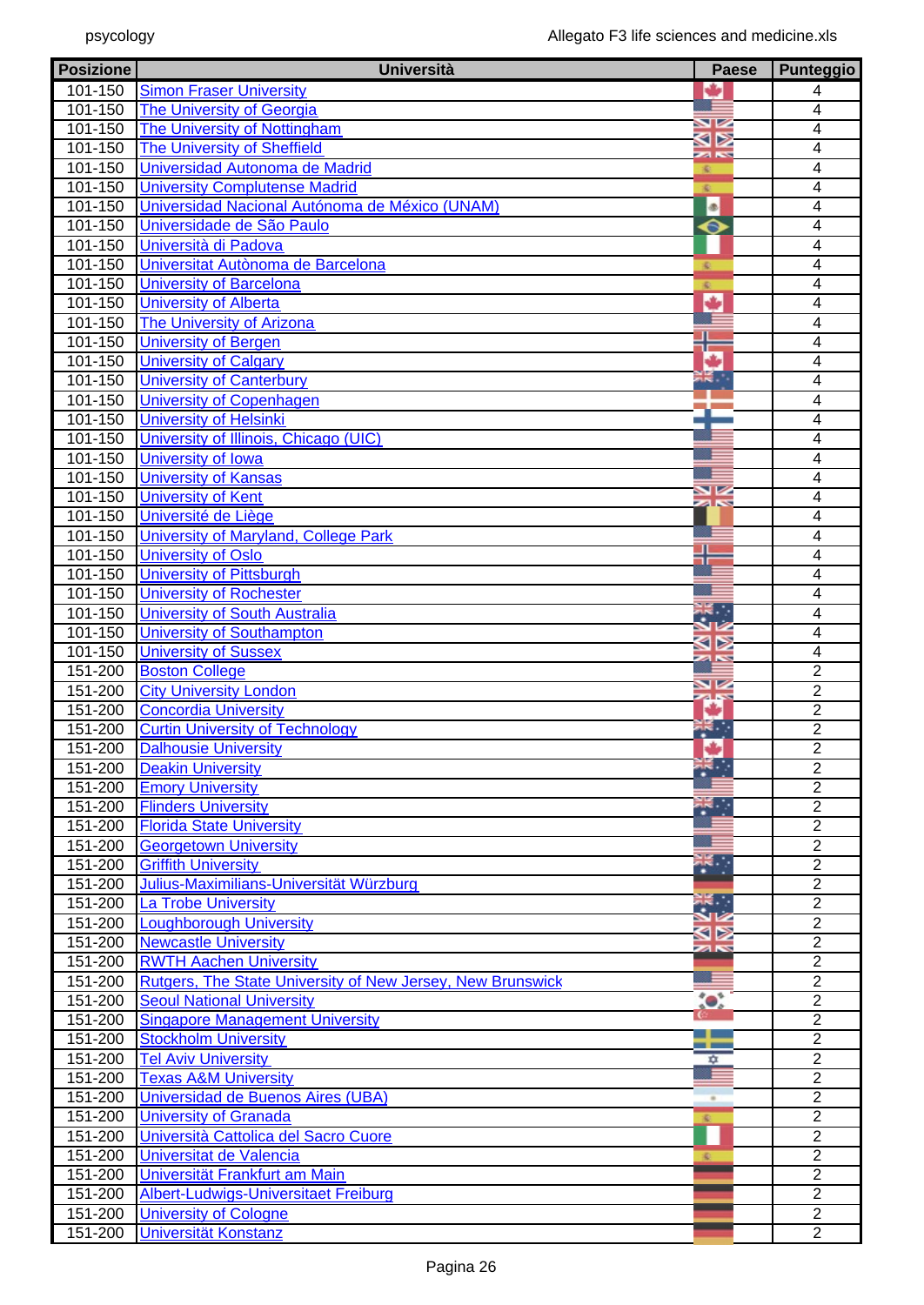| <b>Posizione</b> | <b>Università</b>                         | Paese                    | Punteggio      |
|------------------|-------------------------------------------|--------------------------|----------------|
| 151-200          | <b>Universität Leipzig</b>                |                          | 2              |
| 151-200          | <b>Universität Mannheim</b>               |                          | 2              |
| 151-200          | <b>University of Vienna</b>               |                          | $\overline{2}$ |
| 151-200          | <b>Aix-Marseille University</b>           |                          | $\overline{2}$ |
| 151-200          | Université du Québec                      | ٠                        | $\overline{2}$ |
| 151-200          | Universite libre de Bruxelles             |                          | 2              |
| 151-200          | <b>Université Paris Descartes</b>         |                          | 2              |
| 151-200          | <b>University of Aberdeen</b>             | $\overline{\phantom{a}}$ | 2              |
| 151-200          | <b>University of Bern</b>                 |                          | $\overline{2}$ |
| 151-200          | <b>University of Cape Town</b>            |                          | $\overline{2}$ |
| 151-200          | <b>University of Gothenburg</b>           |                          | 2              |
| 151-200          | <b>University of Kentucky</b>             |                          | $\overline{2}$ |
| 151-200          | <b>University of Lausanne</b>             |                          | 2              |
| 151-200          | University of Massachusetts Amherst       |                          | $\overline{2}$ |
| 151-200          | <b>University of Miami</b>                |                          | 2              |
| 151-200          | University of Missouri, Columbia (Mizzou) |                          | $\overline{2}$ |
| 151-200          | <b>University of Oregon</b>               |                          | $\overline{2}$ |
| 151-200          | <b>University of Turku</b>                |                          | $\overline{2}$ |
| 151-200          | <b>University of Victoria</b>             |                          | 2              |
| 151-200          | <b>Western Sydney University</b>          |                          | 2              |
| 151-200          | <b>Uppsala University</b>                 |                          | 2              |
| 151-200          | <b>Washington State University</b>        |                          | $\overline{2}$ |